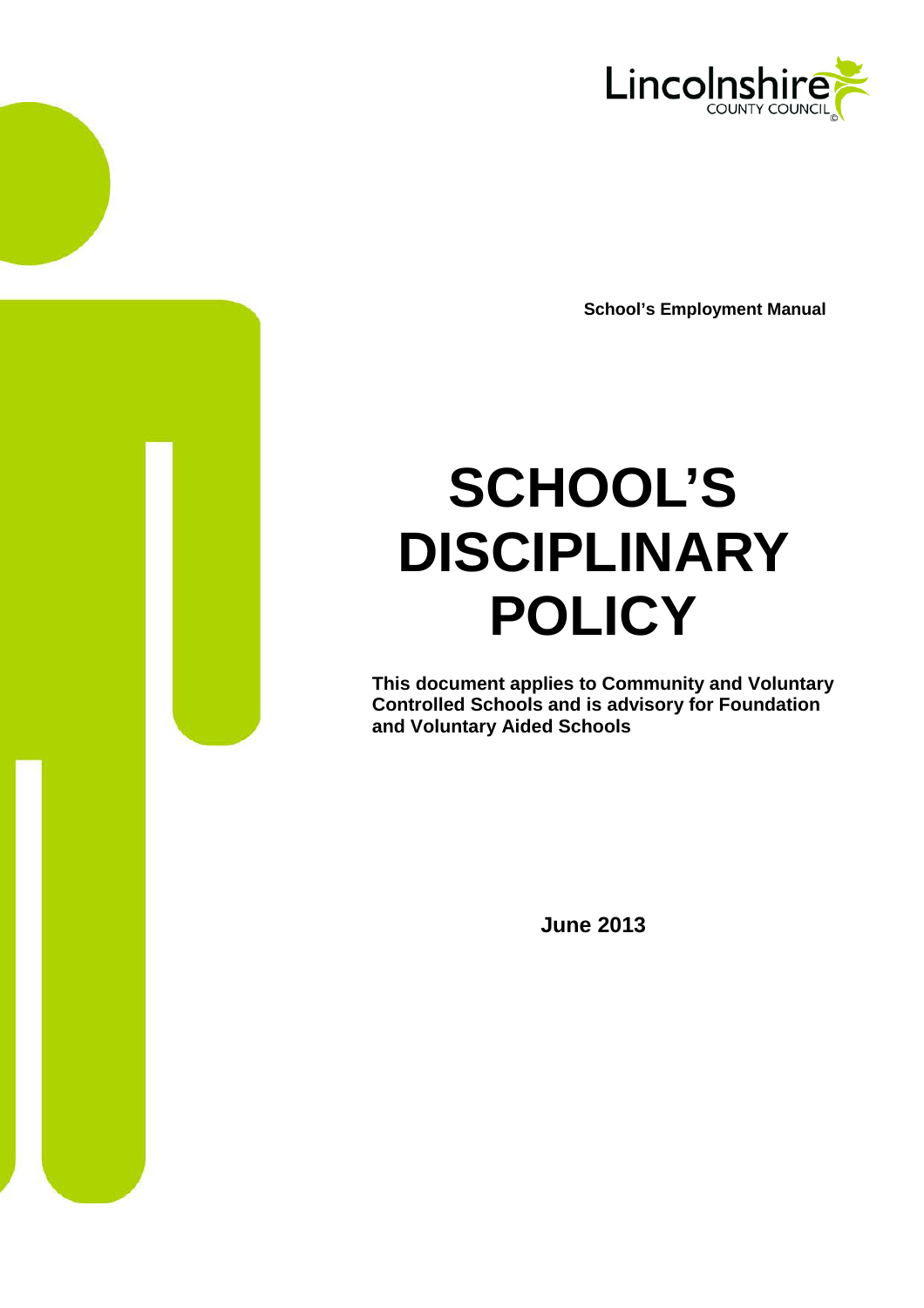# **School Disciplinary Policy Contents Table**

|                                                                             | $\mathsf 3$ |
|-----------------------------------------------------------------------------|-------------|
|                                                                             | 3           |
|                                                                             | 3           |
| Objectives                                                                  | 4           |
| Principles                                                                  | 4           |
| Standards of Conduct Processes and Conduct Processes and Conduct            | 4           |
|                                                                             | 6           |
|                                                                             | 7           |
|                                                                             | 9           |
| <b>Additional Relevant Policies</b>                                         | 10          |
| <b>Appendix 1 Disciplinary Procedure</b>                                    |             |
| Minor Conduct Issues - Informal Stage (Including                            |             |
|                                                                             | 11          |
|                                                                             | 12          |
|                                                                             | 14          |
|                                                                             | 14          |
|                                                                             | 14          |
|                                                                             | 14          |
| <b>Disciplinary Hearing Outcomes</b>                                        | 16          |
| Referrals to DBS and Other Organisations <b>Constanting and Street Pro-</b> | 18          |
| Appeals                                                                     | 18          |
| <b>Template Letters and Forms</b>                                           |             |
| Appendix 2 Letter 1 Suspension Notification                                 | 19          |
| Appendix 3 Letter 2 Investigation Notification                              | 22          |
| Appendix 4 Letter 3 Investigatory Interview Notification                    | 24          |
|                                                                             | 26          |
| Appendix 5 Letter 4 Further Allegations Notification                        |             |
| Appendix 6 Letter 5 Investigation Outcome Notification                      | 27          |
| Appendix 7 Letter 6 Disciplinary Hearing Notification                       | 29          |
| Appendix 8 Letter 7 Re-Arranged Disciplinary Hearing                        |             |
| Notification                                                                | 32          |
|                                                                             | 35          |
| Appendix 10 Letter 8 Disciplinary Hearing Outcome Notification37            |             |
|                                                                             | 43          |
|                                                                             | 44          |
| Appendix 13 Outcome of Investigation - Decision Record                      | 45          |
| Appendix 14 Record of Action                                                | 46          |
|                                                                             | 47          |
| Appendix 16 Guidance on Suspension from Work                                | 48          |
| Appendix 17 Protocol for Dealing with the Media                             | 53          |
| Appendix 18 Disciplinary Hearing Procedure and Guidance Notes               | 54          |
| Appendix 19 Disciplinary Appeal Hearing Procedure                           | 59          |
| Appendix 20 Disciplinary Procedure – Alternative Arrangements               | 60          |
| Appendix 21 Resignations and Referrals in Cases of Misconduct               | 61          |
| Appendix 22 Employee Guidance to Disciplinary Investigations                | 64          |
| Appendix 23 Guidance on the Role of Support Officer                         | 67          |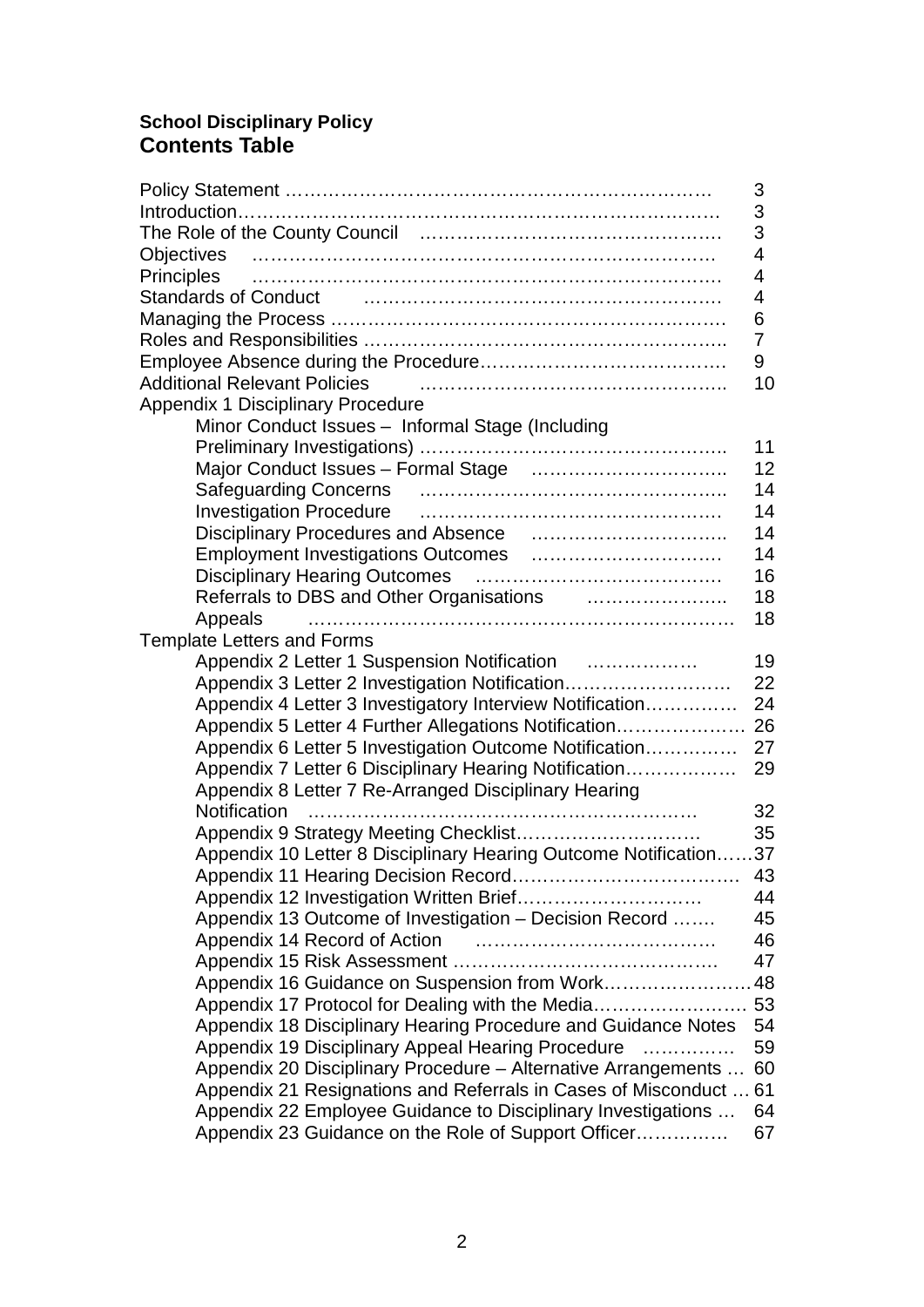# **POLICY STATEMENT**

The aims of the policy are to:

- provide the school with a fair and consistent approach to dealing with misconduct issues
- help and encourage employees to achieve a high standard if conduct

### **INTRODUCTION**

Governors of schools with delegated budgets are required to adopt policies and procedures for dealing with disciplinary issues of both teaching and support staff.

It is strongly advised that Governors adopt the policy and procedure in Appendix 1. This policy has been the subject of consultation with all recognised trade unions and if schools wish to adopt a different policy they will need to consult with trade unions themselves.

The policy seeks to ensure that the School has lawful, fair and effective arrangements in place for dealing with employee conduct and disciplinary issues. The disciplinary procedure set out at Appendix 1 provides a framework for making employees aware of unacceptable conduct and for developing ways of correcting any such issues whenever possible.

The policy and procedures give a major role to the Head Teacher and this is appropriate. However, where it is the Head Teacher's conduct that is a cause for concern, then the role assigned to the Head Teacher within the Policy and Procedure will be undertaken by the Chair of Governors. However, this is not always appropriate in all cases and in these circumstances Governors are advised to consult with their HR provider.

### **THE ROLE OF THE COUNTY COUNCIL**

The County Council has advisory rights as regards all proceedings of a Governing Body of all Community, Voluntary Controlled, Community Special and Maintained Nursery Schools where potentially a dismissal may take place. This will normally be done through the HR Adviser as a representative of the County Council and this will include Governors appeal hearings, although in some circumstances it may be appropriate for a strategy meeting to be convened with an Assistant Director of Children Services where the conduct of a Head Teacher is in question.

This also applies to Foundation, Aided, and Foundation Special Schools where the Governing Body have afforded the County Council those rights of attendance and of giving advice.

The dismissal of an employee could be the subject of an appeal to an Employment Tribunal, which may involve costs being awarded against the School and County Council who will have been named as co-respondents. Unless the County Council has good reason, costs will not normally be met from a school's budget share. The potentially unfair or unlawful dismissal of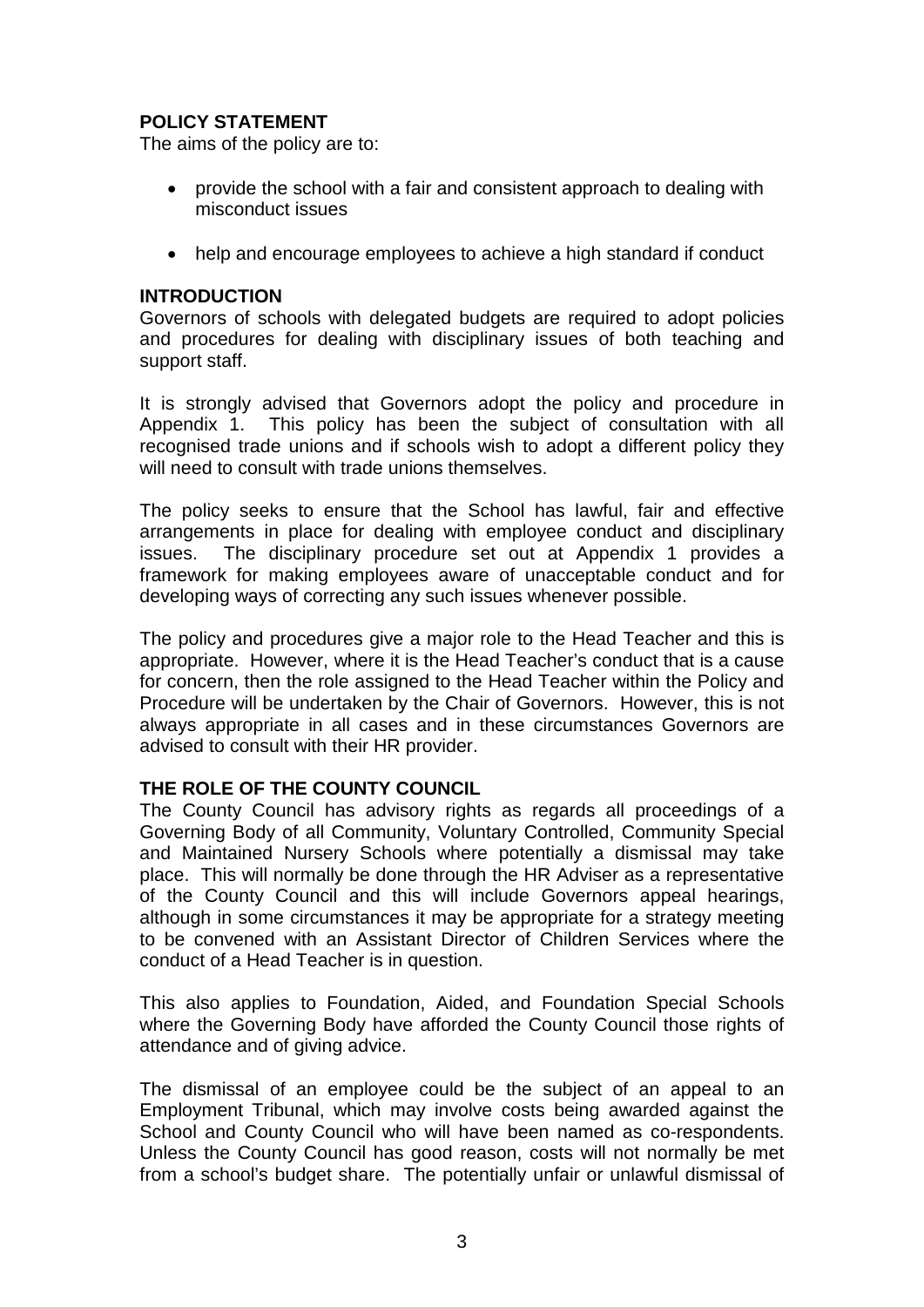an employee however, may be such a reason.

# **OBJECTIVES**

The objectives of this policy are to ensure that:

- The School meets all relevant legal requirements regarding any disciplinary decisions it takes in relation to employees.
- Employees are treated in a fair and consistent manner in relation to conduct and disciplinary issues.
- Head Teachers and Governors are supported in carrying out their responsibilities for the maintenance of high standards of conduct of all employees and that standards of conduct of individual employees are improved, wherever necessary and practicable.
- The School, its employees, children and parents are protected from the consequences of misconduct.

# **PRINCIPLES**

At all stages in the School's Disciplinary Procedure, employees will be:

- informed of the nature of the issue(s) of concern or case against them
- given a chance to offer an explanation before any decision is taken
- given the right to be represented by a School work colleague or a recognised trade union representative or official, at any formal meeting or hearing
- given reasonable notice of any formal meeting or hearing
- notified of the outcome of any formal meeting or hearing in writing
- given a right to appeal against formal disciplinary action
- confident that the School will comply with its obligations to disabled employees under the Equality Act in terms of reasonable adjustments
- treated with dignity and respect at all times
- recognised to be in a situation of potential stress/anxiety and be treated accordingly
- confident they will not be judged "guilty" in advance of the conclusion of the process
- confident of confidentiality of communication; with access to such, by others
- confident the process will be carried out speedily and without undue delay.

# **STANDARDS OF CONDUCT**

All School employees have a contractual responsibility to be aware of and conform to the School's values, rules, policies and procedures and to cooperate with any investigations, attend any meetings, interviews and hearings convened in accordance with this policy. School employees are expected to maintain standards of conduct both at work and outside of work.

The following examples of misconduct are intended to help employees understand the standards required by the School. Where appropriate, the School's Code of Conduct and relevant professional Codes of Conduct expand further on some of these standards. This list of examples is illustrative and not exhaustive.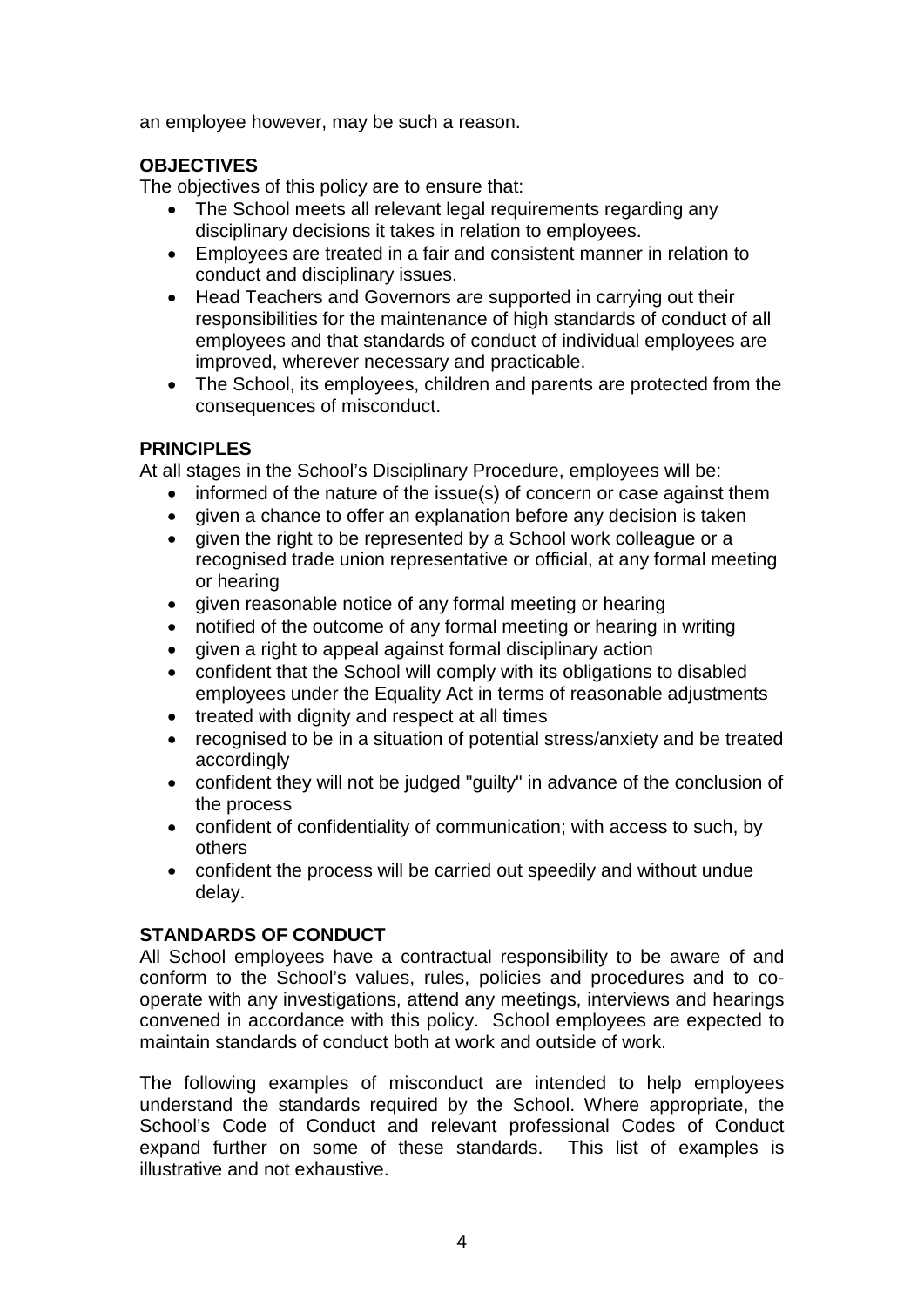- Engaging in activities or conduct that places an individual, e.g. a child, at risk, including the inappropriate disclosure of confidential information.
- Deliberate provision of false or misleading information, e.g. on application forms
- Unauthorised absence, poor timekeeping
- Failure to comply with sickness absence procedures and Absence Management Policy
- Falsification of official accounts or documents e.g. travel sheets, expense claims
- Incapacity at work, due to the effects of alcohol or non-prescribed drugs
- Physical violence, indecent behaviour, action or language that is likely to cause offence, including racial, religious or sexual abuse
- Harassment, bullying or victimisation of others, including racial, religious or sexual intimidation or prejudice of other employees or members of the public
- Disruption of others by unruly or disorderly behaviour
- Discourteous or improper treatment of others, e.g. the public, colleagues, Governors, partner organisations
- Acceptance of bribes or involvement in similar corrupt practice
- Lack of integrity that may damage public confidence in the School
- Unauthorised employment, e.g. engaging in unauthorised employment during hours when contracted to work for the School, or engaging during off-duty hours in employment considered detrimental to the interests of the School
- Engaging in activities or conduct that may adversely affect recovery from illness
- Conviction of a criminal offence inconsistent with the position the employee holds
- Use of School time/property/equipment for personal reasons without permission
- Theft of, misuse of, damage to or neglect of property or equipment
- Failure to report actual or suspected abuse of any child by another employee or any other person
- Disregard for the health and safety of others, including reckless driving or operation of vehicles, plant or equipment, and smoking in prohibited areas
- Failure to follow either operating instructions/procedures or reasonable instructions
- Failure to achieve required levels and/or quality of performance, through carelessness or lack of application (but see note below)
- Failure to wear or use appropriate equipment/attire made available or necessary for the job (including safety equipment unless exempted on the grounds of religion or belief following a risk assessment)

### **Note:**

Dependent upon the circumstances and seriousness of a particular case the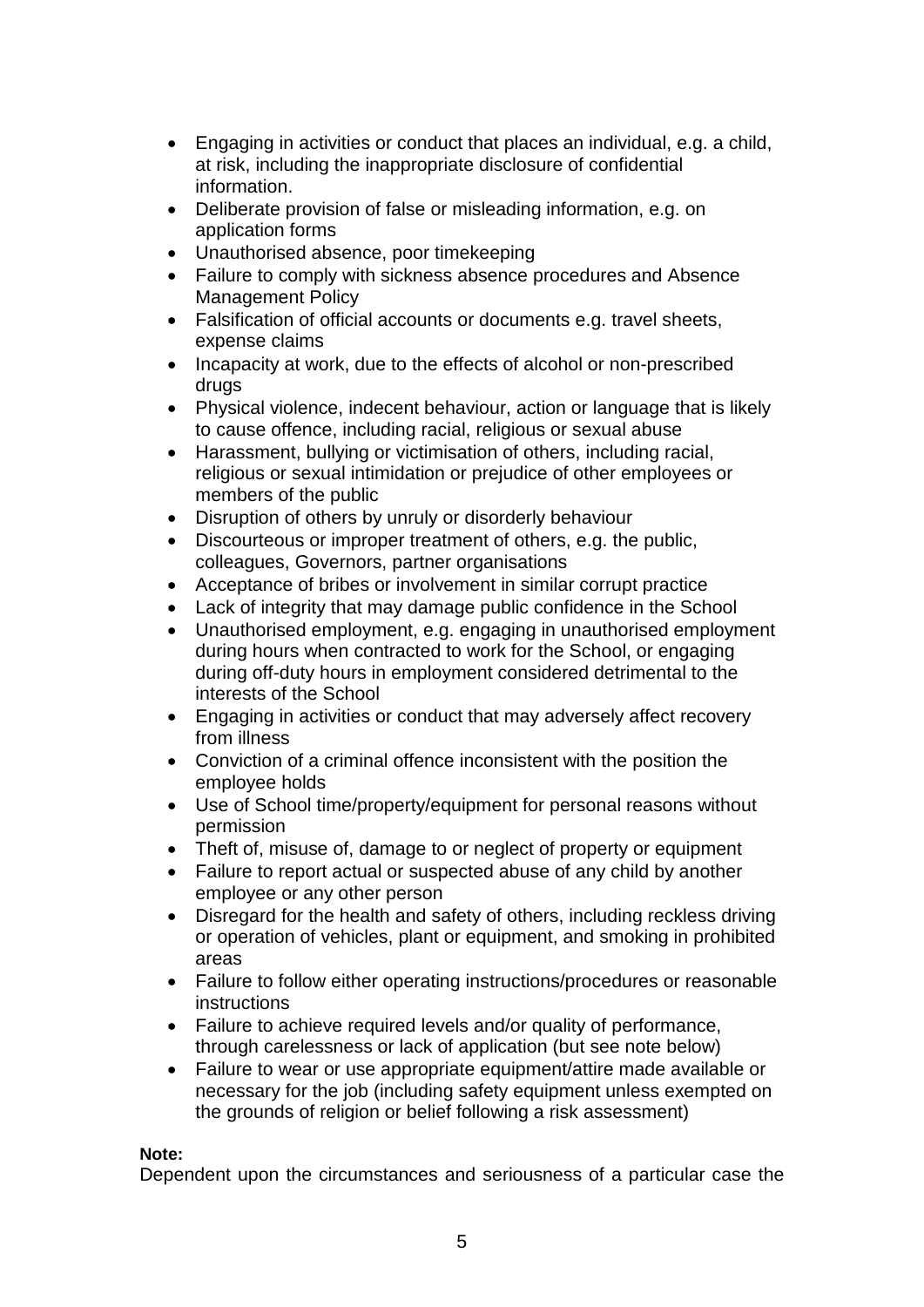above examples of misconduct may be regarded as gross misconduct. Except in the most exceptional circumstances, gross misconduct will result in summary dismissal, without notice.

The School accepts that before employees can be expected to reach required standards of conduct and job performance, it is essential they have been provided with appropriate training and appropriate levels of guidance and supervision. The procedures used for dealing with misconduct are different from those used when dealing with work performance and capability. In cases of work performance and capability the School's Capability Policy should be used unless the incident itself is so serious as to justify initiating disciplinary procedures.

### **MANAGING THE PROCESS**

All staff with any supervisory responsibilities should ensure that employees understand the standards of conduct that are expected of them and need to identify as soon as possible any potential problems. Employees should also be aware of the procedures adopted by the Governing Body.

With appropriate counselling and guidance most minor conduct issues can be dealt with in an informal way with the employee supported to improve or resolve the situation as soon as it becomes apparent. All discussions should be documented as they may be referred to in future if there is a recurrence of the problem.

### Trade Union Officials

Where formal disciplinary action is being considered against a trade union official (including health and safety representatives) the case will be discussed with a full-time trade union officer/official in accordance with the ACAS Code of Practice. Advice in these cases should be sought from your HR Provider.

### **Investigations**

Where an issue cannot be resolved informally the Head Teacher should arrange to investigate the matter thoroughly. This can be done by the Head Teacher or by someone from either within or outside of the School. Advice should be sought from your HR provider.

The aim of any investigation is to establish the facts of the case and will include an interview with the individual concerned. The investigation may include talking with witnesses with written statements being made.

### Financial Issues

Where the matter is of a financial nature it may be appropriate for the matter to be partly investigated by an appropriately qualified person. In such cases it may be that the Head Teacher (in consultation with the Chair of Governors) invites officers of the County Council's Audit Section to look into the matter and provide the School with a report. This will form part of the School's investigation into the issues. The report may also include wider recommendations as regards the financial management of the School.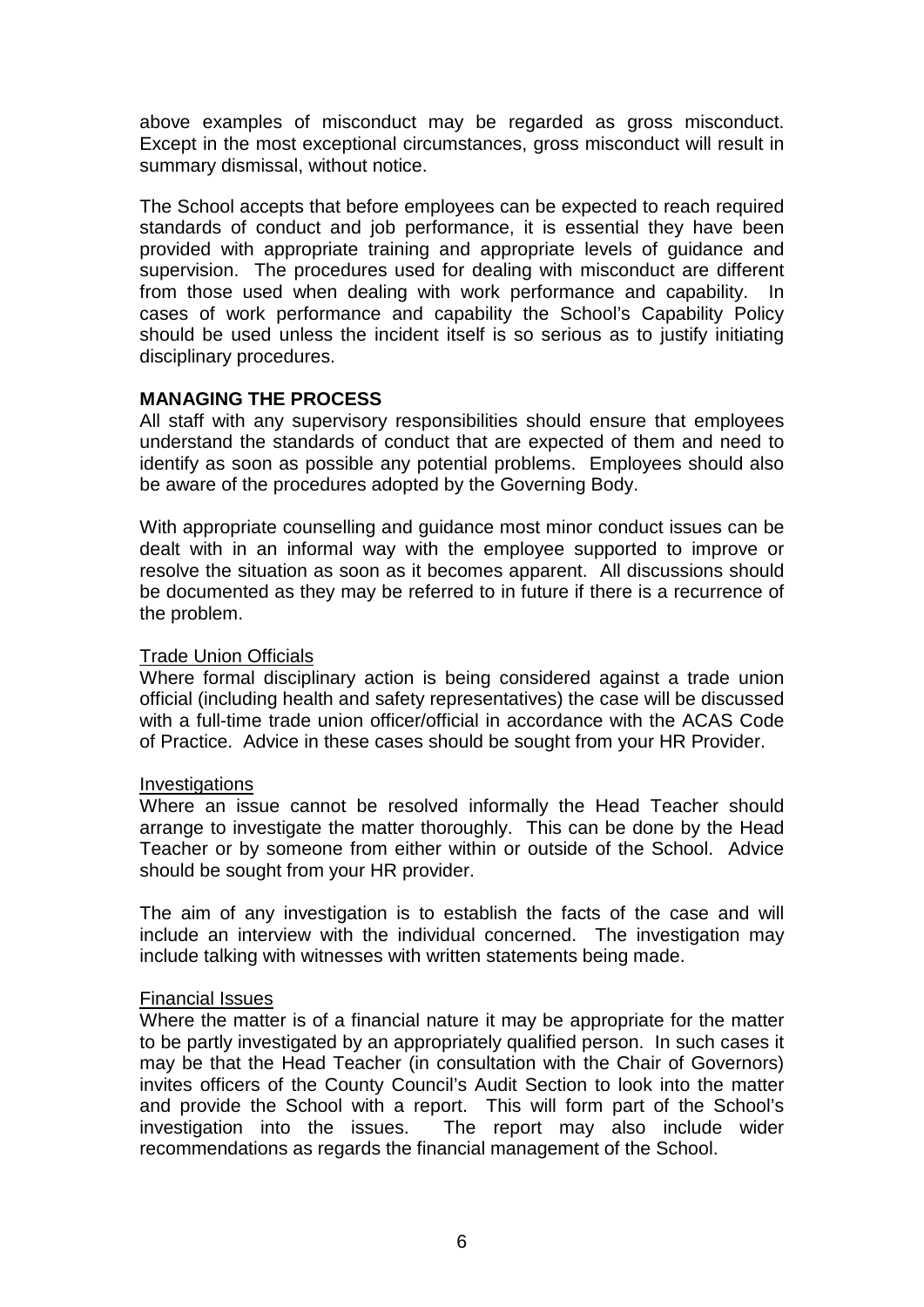### Alleged Criminal Activity

An employment investigation may run in parallel to a police, audit and/or child protection or adult abuse investigation and should not be held up by any such investigations unless considered prejudicial to those investigations to proceed. It is not always necessary to await the outcome of any court hearing before deciding on disciplinary action.

An employee who provides information on criminal acts, breaches of legal obligations, health and safety dangers, environmental risks and related cover ups will have the right not to be dismissed or victimised for speaking out on such malpractice.

### Child Protection Issues

Where an allegation against a member of staff relates to the sexual, physical or other abuse of a child the procedures within the LSCB should be followed and the matter should be discussed as soon as possible with the Local Authority designated Officer (LADO). No action should be taken until the LADO has offered advice. At this stage the employee should not be told that an investigation is under way in order to avoid the employee from discussing the issue with the child before the child has been spoken to by the appropriate officers.

It is important that hasty decisions to suspend an individual are not made before any assessment has been made as to the substance of an allegation. This can be a traumatic experience for the employee concerned and potentially could have a detrimental effect on an individual's career.

The LADO will liaise with the School to determine the necessity for a strategy meeting. If a strategy meeting is deemed necessary it will be convened with the Head Teacher of the establishment present. The planning and coordination of enquires will be agreed at this meeting. Where the allegations relate to a Head Teacher the Chair of Governors (and Diocesan representative when the School is a Church School) should be invited instead of the Head Teacher.

The School HR provider will check disciplinary policies with all schools prior to a LADO meeting when this involves a Church School and work with the Council's Communications and the Police to ensure that a consistent message is delivered.

### **ROLES AND RESPONSIBILITIES**

### A member of the Hearing Panel

To hear all evidence presented about the issue raised and make a decision based on the evidence available of the appropriate sanction to take. This could lead to no further action, increased support and training, management action, a disciplinary sanction or ultimately lead to the dismissal of a staff member.

### A member of an Appeal Panel

If the person about whom the issue is raised is dissatisfied with the outcome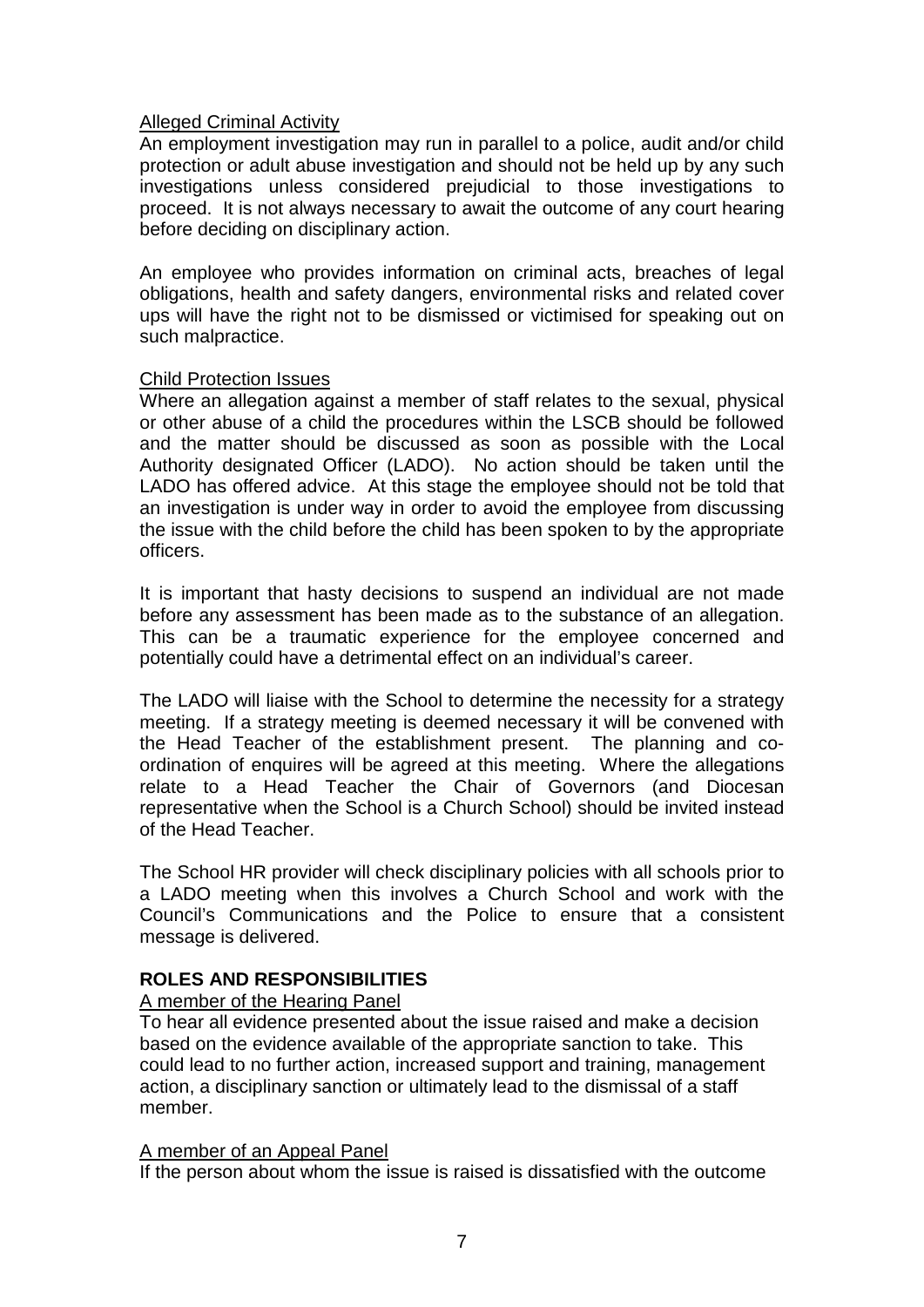of the Hearing Panel, then they have the right to appeal within the timescales as defined within this procedure. The member of the plan will be required to review the information and decision made and determine if the decision made was correct or otherwise.

### HR Provider

Your HR provider is responsible for advising and supporting Head Teachers in the application of the Policy. They will advise Head Teachers on the type of investigation to be conducted and whether the employee should remain in the workplace, be temporarily redeployed or suspended or, have a role in a disciplinary hearing.

### Investigator

The investigator will be responsible for conducting a thorough investigation and ensuring that the HR provider is updated with progress on a weekly basis.

### Employee Representative

During each stage of the formal procedure an employee is entitled to be accompanied by a work colleague, recognised trade union representative or recognised trade union officer.

If the employee's chosen companion is unavailable to attend the hearing at the time specified by the School, but proposes an alternative time and date, the hearing must be postponed until the later date provided that the latter is within 5 working days of the original. If this is not practical then the governors should arrange a suitable alternative. Hearings will normally be held during school closure periods.

The representative will support the person with whom the issue has been raised to put forward the case. During an investigation interview the role of the colleague is as "silent support" and they should not take part in the interview or answer on behalf of the individual. During a formal hearing the colleague will be allowed to participate as fully as possible, but has no legal right to answer questions on the employee's behalf. He or she has the right to address the hearing and will be allowed to ask questions. The colleague will also be given reasonable time to confer privately with the employee.

### Trade Union Representative

Trade Union Representatives will support, advise and where necessary represent their members at all stages of an investigation. Trade union members who are the subject of an investigation can talk to a representative in full confidence and can expect that confidentiality to be maintained. Any actions that arise from such conversations (for example an enquiry of a HR Adviser or line manager) will happen by agreement. The main responsibilities of a representative during an investigation are:-

- To be a continuing point of contact for an employee, offering advice and support.
- To accompany an employee at an investigatory interview, where the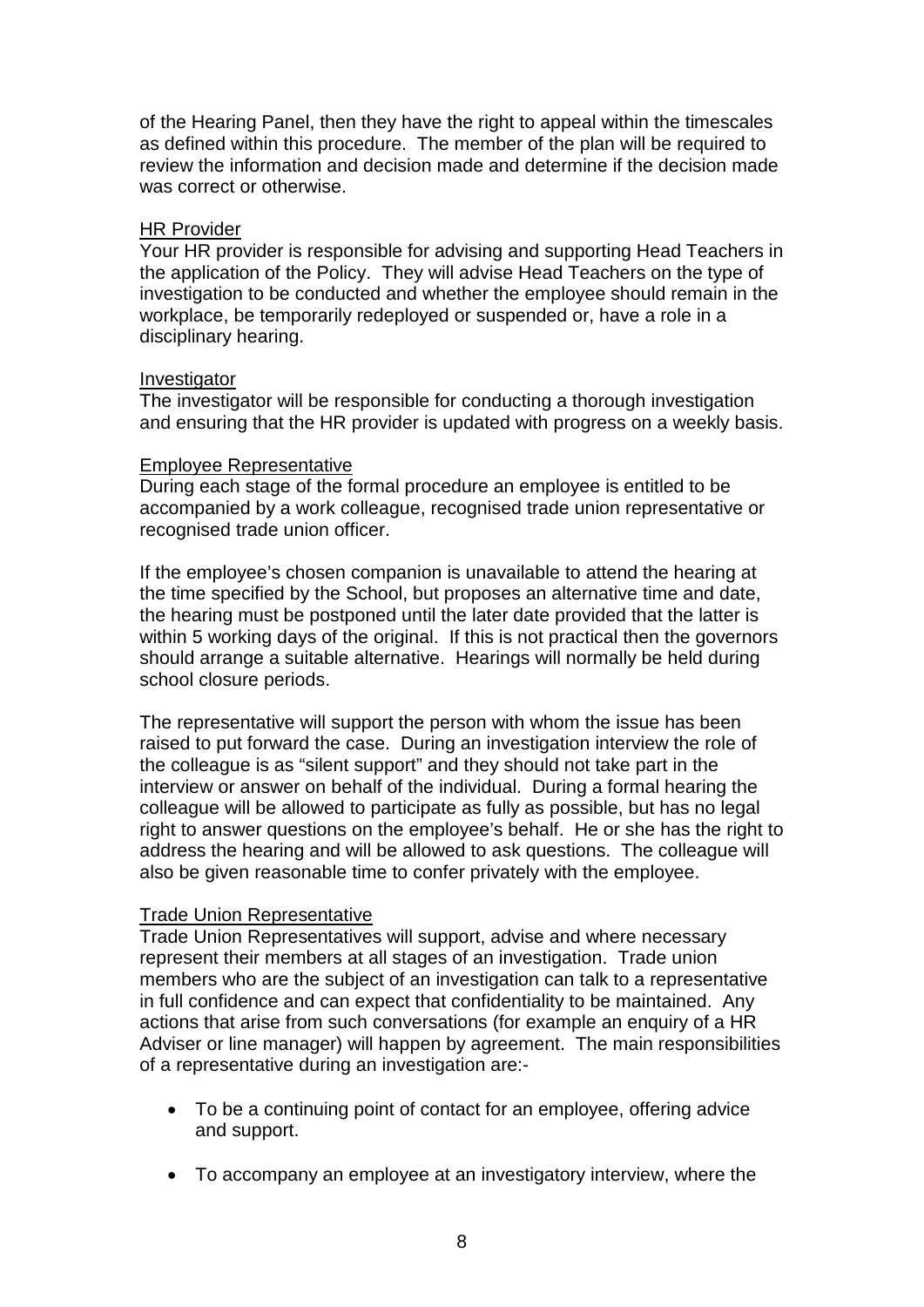representative acts as witness rather than speaks on the employee's behalf.

- To represent an employee at a hearing, and normally to lead in presenting the employee's case.
- If appropriate, to advise and represent at an appeal or pursue other avenues such as an Employment Tribunal application.

Employees who are interviewed as part of an investigation, but are not its main subject, can be accompanied at an interview; however it is not usually practical to provide a representative in these circumstances. If employees are trade union members they can discuss any concerns with their union.

### **Governors**

Depending upon the circumstances, Governors may or may not be involved in the decision making process as regards formal disciplinary action but will always be involved in any appeal hearing. Where it is the Head Teacher's conduct that is in question the Chair of Governors or other appropriate Governor assumes the role of the Head Teacher.

Governing Bodies need to ensure that they have a properly established Disciplinary and Appeal committee, the members of which are untainted by earlier proceedings and would not normally include staff governors.

### Local Authority (LA)

The LA has advisory rights as regards all proceedings of a Governing Body of all community, voluntary controlled, community special and maintained nursery schools where potentially a dismissal may take place. This will normally be done through an HR Adviser as a representative of the Authority and will include Governors appeal hearings.

This also applies to foundation aided and foundation special schools where the Governing Body have afforded the LA those rights of attendance and giving advice.

The dismissal of an employee could be the subject of an appeal to an Employment Tribunal, which may involve costs being awarded against the school and LA who will have been named as co-respondents. Unless the LA has good reason, costs will not normally be met from a school's budget share. The potentially unfair or unlawful dismissal of an employee however, may be such a reason.

In the case of unacceptable professional conduct of a member of the teaching staff, the case will also be referred by the employer to the national College of Teaching and Leadership.

### **EMPLOYEE ABSENCE DURING THE PROCEDURE**

Absence which is triggered by the disciplinary procedure and that the Head Teacher believes is likely to be long term should be referred immediately to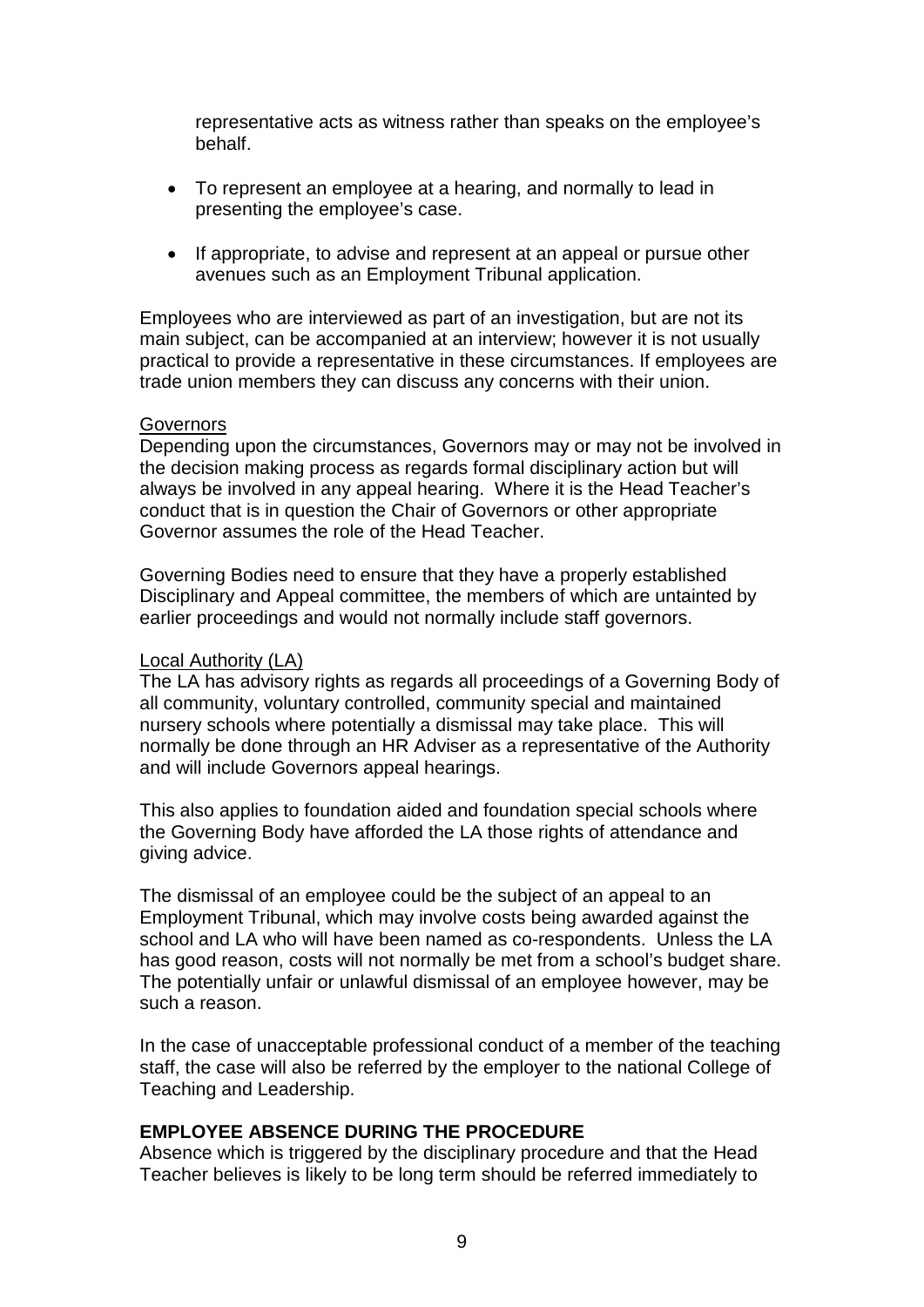the Occupational Health Adviser for an assessment regarding the individual's fitness for work and/or fitness to undergo an investigative interview or attend a disciplinary hearing. The process will be the same as for any other medical referral.

Short absences should not delay any part of the formal stages of the procedure.

# **ADDITIONAL RELEVANT POLICIES**

Grievance Policy Capability policy DBS Referral Policy Protocol for Dealing with the Media on Employment Issues Lincolnshire SCB Procedures (Allegations against a Professional, Professional Carer or Volunteer) National College of Teaching and Leadership – Teacher Misconduct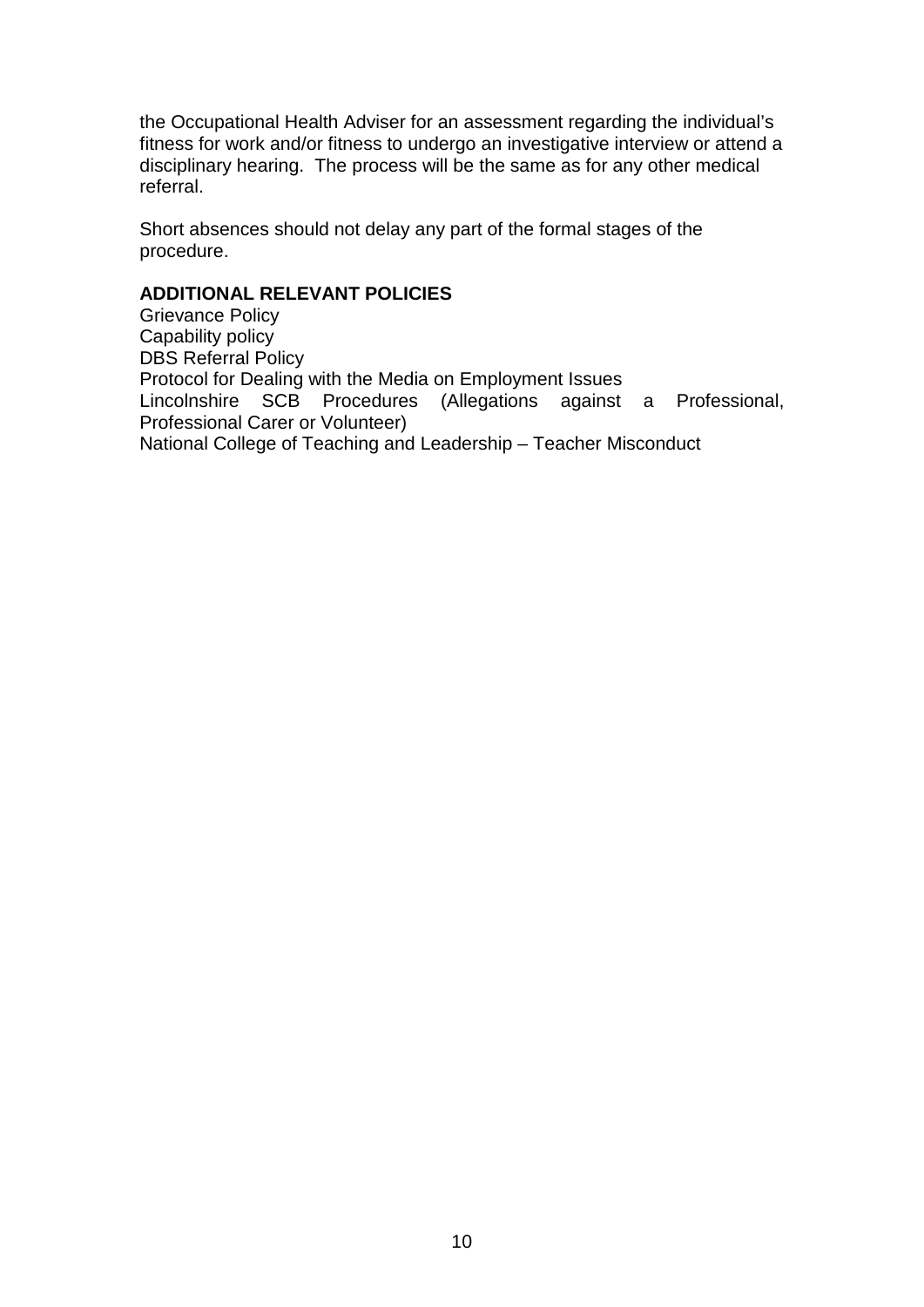### **Appendix 1 Disciplinary Procedure**

### **Minor Conduct Issues – Informal Stage (including Preliminary Investigations)**

On becoming aware of an employee's alleged misconduct, the Head Teacher will undertake, where practicable, immediate preliminary investigations about the issues of concerns or allegations made. This will normally involve a private discussion with the employee to establish if there is an acceptable explanation for the alleged misconduct. It is not usual for employees to be accompanied at this meeting. However, they may be if both the Head Teacher and the employee consider it appropriate.

The Head Teacher should:

- Present the apparent facts of the alleged misconduct to the employee
- Give the employee a full opportunity to respond and explain any factors affecting his/her conduct (if any underlying medical issues are suggested, it may be appropriate to refer the employee to Occupational Health for advice)
- Give thorough consideration to all the employee's responses and decide what action is required. It may become apparent during the discussion that the problem is not a disciplinary matter and that other procedures, e.g. those relating to capability or reasonable adjustment, may be more appropriate.

**NB**: In certain cases (e.g. where current and ongoing fraud is suspected) it may be appropriate not to inform the employee at this stage in order to allow necessary observations and collection of evidence to take place. Under statutory provisions, covert surveillance may be conducted though this will require the approval of the Chair of Governors. Advice must be sought from a legal provider, HR provider and/or the Counter Fraud and Investigations Team (CFIT) of Lincolnshire County Council, before any covert surveillance takes place.

A Head Teacher will need to determine if an issue can be resolved informally. This will depend upon factors such as the seriousness of the complaint/allegation and the impact on others, e.g. children, parents, other employees and the public. The Head Teacher should consider whether informal action could quickly and easily be taken to resolve the matter and should make every effort to resolve the matter in this way, immediately, wherever possible.

**NB**: Any case concerning an employee's conduct in respect of a child or vulnerable adult, where the Safeguarding process is applied, and any case of fraud or theft, will be deemed a major issue and dealt with by formal investigation.

Notes will be taken of the Head Teacher's conversation with the employee and, except in the most minor cases, the outcome of the meeting, including any remedial action, will be recorded normally using the Record of Actions form (ROA) - Appendix 14.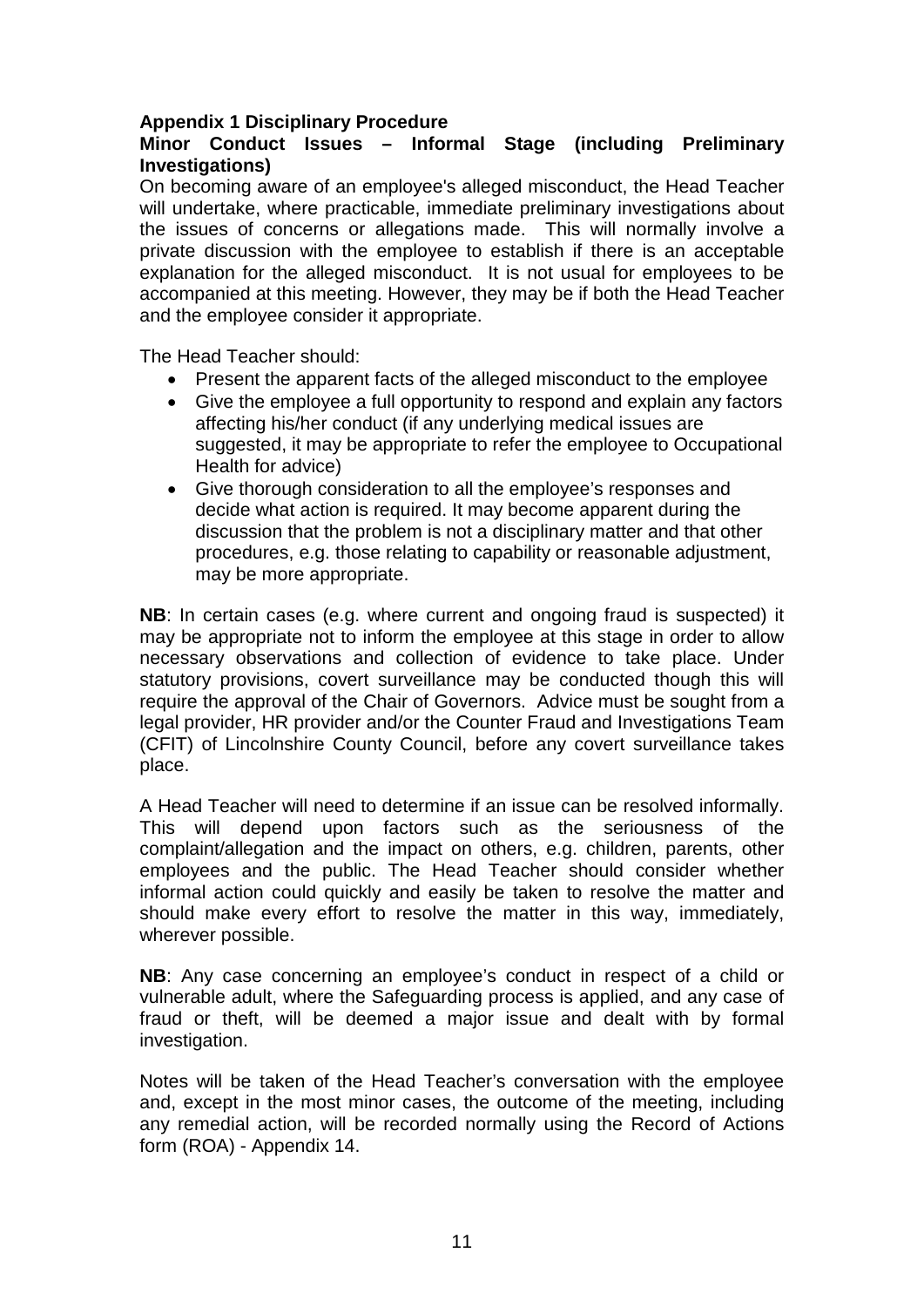Notes of discussions on minor conduct issues will normally include:

- A clear statement of what was discussed with regard to the employee's conduct and an explanation of why this is unsatisfactory.
- The required level of improvement discussed and (wherever practicable) agreed with the employee. These should be in measurable terms such as quantity, quality, frequency, timing, etc.
- How the Head Teacher will assist the employee (if applicable) to meet the required standards.

This record is not a formal warning, which will be made clear, and should be phrased in a constructive and helpful manner.

A copy of the ROA will be given to the employee and a copy placed on the employee's supervision file. If supervision files are not used, it will be placed in a confidential and secure location within the School. It will not be placed on the employee's personal file. Employees, who disagree with the content of the ROA, have the right to ask for their written comments to be added.

Where an employee admits to an allegation at an informal stage and the Head Teacher feels that the allegation is serious enough to warrant disciplinary consideration, the Head Teacher and employee will make and sign a written record of this. The Head Teacher will ensure the employee appreciates the implications of the admission, i.e. that the matter will be fully investigated and may be considered at a formal Disciplinary Hearing.

### **Major Conduct Issues – Formal Stage**

If the Head Teacher determines that the matter cannot be dealt with by informal action, they will, with advice from their HR provider, determine how the investigation should progress.

The Head Teacher will need to decide whether the employee remains in the workplace (see Guidance on Suspension from Work and template letter Appendix 2 and 16) and who will undertake the investigation. A risk assessment (Appendix 15) and communication plan (see Appendix 17) should also be completed where this is considered necessary.

The Strategy Meeting will need to be held normally involving the Head Teacher and a HR provider. Dependent upon the nature of the allegation(s) there may be a need for other professionals to attend especially if there are other investigations taking place into the allegation(s). Where the allegation is against the Head Teacher, the Chair of Governors will need to attend.

Other possible attendees include:

- Local Authority Designated Officer (LADO)
- The Counter Fraud and Investigation Team of the County Council
- CfBT School Improvement Service (SIP or Principal Advisor)
- Representative from Legal Services
- Where the allegations are against the Head Teacher other attendees include: a representative of the Diocese if the allegation is against a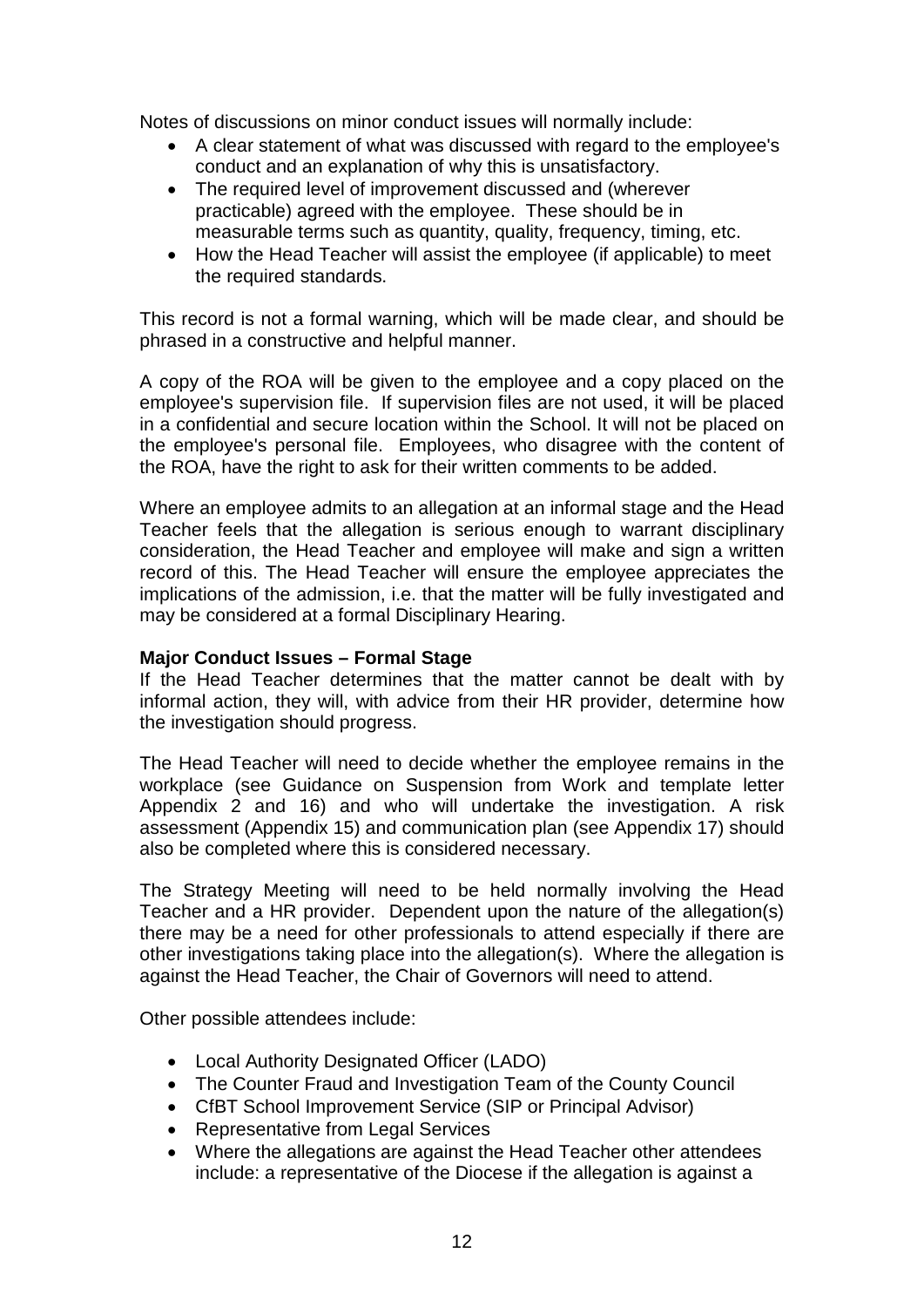Head Teacher of a church school and an Assistant Director of Children's Services.

**NB**: The above list is not exhaustive.

In normal circumstance a Strategy Meeting will take place before any decision is made regarding the alleged concerns. However, in certain circumstances, decisions (for example regarding suspension) need to be taken quickly and the employee(s) concerned may already be suspended from work, or temporarily redeployed, before the Strategy Meeting is held. In these circumstances reference should have been made to the Guidance on Suspension from Work and template letter 1, Suspension Notification and the Strategy Meeting should be arranged at the first available opportunity; normally no later than 5 working days after the suspension or temporary redeployment.

The purpose of the Strategy Meeting is to:

- decide on who is to conduct the investigation
- clarify the allegations/objectives of the investigation and draft an Investigation Brief
- consider whether suspension or temporary redeployment are necessary (or should be continued if already suspended/temporarily redeployed)
- complete a risk assessment (see Guidance on Suspension from Work)
- agree on a communication plan
- determine any support arrangements (for the employee(s) concerned, and possibly the complainant(s) and witnesses)
- set dates for any Strategy Review Meetings or preferred update mechanism
- agree sharing of investigation interviews where multiple investigations are taking place

The Strategy Meeting Checklist can be used to assist with the above and is attached as Appendix 9.

It is the Head Teacher's responsibility to arrange for the completed documents to be sent to all attendees following the Strategy Meeting and attendees should raise any matters of accuracy as soon as possible. The Head Teacher may also finalise the Investigation Brief (Appendix 12) following the Strategy Meeting and before the investigation begins.

Where the strategy meeting relates to the conduct of the Head Teacher and has been chaired by an Assistant Director (AD) of Children's Services, the responsibility for administering the meeting falls to the AD.

The decision to suspend need not be made at this meeting. However, a deadline for making such a decision should be set and the decision communicated to attendees as soon as possible.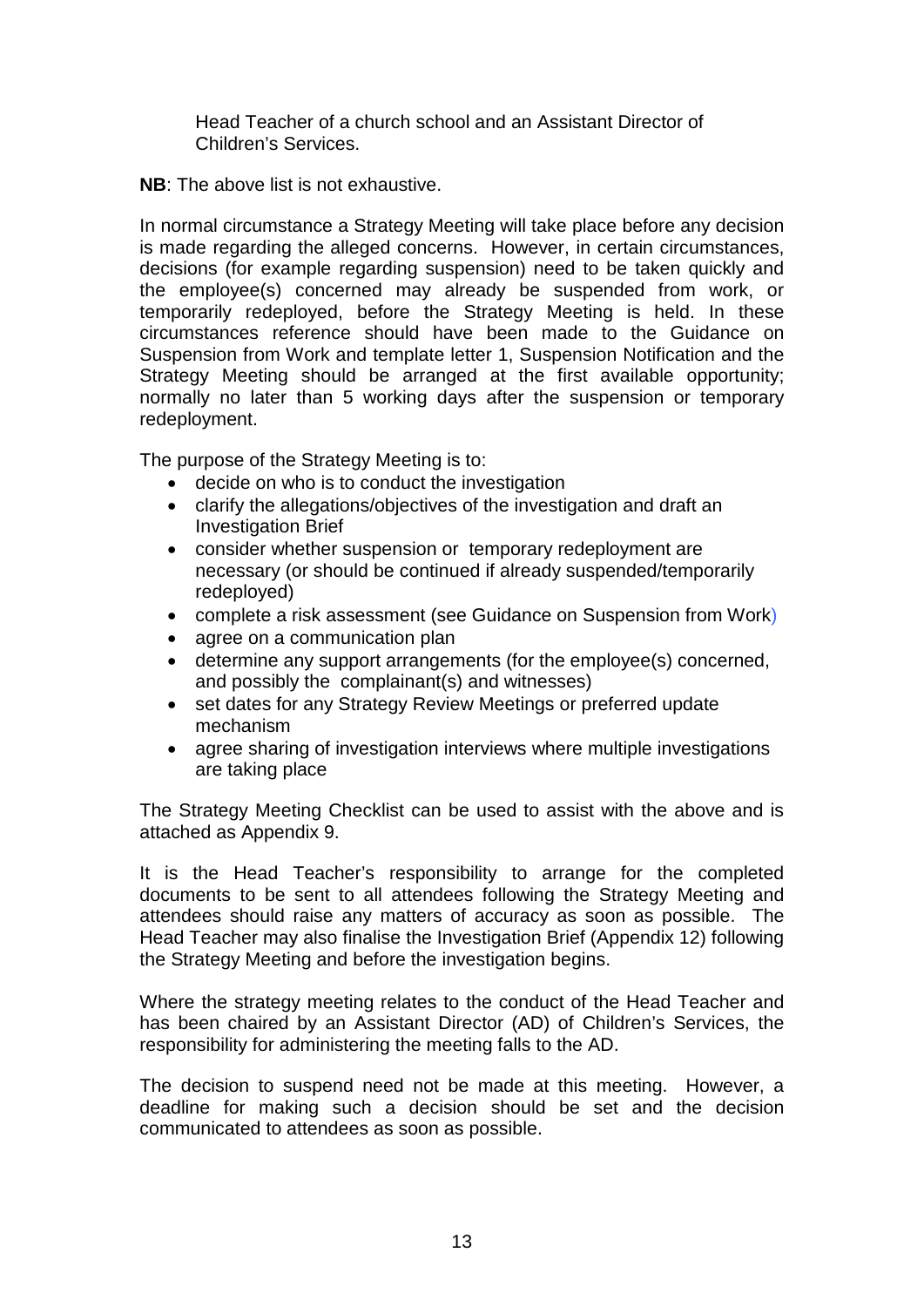### **Safeguarding Concerns**

Where the matter concerns a safeguarding issue, i.e. there is a concern regarding the conduct of an employee in respect of a child, the Head Teacher must ensure that the Local Authority Designated Officer (LADO) is aware.

In circumstances involving Child Safeguarding issues a Strategy Meeting must be arranged. It will normally be arranged and chaired by the Local Authority Designated Officer (LADO) in line with the Lincolnshire SCB Procedures.

Employment investigations need not wait until after the resolution of any safeguarding concerns, unless there are on-going police enquiries in which case the HR provider will advise when the investigation should commence.

Any proposed actions relating to the employee (i.e. suspension or temporary redeployment and notification of investigation) will be dependent upon the actions of the Safeguarding Team. Safeguarding actions must take priority until risks are satisfactorily managed.

### **Investigation Procedure**

The purpose of the employment investigation is to determine all the relevant facts associated with the allegations and establish whether there is a case to answer. Dependent on the case, the Head Teacher will determine who will undertake the investigation. This may be decided at the Strategy Meeting or by the Head Teacher in consultation with the HR provider.

Normally within 24 hours of the Strategy Meeting (or decision to investigate) the employee concerned will be notified of the way forward (face to face meeting or letter as appropriate) and the investigation will be formally commissioned. The Head Teacher will draft a letter based on template letter Appendix 2, Investigation Notification to notify the employee of the employment investigation; unless the employee has already been notified at the time of his/her suspension from work.

### **Disciplinary Procedures and Absence**

Employees, subject to the disciplinary procedure, who are absent due to sickness, may be referred to Occupational Health for advice on assisting their return to work and/or their participation in the investigation process. Whilst an employee may feel "stressed" and anxious under such circumstances issues will not be put on hold indefinitely awaiting an employee's return to work.

If sickness or other absence prevents an employee attending a Disciplinary Hearing it may be postponed and re-arranged within 5 days or as soon as practicable. Employees will be advised that if they fail to attend the rearranged hearing, then their case may be considered in their absence, based on written submissions and/or the attendance of a representative.

### **Employment Investigation Outcomes**

The investigation report is sent to the Head Teacher. The Head Teacher may wish to discuss the contents with the investigator and/or the HR provider, to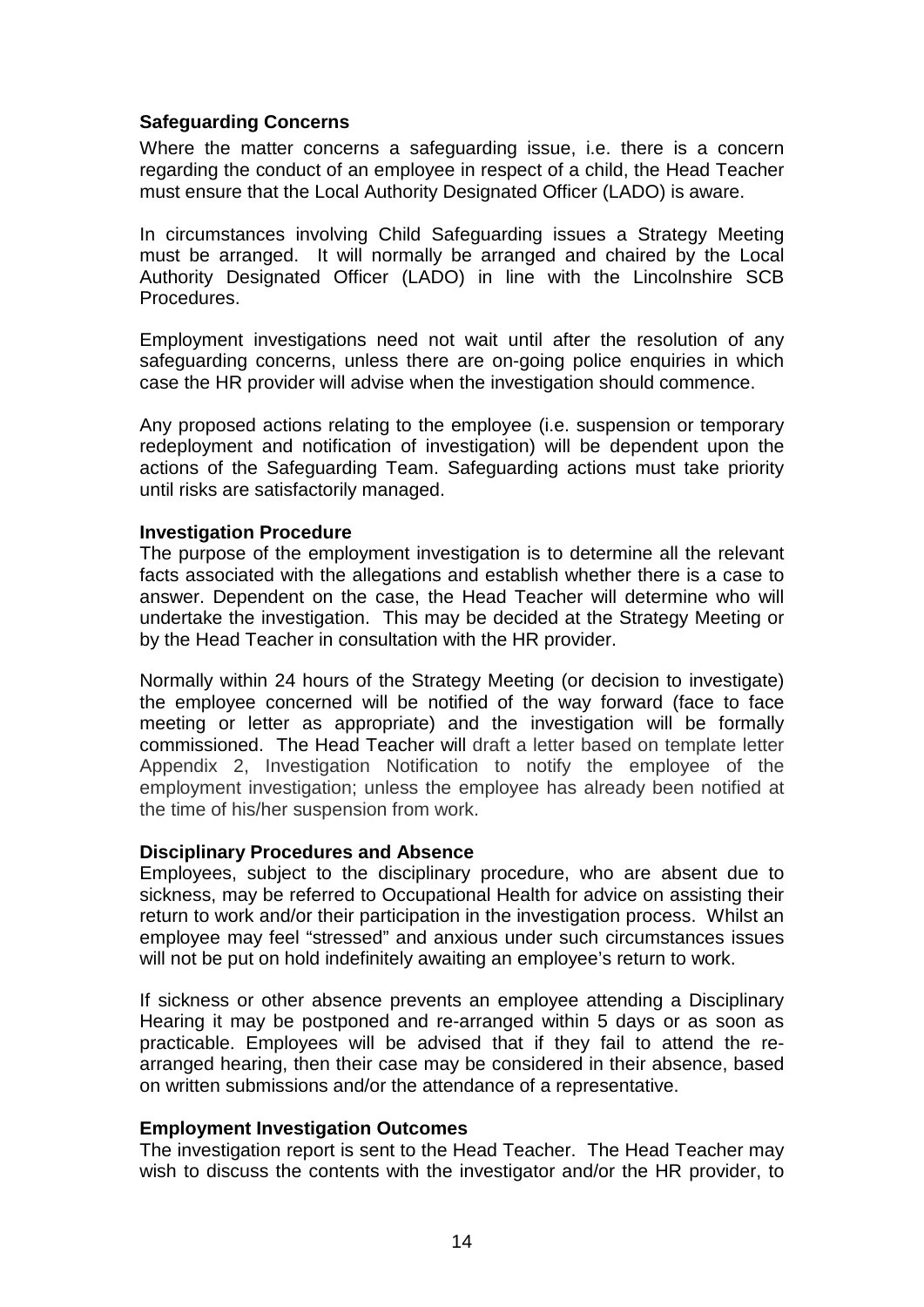help clarify any points of fact or evidence. It is for the Head Teacher to decide, in consultation with the HR provider, what the next steps will be.

The employee is notified, in writing, of the investigation outcome by the Head Teacher, using template letter 5 Appendix 6, Investigation Outcome Notification, for guidance. The following outcomes can result from a formal employment investigation:

### **1. No Further Action**

If it is decided the allegations do not justify further action or there is no evidence to substantiate the allegations, the effect on the employee(s) involved, along with other factors, will nevertheless be considered. This may be particularly the case where an employee has been suspended or temporarily redeployed during the investigation. In such instances, arrangements will need to be made for the employee's return to their place of work. It may be necessary to carefully plan and manage the reintegration of the employee as they may have been away from where they normally work for some time. It may also be considered appropriate to have the employee transfer, voluntarily, to another area of the school. Any such considerations should be discussed with the employee concerned as a possibility at this time.

### **2. Informal Action**

It may be decided the allegations warrant informal action. Examples of circumstances where informal action might be appropriate are:

- Employee is advised of the need to improve a particular skill, e.g. communication style and an action plan can be put in place to support this
- Employee's conduct needs addressing but a formal sanction is considered too severe, e.g. an issue that could be resolved through improved self-awareness.

A record of any informal management action taken will be made using the Record of Action (ROA) template and held on the employee's supervision file (or other confidential and secure place within the school if supervision files are not held), noting that this is not a disciplinary sanction.

Where it is considered that a formal Disciplinary Hearing is not necessary, the Head Teacher will provide verbal feedback to the employee concerned. In certain circumstances (for example to protect a witness) some information from the investigation may be withheld and the reason for withholding information should be explained and recorded.

# **3. Formal Disciplinary Hearing**

Where a formal Disciplinary Hearing is considered appropriate, arrangements for the hearing will be made as soon as is reasonably possible. A Head Teacher will only hear the matter if they have not previously been involved. Otherwise, a Disciplinary Panel consisting of Governors, with no prior involvement in the case, will hear all the evidence and decide the outcome.

An HR provider may also attend, together with the Head Teacher, the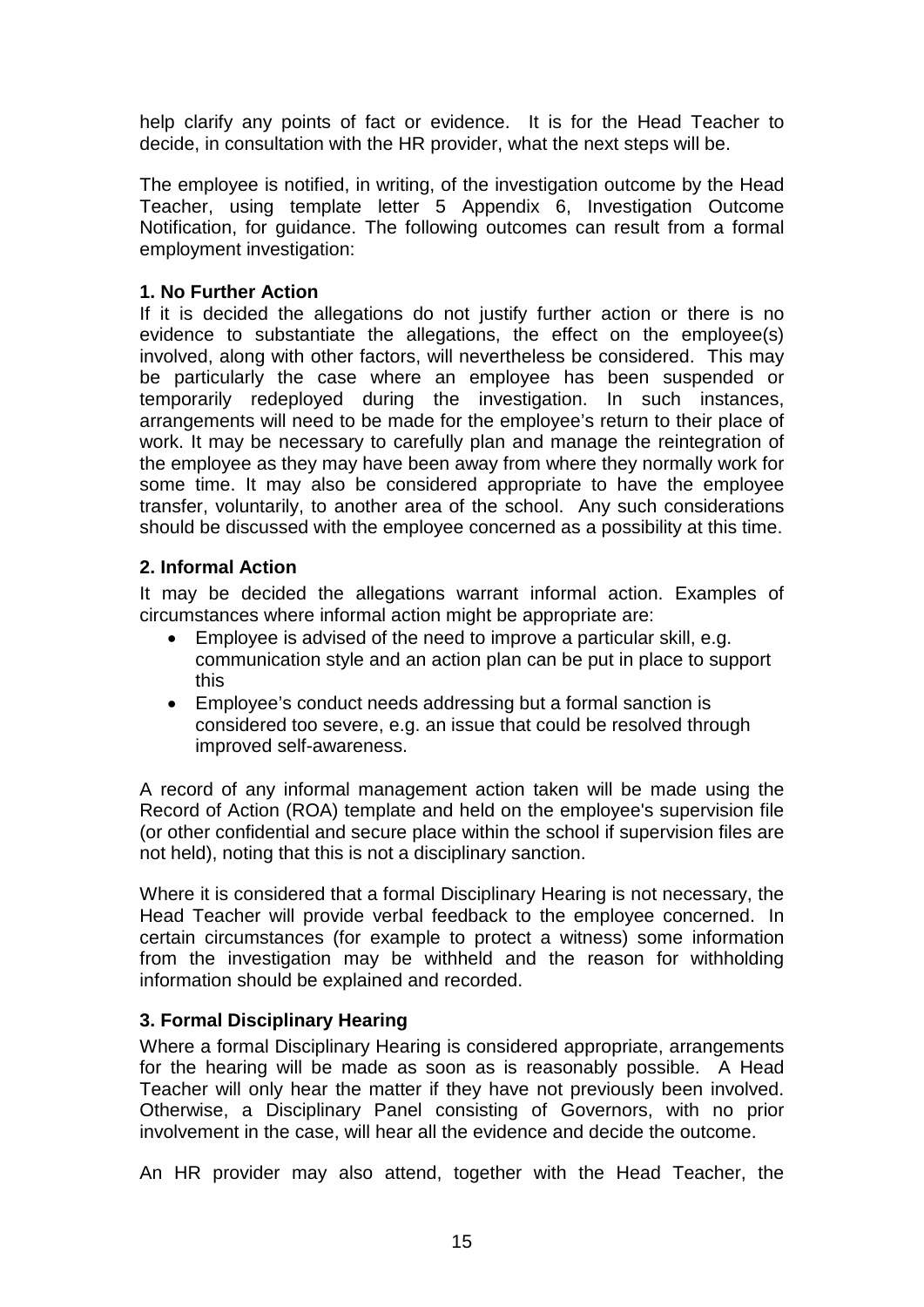employee, his/her representative and, normally, the Investigator. Both the Head Teacher and the employee can submit documentation and call and question witnesses.

The Head Teacher will confirm the arrangements to all parties giving at least 10 working days' notice, based on template letter 6, Appendix 7, Disciplinary Hearing Notification.

Any documentation, that either the Head Teacher or the employee wishes to be considered at the hearing, must be made available to the panel and the other party, no later than 7 working days prior to the hearing to enable (where practicable) distribution of full documentation packs to all parties by 5 working days prior to the hearing. If there is a late submission of evidence it will be the Chair of the Disciplinary Panel to decide whether or not this will be accepted.

As part of the disciplinary hearing pack the employee subject to the investigation will be given a copy of the investigation report. In certain circumstances (for example to protect a witness) some information may be withheld.

Further information about a formal hearing can be found in the Guidance on Conducting a Hearing.

### **Disciplinary Hearing Outcomes**

The School's Disciplinary Policy and Procedure allows for the following hearing outcomes:

# **No Further Action**

Where it is considered there is no case to answer.

### **Informal Action**

Where the alleged offence is proven but a reprimand is considered an appropriate outcome due to mitigating circumstances or the nature of the offence, e.g. a relatively minor issue.

### **First Written Warning**

- Where the employee's conduct has fallen below acceptable standards or,
- Where the offence is sufficiently serious to justify an immediate formal sanction.

**Note:** The warning will be regarded as live for disciplinary purposes for between 6 to 12 months, as determined at the Disciplinary Hearing.

### **Final Written Warning**

• Where the employee's conduct continues to be significantly below acceptable standards and previous written warning(s) have not resulted in sufficient improvement, or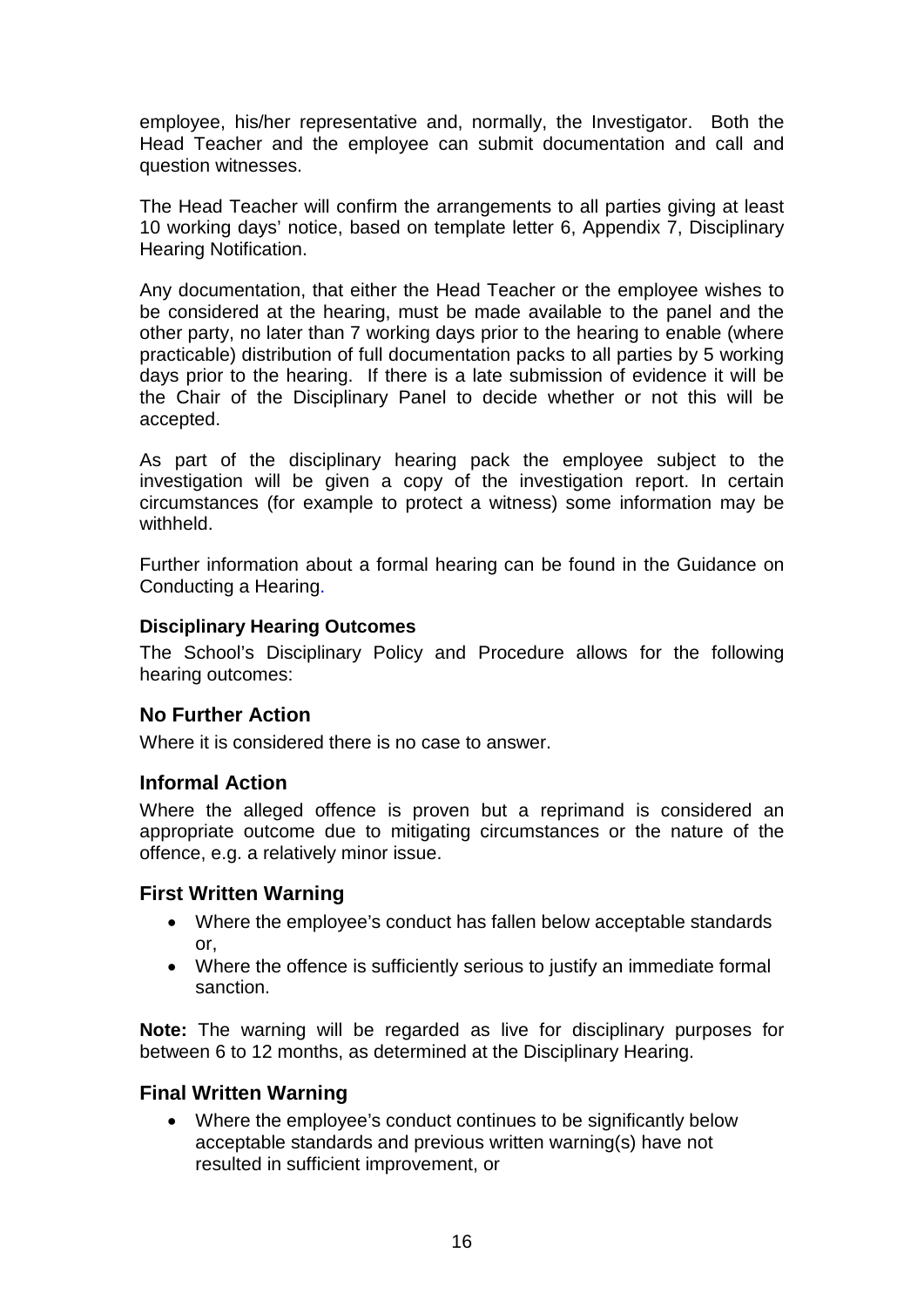- Where the offence is so serious that a final warning is appropriate as a first formal warning or
- Where dismissal would normally be appropriate but significant mitigation is accepted.

**Note:** The warning will be regarded as live for disciplinary purposes for between 12 to 24 months, as determined at the Disciplinary Hearing.

All warnings will be confirmed in writing and will include:

- A clear statement of the unsatisfactory conduct or behaviour
- The level of the warning
- The length of time it will remain live for disciplinary purposes
- The required level of improvement (in measurable terms)
- The consequences of no improvement in conduct or behaviour
- The right to appeal

**Note:** The HR provider who attended the Disciplinary Hearing will prepare, on behalf of and in the name of the Chair of the Disciplinary Panel, the written confirmation of the hearing outcome, based on template letter 8, Appendix10, Disciplinary Hearing Outcome Notification. A copy of the outcome warning letter will be placed on the employee's personal file where it will remain. However, it will not normally be regarded for disciplinary purposes beyond the live period determined at the Disciplinary Hearing.

# **Other Formal Action**

The Disciplinary Panel may decide that the circumstances of a particular case are such that in addition to a warning, some other formal action is also appropriate, e.g. the Panel may identify a need for the employee to undertake refresher training or work under supervision for a period of time.

# **Withholding of incremental salary progression**

For support staff only - in cases in which it is decided that a formal written warning (or dismissal with notice) is the appropriate sanction any pay increment(s) due to the employee concerned (during the live period of the warning or notice period) may be withheld. Any such increments withheld during the period of a written warning will become payable to the employee immediately following the expiry of the identified live period, subject to the improved conduct of the employee concerned but these will not be backdated.

# **Redeployment**

In conjunction with any of the above sanctions and where it is agreed that it is not reasonable for the employee to return to their substantive post, in discussion with the employee, a move to another post, at the same grade, within the School, should be considered. The written confirmation of such action will normally by accompanied by an appropriate level of written warning, as determined at the Disciplinary Hearing.

# **Dismissal**

Dismissal will occur where there has been gross misconduct or where the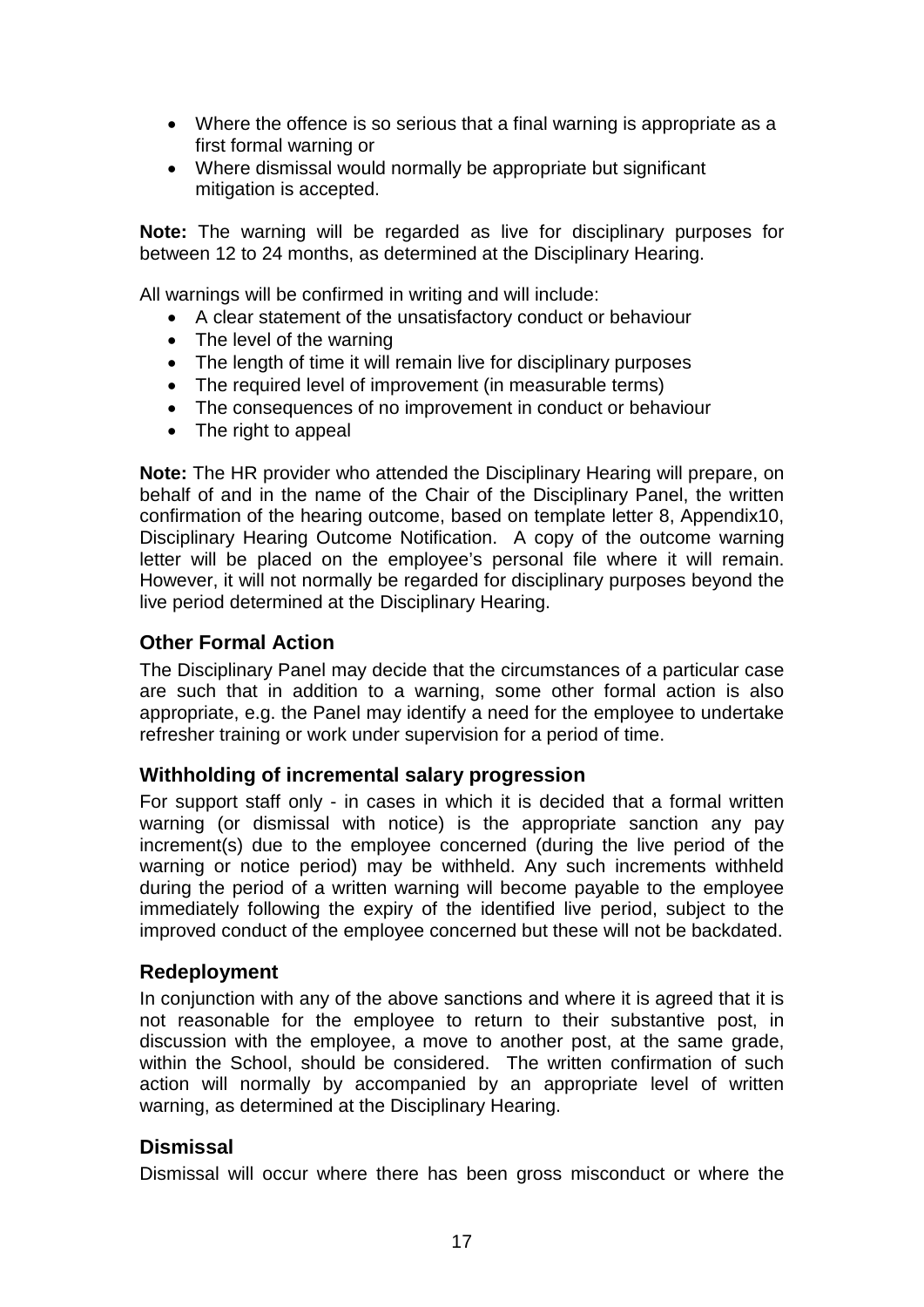employee has a final written warning and further misconduct or unsatisfactory conduct has taken place.

- **Dismissal with contractual notice** Unless an employee is dismissed for gross misconduct, he/she will receive the appropriate period of notice.
- **Summary dismissal** Actions of gross misconduct will, except in the most exceptional circumstances, justify dismissal without notice.
- **Note:** All dismissal notices will be in writing and will identify the reason(s) for the dismissal, the date on which the employment will terminate and the employee's right of appeal (template letter 8, Disciplinary Hearing Outcome Notification is available for use).

### **Referrals to DBS and other Organisations**

The School has a legal duty to refer information to the Disclosure and Barring Service (DBS) where it has removed an individual from working or volunteering or has concerns in respect of an individual's contact with children. For further information see the School's Policy on DBS.

There may also be a need to refer the circumstances of a particular case to other professional bodies, e.g. The Teaching Agency or Health Professions Council.

### **Appeals**

An employee has the right to appeal against any formal disciplinary action taken against him/her under this procedure. If an employee wishes to appeal they should do so in writing to the Chair of Governors who will arrange for an Appeal Committee to hear the matter. Any appeal must be lodged in writing, within 10 working days of receipt of the written notification of any sanction.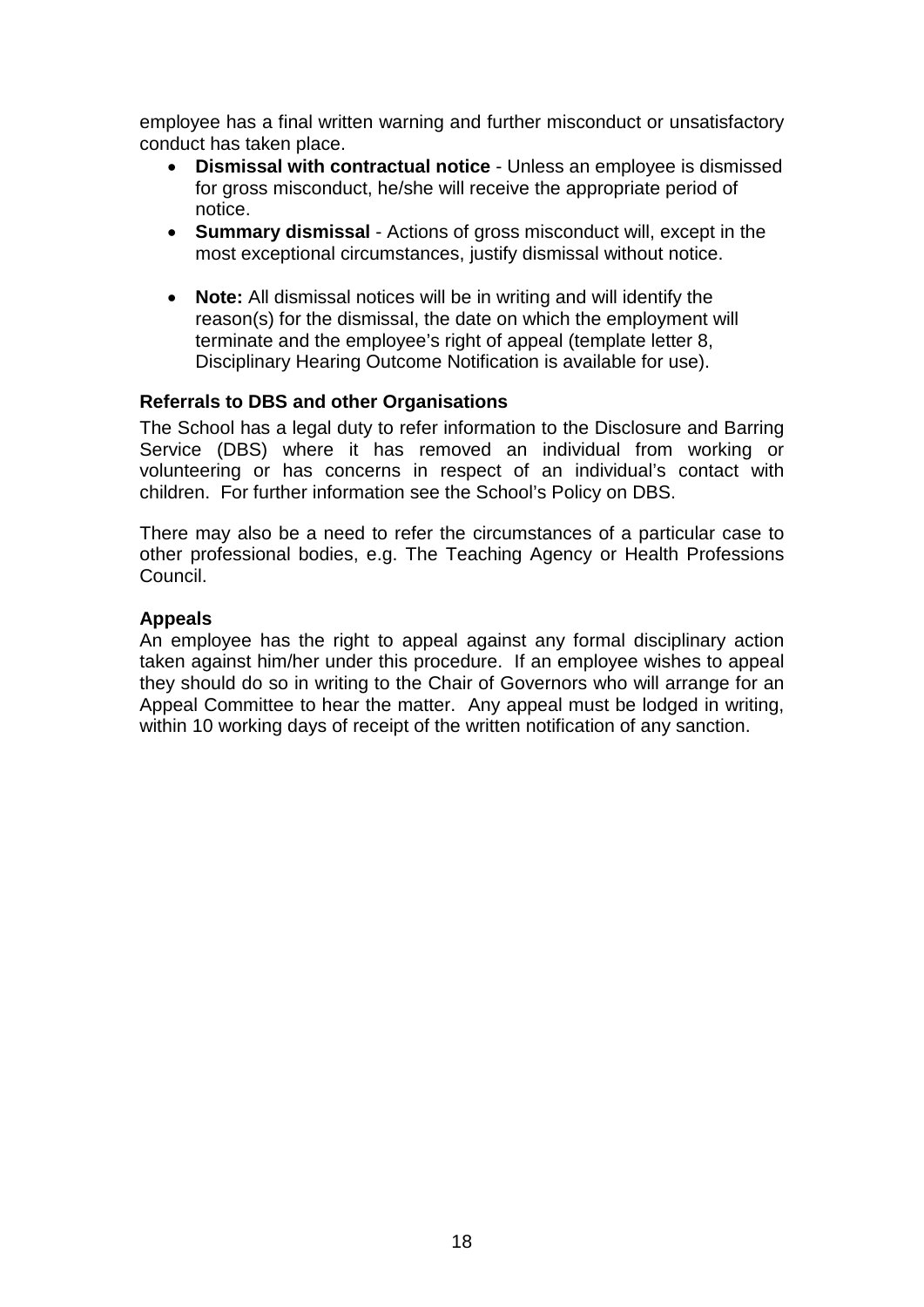### **Appendix 2 - Template Letter 1 SUSPENSION NOTIFICATION**

# *PRIVATE & CONFIDENTIAL*

<Addressee> <Address>

<Date>

Dear <Addressee>

### **SUSPENSION FROM WORK**

I refer to your meeting with **(INSERT NAMES/DESIGNATIONS)** held at **(INSERT VENUE)** on **(INSERT DATE).**

As confirmed at the meeting, issues have been brought to our attention, which raise concerns as to your conduct. It is alleged that **(INSERT DETAIL OF ALLEGATION(S)).**

In view of the above concerns, the decision has been taken that it is considered appropriate you are suspended from work, with immediate effect. This letter serves to confirm that decision. As was explained to you, your suspension from work is a precautionary act, which will enable the School to further consider this matter and carry out a fair and impartial investigation. It is stressed that your suspension from work is not a form of disciplinary action against you; neither does it serve to presume guilt on your part.

An appropriate Investigator will be identified shortly and this will be confirmed in writing to you. Following on from this the Investigator will make direct contact with you regarding the investigation. In the course of the investigation you will be interviewed and will be invited to offer explanation or comment on the allegations.

You are encouraged to be accompanied at the interview by a School work colleague, recognised trade union officer or recognised trade union representative. You are advised, however, that the person who accompanies you is there to provide you with support only. He/she is not permitted to answer questions on your behalf.

Should any additional allegation(s) come to light during the course of the investigation you will be advised in writing that the further allegation(s) will also be investigated. Any information, which is gained during the investigation process, may be presented at a subsequent Disciplinary Hearing, if it is decided to proceed to a Disciplinary Hearing. You will be informed in writing of the outcome of the investigation following its conclusion.

You need to be particularly aware of how suspension from work impacts upon your pay, sickness and leave. Information on this is set out below: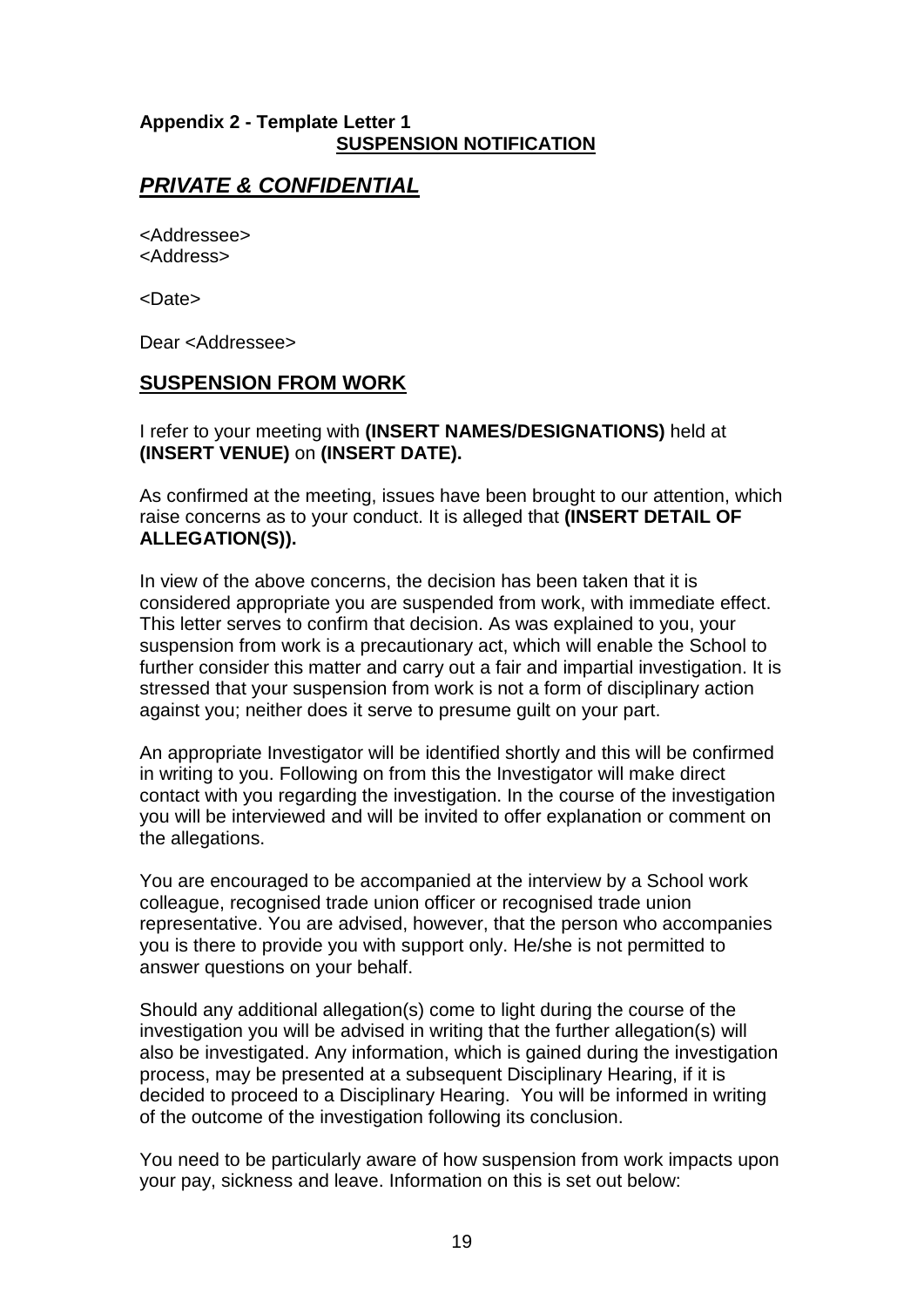**Pay** - During your suspension you will continue to receive contractual pay, which will be the normal remuneration applicable immediately prior to your suspension. For employees who work irregular hours, pay received during suspension will be based on the average hours worked during the 12 weeks immediately prior to suspension.

Additional allowances are not pay for the purposes of your contract of employment. However, as previously stated, suspension is not a disciplinary action and the School does not wish for employees who are suspended from work, to suffer any short term unexpected financial loss as a result. Therefore, you will continue to receive any additional allowances you normally receive. You will receive these at the average level paid during the 12 weeks preceding your suspension. You will continue to receive these for a period of 2 months following the effective date of your suspension.

For clarity, additional allowances refer to payments for shifts, sleep in arrangements etc. They do not refer to average expenses or telephone allowances. In addition, the School's wish that suspended employees do not suffer a short term unexpected financial loss does not extend to such losses as may arise from an employee not being able to work additional hours as a consequence of not being at work.

**Sickness** – Whilst you continue to receive contractual pay, should you fall ill during your suspension from duty, normal contractual sick pay entitlements will operate for the period of the illness. Therefore, albeit your suspension from work will continue, your pay may be affected by your sickness absence in the same way as if you were not suspended. You must comply with the sickness absence reporting procedures, in full, in the same way you would were you not suspended from work. You may also be referred to Occupational Health if this is felt appropriate.

**Leave** – Annual leave will continue to accrue during your suspension from work and you may request annual leave in the normal way. You are reminded that your contract of employment continues to operate and that, as explained elsewhere in this letter, you are required to make yourself available for any meetings or interviews during your normal working day. Consistent with this, you must obtain the necessary authority to take any leave during your suspension so it will be known that at such times you are not available and you have the necessary authorisation for this. To be unavailable without the appropriate authorisation may be seen as a conduct issue.

It is a term of your suspension that you are not required to attend work, which includes relief work. However, should you wish to visit your place of work during your suspension, for any reason, you should do so only by prior permission and arrangement with me. Failure to seek such prior permission may also be treated as a conduct issue.

You should remain available to the School during your normal working hours over the period of your suspension and attend meeting(s) as appropriate.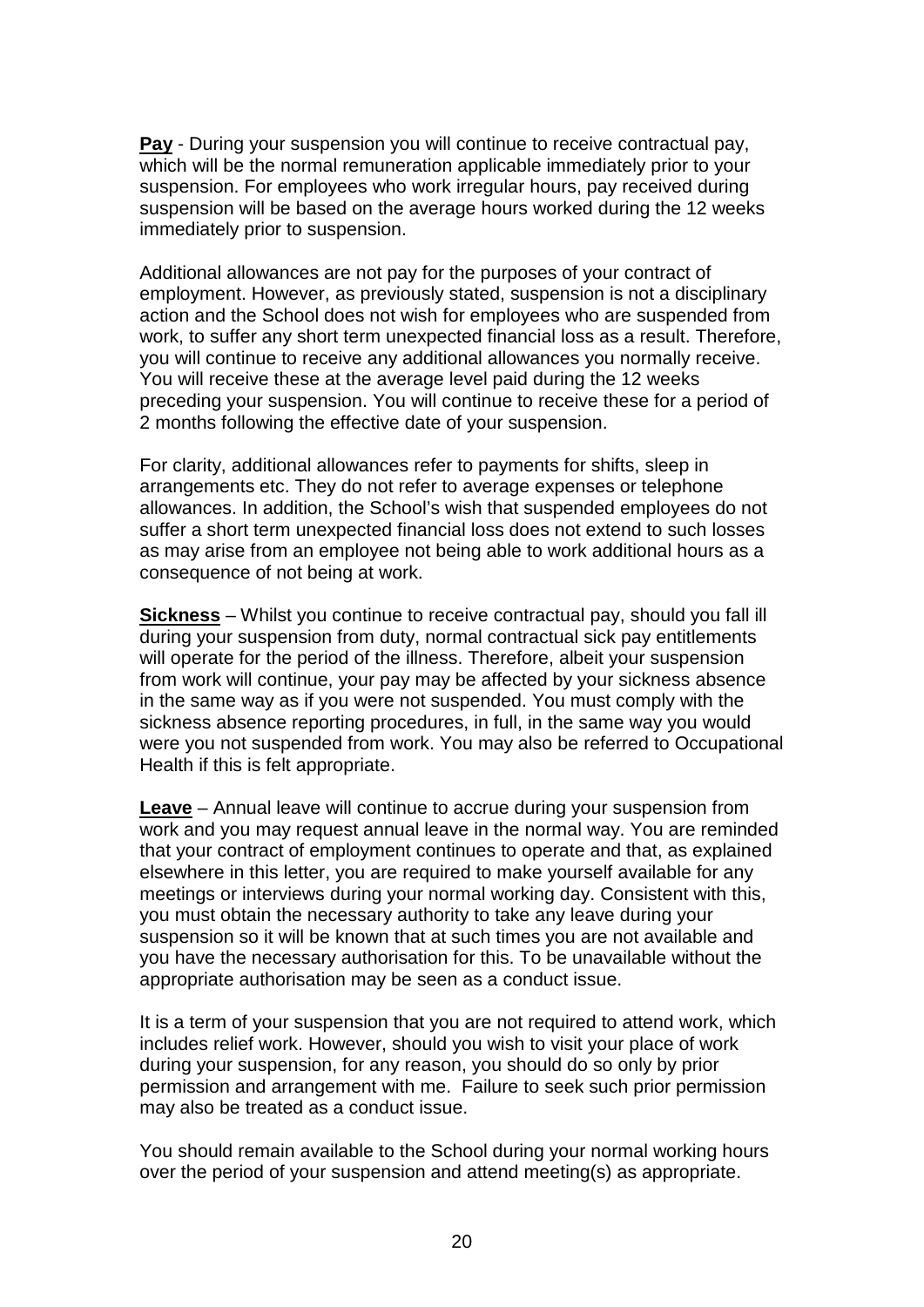You are encouraged to be accompanied at the meetings by your recognised trade union representative, recognised trade union officer or Council work colleague.

Your suspension from work will normally be reviewed every two weeks and you will be notified, in writing, of the outcome.

The School appreciates that suspension from work can cause concern and that you may want to share your feelings and concerns with someone. Therefore, the following support arrangements are available if you wish to make use of them:

- Your Support Officer is **(INSERT NAME/DESIGNATION & CONTACT DETAILS).** If you do not wish this person to act as your Support Officer you must contact me immediately. Unless I hear from you to the contrary it will be presumed you have no objections to this nomination and the Support Officer will be provided with your contact details.
- The Council's free and confidential Employee Support and Counselling Service, which can be accessed by telephoning (01522) 555440 or emailing emp.supportandcounselling@lincolnshire.gov.uk
- You can also make your own independent arrangements for support during the investigation by contacting your staff/union representative.

You are reminded that this matter is strictly confidential. Other than obtaining appropriate trade union and/or legal advice, you are not to discuss any aspect of this matter with anyone other than the support, which is available (as identified above) and/or with me.

The above is in accordance with the School's Disciplinary Policy and Procedure, a copy of which is enclosed. Also enclosed is a copy of the Employee Guidance on Employment Investigations. You are reminded, once again, that suspension from work is not a disciplinary sanction and does not imply any presumption of guilt on your part.

If you require any advice or clarification on the operation of the procedure please contact **(INSERT NAME & TELEPHONE NUMBER OF HR PROVIDER OR HEAD TEACHER),** who will look to assist you.

You should note that (HR provider) and the Investigator will each be provided with a copy of this letter for their information. Your Support Officer will also be provided with a copy.

Yours sincerely

Name Head Teacher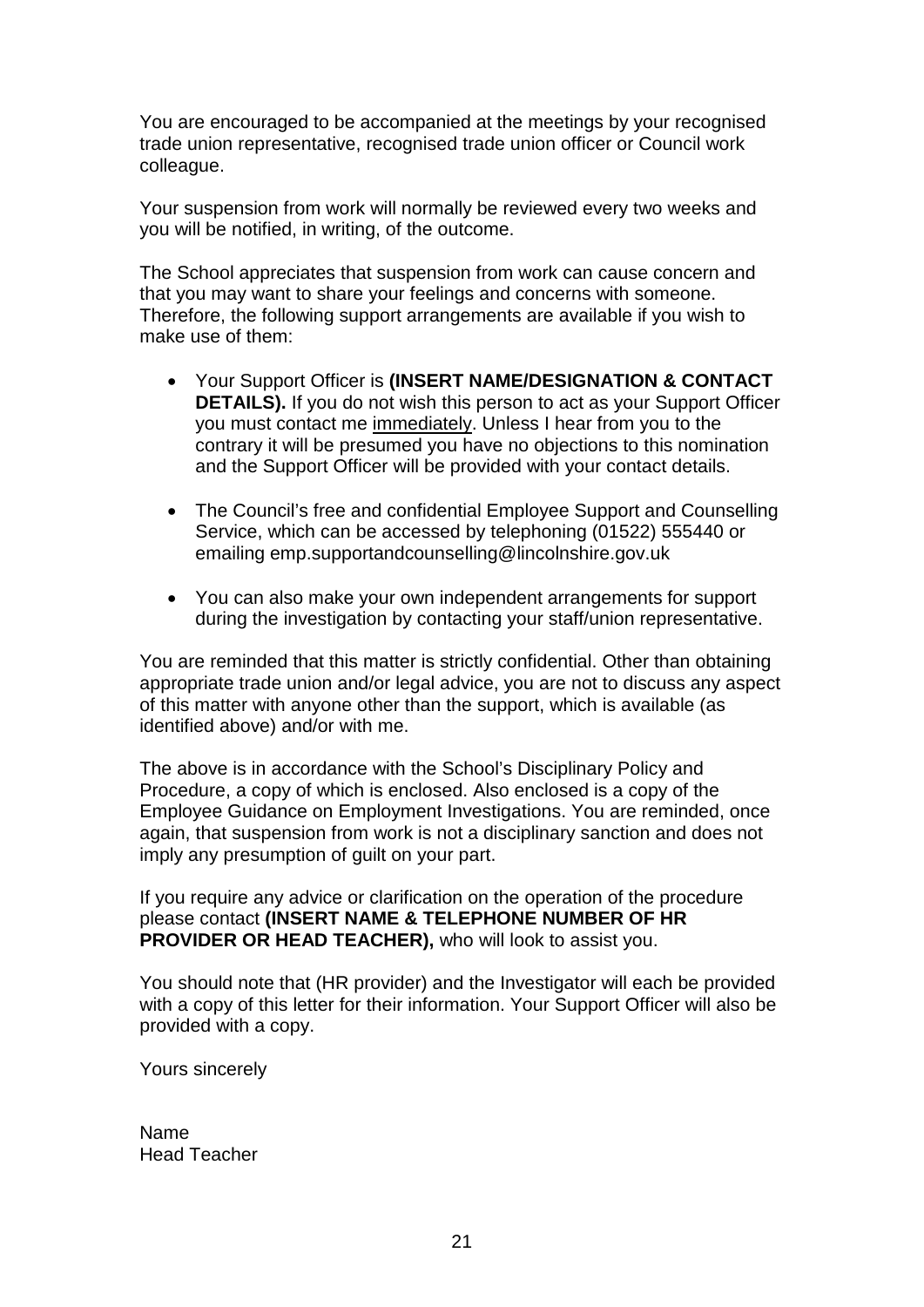# **Appendix 3 – Template Letter 2 INVESTIGATION NOTIFICATION**

### **PRIVATE & CONFIDENTIAL**

<Addressee> <Address>

<Date>

Dear <Addressee>

### **INVESTIGATION NOTIFICATION**

Further to the discussions you have had regarding the allegation(s) of misconduct against you, I am writing to confirm that an investigation into the allegation(s) will be undertaken by an Investigator. You are expected to cooperate fully and honestly with the investigation process.

**(INSERT, AS APPROPRIATE, THE FOLLOWING**) The Investigator is **(INSERT NAME/DESIGNATION) OR** You will be notified of who the Investigator is when one has been identified.

The specific allegation(s), which will be investigated, are as follows **(INSERT DETAIL OF ALLEGATION(S)).**

In the course of the investigation you will be interviewed and will be invited to provide explanation and comment on the allegations. You are encouraged to be accompanied at the interview by a School work colleague, recognised trade union officer or recognised trade union representative. You should note that whilst you may be accompanied, the person accompanying you is not allowed to answer questions on your behalf.

Should any additional allegation(s) come to light during the course of the investigation you will be advised in writing that the further allegation(s) will also be investigated. Any information which is gained during the investigation process may be presented at a subsequent Disciplinary Hearing, if it is decided to proceed to a Disciplinary Hearing.

It is appreciated that such investigations can cause concern and that you may want to share your feelings and concerns with someone. Therefore, the following support arrangements are available if you wish to make use of them **(Note: employees suspended from work should already have been notified of the following support arrangements)**

• Your Support Officer is **(INSERT NAME/DESIGNATION & CONTACT DETAILS**). If you do not wish this person to act as your Support Officer you must contact me immediately. Unless I hear from you to the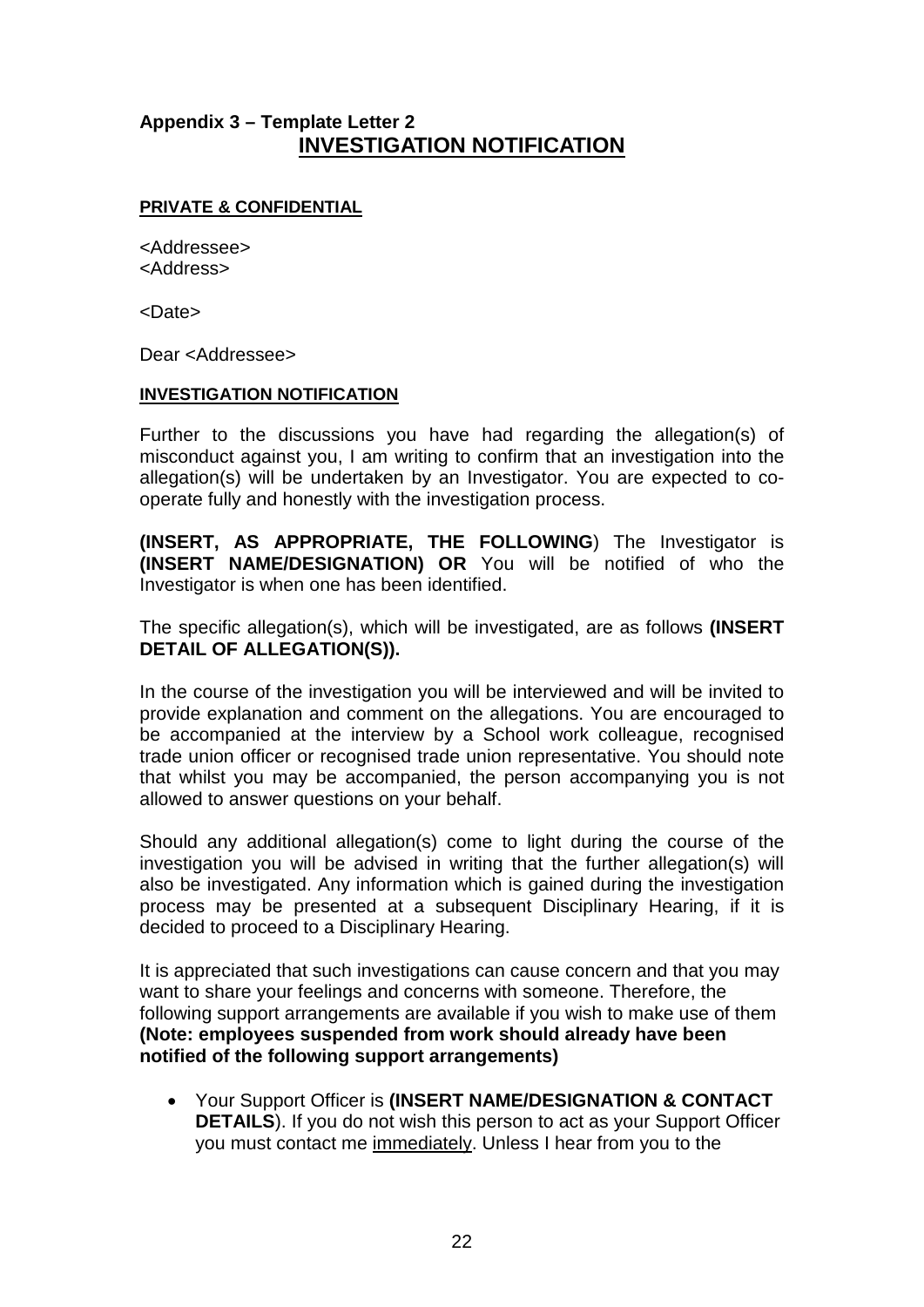contrary it will be presumed you have no objection to this nomination and the Support Officer will be provided with your contact details.

- The Council's free and confidential Employee Support and Counselling Service, which can be accessed by telephoning (01522) 555440 or emailing emp.supportandcounselling@lincolnshire.gov.uk
- You can also make with your own independent arrangements for support during the investigation by contacting your staff/union representative.

You are reminded that this matter is strictly confidential. Other than obtaining appropriate trade union and/or legal advice you are not to discuss any aspect of this matter with anyone other than the support, which is available (as identified above) and/or me.

You will be informed in writing of the outcome of the investigation following its conclusion. In the meantime you should continue to comply with the terms of your suspension as detailed in the letter of suspension you have previously received. **(only insert in cases where the employee has been suspended)**

The above is in accordance with the School's Disciplinary Policy and Procedure, a copy of which is enclosed. Also enclosed is a copy of the Employee Guidance on Employment Investigations. **(Note: employees suspended from work should already have been provided with copies of these two documents)** 

If you require any advice or clarification on the operation of the procedure please contact me and I will look to assist you.

You should note that the Investigator and HR provider will be provided with a copy of this letter. Your Support Officer will also be provided with a copy.

Yours sincerely

Name Head Teacher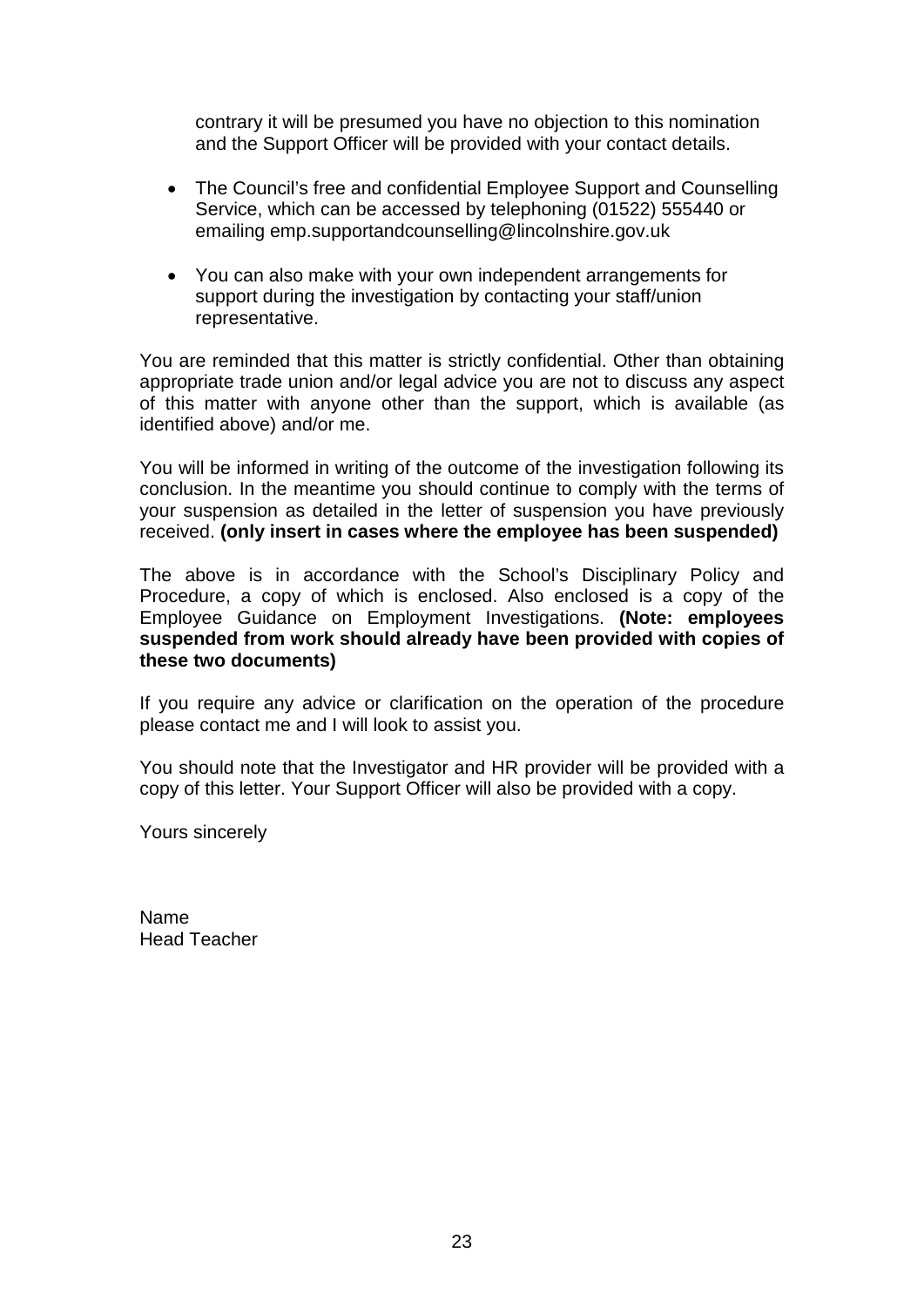# **Appendix 4 – Template Letter 3 INVESTIGATORY INTERVIEW NOTIFICATION**

# **PRIVATE & CONFIDENTIAL**

<Addressee> <Address>

<Date>

Dear <Addressee>

### **INVESTIGATION INTERVIEW NOTIFICATION**

As you are aware from previous correspondence you have received, you are to be interviewed during the course of the current investigation into allegations against you. The purpose of the interview is for the Investigator to make enquires of you in relation to the allegations and the circumstances giving rise to them. Additionally, it provides you with the opportunity to respond to the allegations and offer explanation.

The allegations, which are the subject of the investigation, are set out below **(INSERT ALLEGATIONS DETAIL)**

I am now able to confirm the arrangements for the Investigator to conduct the interview and this is to take place on **(INSERT DATE/TIME/VENUE).**

You are required to attend the investigatory interview. Additionally, as previously advised you are encouraged to be accompanied at the interview by a School work colleague or recognised trade union officer/representative. Should you wish to arrange to be accompanied you should do so without delay and should contact me directly should any difficulties arise in making arrangements. You are reminded that the person accompanying you will not be able to answer questions on your behalf.

You are also reminded that you are expected to co-operate fully and honestly with the investigation and that any information, which is gained during the process of the interview, will be presented at a subsequent Disciplinary Hearing in the event it is decided to proceed to a Disciplinary Hearing.

The above is in accordance with the School's Disciplinary Policy and Procedure, a copy of which you have previously been provided with.

If you require any advice or clarification on the operation of the procedure please contact me and I will look to assist you.

It will be presumed you will be attending the above interview. You are required to contact me directly and immediately should you have any difficulty with the arrangements.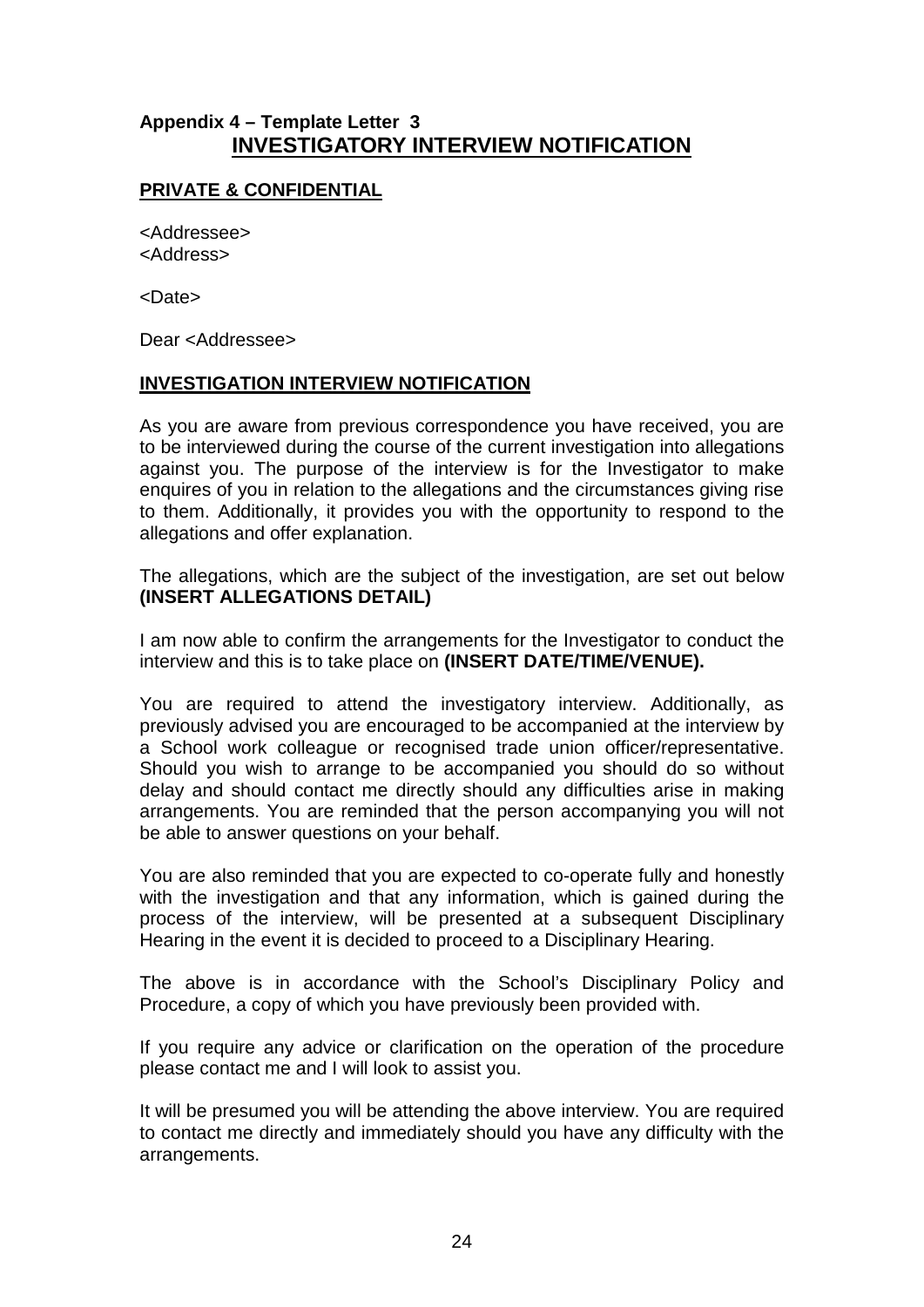You should note that the Investigator and HR provider will be provided with a copy of this letter. Your Support Officer will also be provided with a copy.

Yours sincerely

<Name> Head Teacher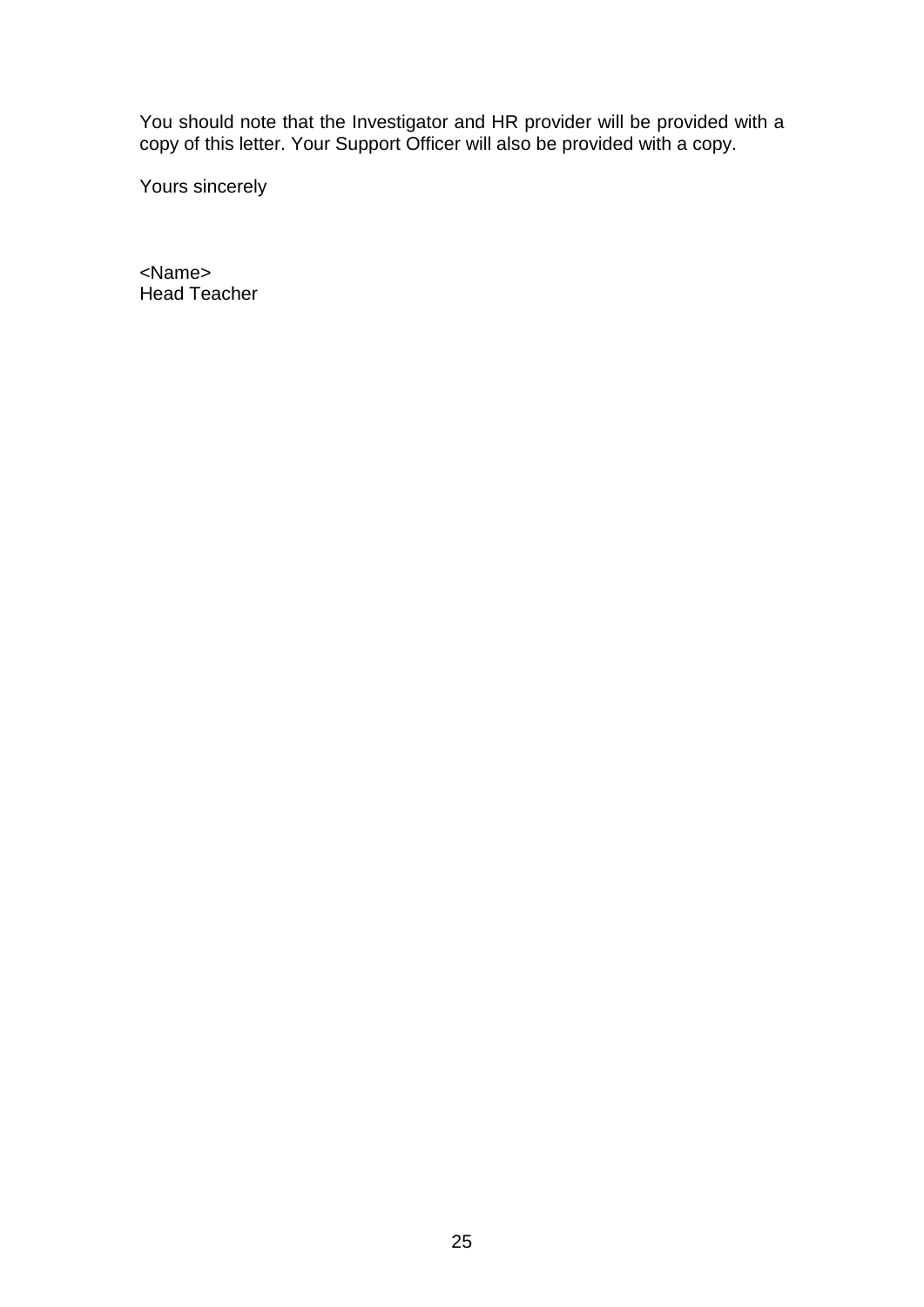# **Appendix 5 – Template Letter 4 FURTHER ALLEGATIONS NOTIFICATION**

### **PRIVATE & CONFIDENTIAL**

<Addressee>

<Date>

Dear <Addressee>

### **FURTHER ALLEGATIONS NOTIFICATION**

Further to the previous correspondence you have received, advising you of an investigation into certain allegations against you, you are advised that further allegations have come to light.

The details of the further allegations are as follows. It is alleged **(INSERT DETAIL OF FURTHER ALLEGATIONS).** These further allegations are now formally added to those detailed in the previous correspondence you have received.

As previously advised, in the course of the investigation you will be interviewed and will be invited to offer an explanation on the allegations. If you have already been interviewed it may be that you will need to be interviewed again as a consequence of the further allegations.

As also previously advised, you are encouraged to be accompanied at any investigatory interview; either by a recognised trade union officer/representative or a School work colleague. You are reminded that the person accompanying you can not answer questions on your behalf. You are also reminded of the expectation that you will co-operate fully and honestly with the investigation and that any information, which is gained during the investigation process, may be presented at a Disciplinary Hearing, in the event it is decided to proceed to a Disciplinary Hearing.

The above is in accordance with the School's Disciplinary Policy and Procedure, a copy of which was provided to you in earlier correspondence.

If you require any advice or clarification on the operation of the procedure please contact me and I will look to assist you.

You should note that the HR provider and the Investigator will be provided with a copy of this letter. Your Support Officer will also be provided with a copy.

Yours sincerely

Name Head Teacher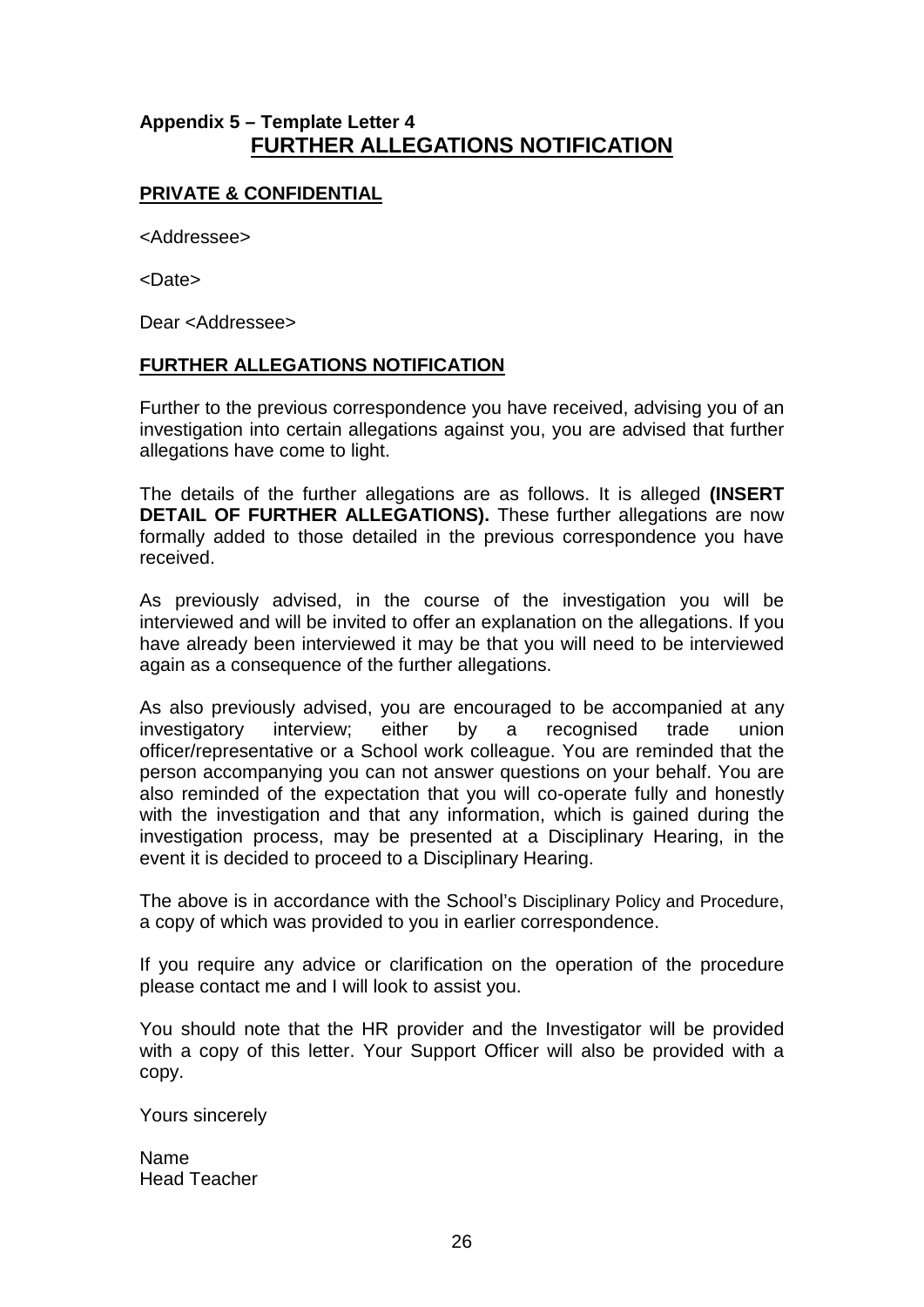# **Appendix 6 – Template Letter 5 INVESTIGATION OUTCOME NOTIFICATION**

# **PRIVATE & CONFIDENTIAL**

<Addressee> <Address>

<Date>

Dear <Addressee>

### **INVESTIGATION OUTCOME NOTIFICATION**

Further to the previous correspondence you have received, advising you of an investigation into certain allegations against you, I now write to advise you that the investigation is complete and to advise you of the outcome.

### **(INSERT, AS APPROPRIATE, ONE OF THE FOLLOWING OUTCOMES)**

### **Outcome 1**

The outcome of the investigation is that your explanation has been accepted and/or there is no evidence to support the allegations. Consequently, there will be no further action on the matter. If you have not been spoken to already about the conclusion of this matter, this will happen shortly. This will provide an opportunity to discuss any issues arising.

**(WORDING TO BE USED IF EMPLOYEE IS SUSPENDED/TEMPORARILY REDEPLOYED)** Your suspension from work (or temporary redeployment) is now lifted and you are able to return to your post. If you have not been contacted already regarding your return to work, contact will be made with you shortly to make the necessary arrangements. This will provide an opportunity to discuss any issues arising.

# **Outcome 2**

The outcome of the investigation is that it is considered the allegations are supported by evidence. However, having regard to all the circumstances of this matter, it has been decided that on this occasion it will be concluded by means of appropriate **(INSERT INFORMAL ACTION OR COUNSELLING/MENTORING/DEVELOPMENT/OTHER OPTION)**

Arrangements will be made for the appropriate identified action to be taken without any unnecessary delay. If you have not been contacted already regarding the action to be taken, contact will be made with you shortly to make the necessary arrangements to meet with you and discuss the next step. This will provide an opportunity to discuss any issues arising.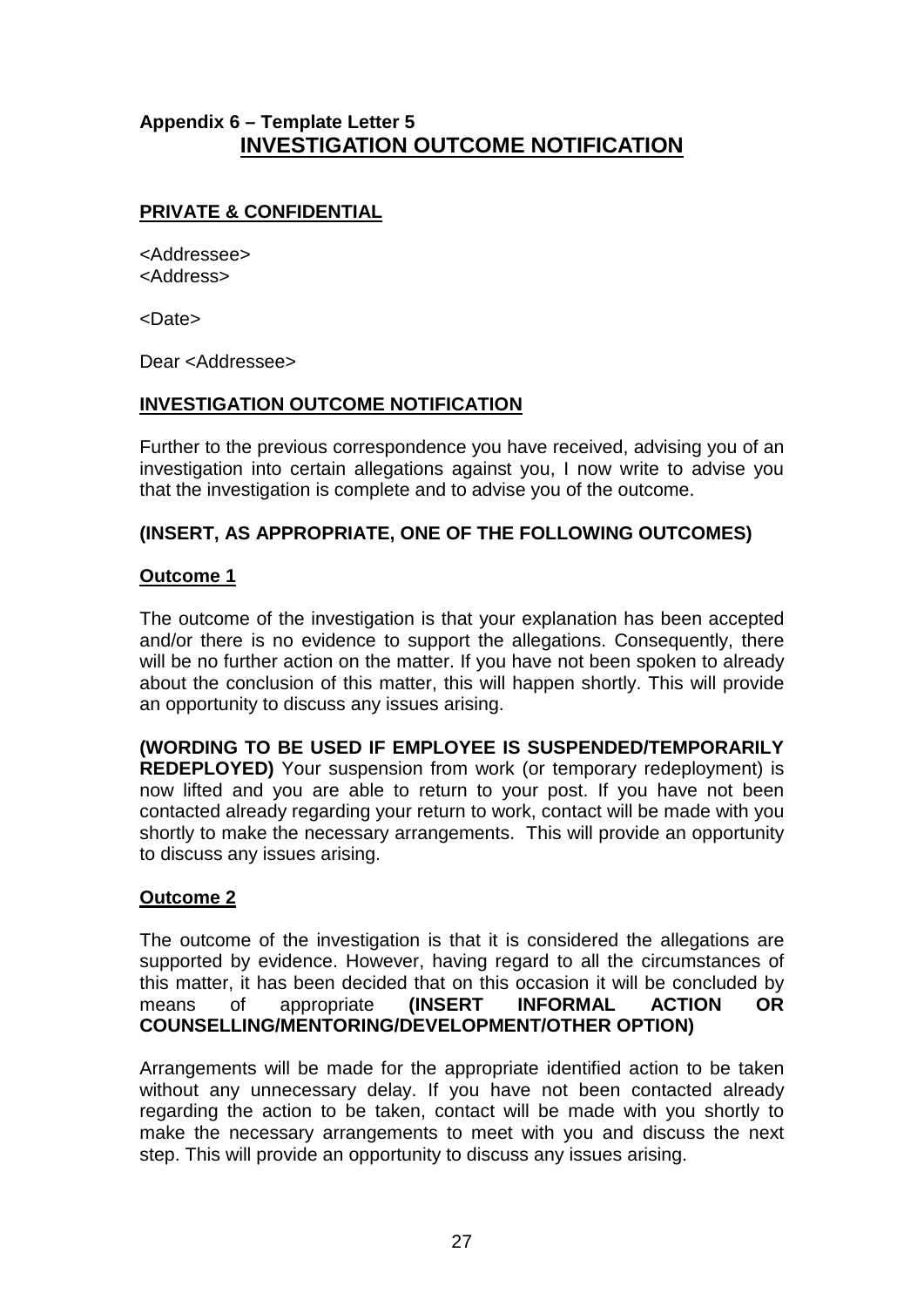You should note that a record will be made of the action taken and this will be placed on your personal file as it is considered a part of the formal disciplinary process.

### **Outcome 3**

The outcome of the investigation is that there is considered to be a case for you to answer. Consequently, this matter will be put before a Disciplinary Panel at a Disciplinary Hearing in accordance with the School's Disciplinary Policy and Procedure. This letter serves as formal notification of this.

The specific allegations, which will be considered at the hearing, are **(INSERT DETAIL OF ALLEGATION(S))**

You have the right to be accompanied at the hearing by either a School work colleague or a recognised trade union officer/representative. If you wish to exercise this right you should inform me so the necessary arrangements can be made for the hearing.

Confirmation of the arrangements for the hearing, which will be made in consultation with your representative, will be sent to you in due course. In the meantime you are advised that the hearing may proceed in your absence should you fail to attend without advance notification and without good reason.

**(INSERT IF EMPLOYEE IS SUSPENDED)** You should continue to comply with the terms of your suspension as detailed in the letter of suspension you have previously received.

You are reminded that this matter remains strictly confidential. Other than obtaining appropriate trade union and/or legal advice you are not to discuss any aspect of this matter with anyone other than the identified support, which is available to you, and/or with me.

The above is in accordance with the School's Disciplinary Policy and Procedure, a copy of which was provided to you in earlier correspondence.

If you have any queries regarding this letter you should contact me and I will look to assist you.

You should note that the HR provider and the Investigator will be provided with a copy of this letter. Your Support Officer will also be provided with a copy.

Yours sincerely

Name Head Teacher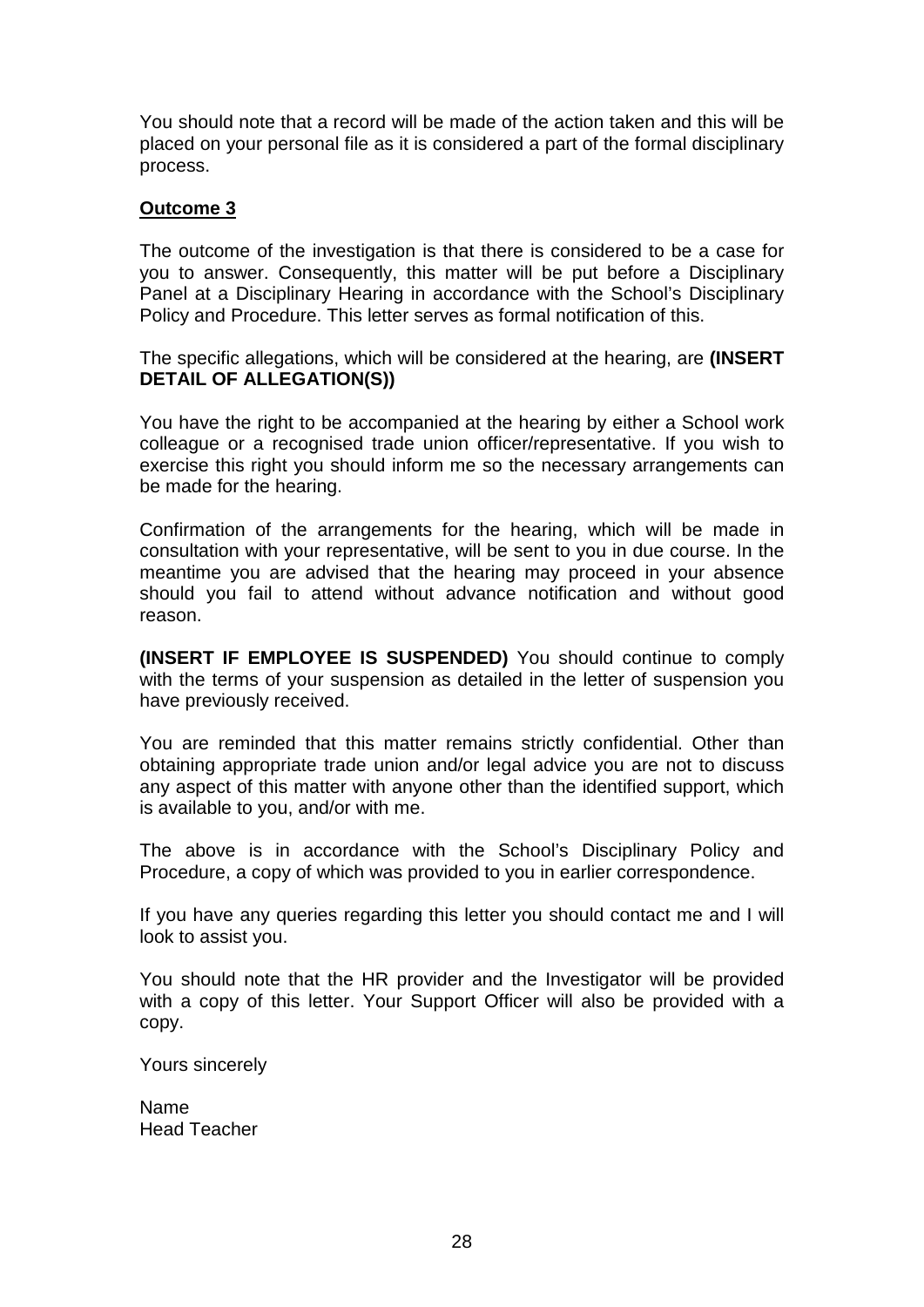# **Appendix 7 – Template Letter 6 DISCIPLINARY HEARING NOTIFICATION**

# **PRIVATE & CONFIDENTIAL**

<Addressee> <Address>

<Date>

Dear <Addressee>

### **DISCIPLINARY HEARING NOTIFICATION**

Further to the previous correspondence you have received, informing you of the outcome of the recent investigation into allegations of misconduct against you, you are advised that you are required to attend a Disciplinary Hearing, as detailed below:

### **Date: Time: Venue:**

You should report to reception and ask for **(INSERT NAME/DESIGNATION)**

You are reminded that the hearing may proceed in your absence should you or your representative fail to attend without advance notification to me and without good reason.

You are also advised that if you wish to attend the hearing but are unable to do so because of sickness or some other reason or your representative is unable to attend then the hearing may be postponed and if so will be rearranged within 5 days or as soon as is practicable. In this event you will be advised of the rearranged date, in writing, and advised that if you are unable to attend on the rearranged date then your case will be considered based on any written documentation you provide and/or the presentations made by your representative in your absence.

The hearing will be conducted by a Disciplinary Panel consisting of the following Governors/Head Teacher:

**(INSERT NAME)** (Panel Chair) **(INSERT NAMES)** (Panel member)

Also in attendance will be a HR provider **(INSERT NAME),** a (presenter of case, usually Head Teacher) to present the school's case **(INSERT NAME/DESIGNATION)** and the Investigator **(INSERT NAME)** who will present the findings from the recent investigation**.**

The specific allegations which will be considered at the Disciplinary Hearing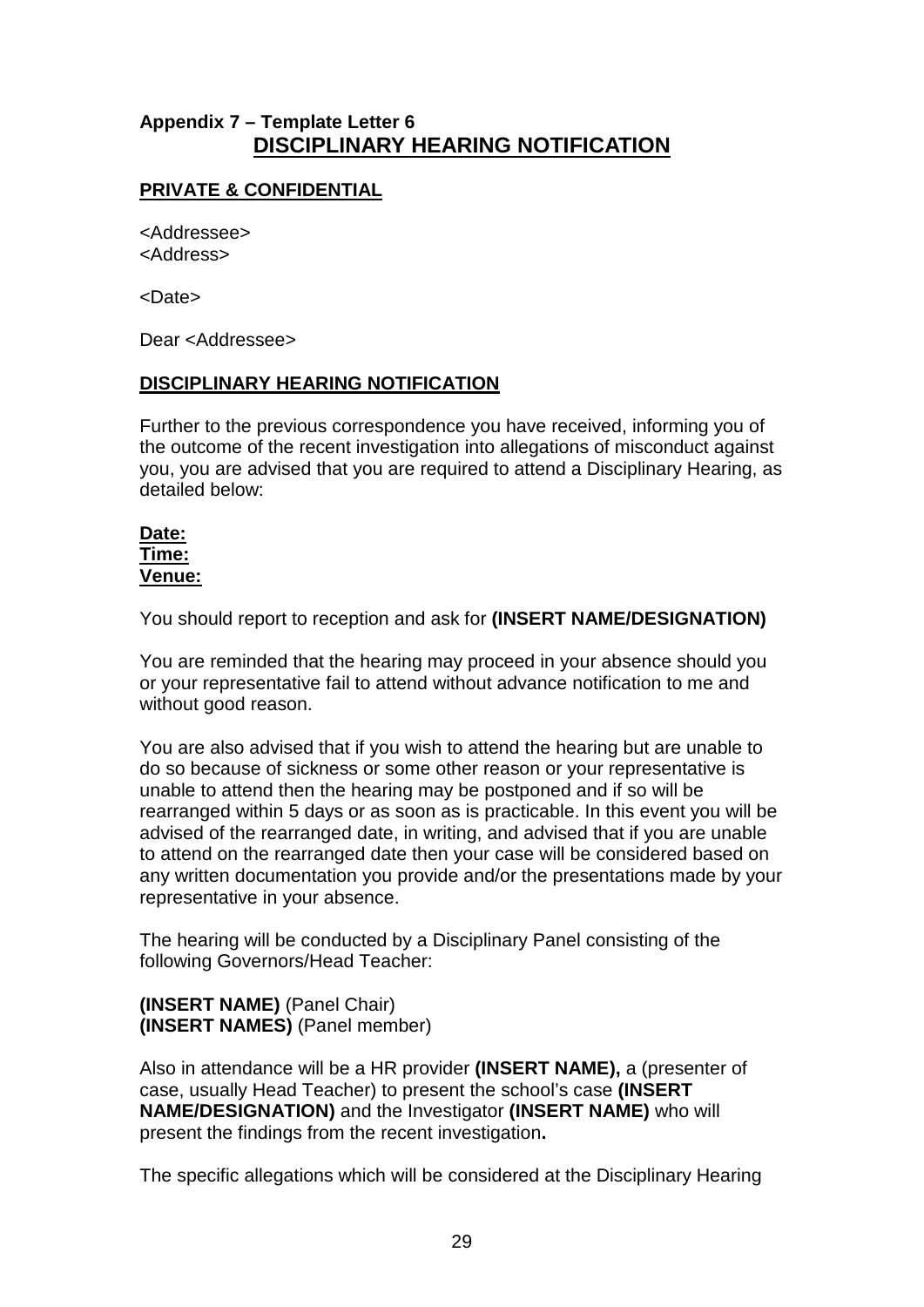# are as follows **(INSERT DETAIL OF ALLEGATION(S)).**

In view of the seriousness of these allegations the Disciplinary Panel will consider what disciplinary action to take, if any, and whether the Council can continue to have trust and confidence in your ability to carry out your job. You need to be aware that all disciplinary matters are considered serious and a range of sanctions are available including dismissal.

During the course of the hearing you will have the right to hear and question all evidence presented in respect of the allegations and to provide a statement on your own behalf.

**(INSERT/DELETE)** I have enclosed documents which will be presented at the hearing

### **OR**

**(INSERT/DELETE)** In accordance with the School's disciplinary procedure a full documentation pack, including a copy of the evidence to be presented, has to be issued to you and your representative (where applicable) a minimum of 5 working days prior to the hearing. Therefore, any documentation you wish to present must be received by me no less than 7 working days prior to the hearing so it can be included in the documentation pack. This will ensure the documentation pack can be sent to the Disciplinary Panel members and others who will be attending, in good time and avoid unnecessary delays at the hearing.

You should note that in the event any documentation is submitted late, it will be for the Chair of the Disciplinary Panel to decide whether or not this is to be considered at the hearing.

**(INSERT AS APPROPRIATE)** It is not (presenter) intention to call witnesses to the hearing.

# **OR**

It is (presenter) intention to call witnesses to the hearing, as follows: **(INSERT NAMES/TITLES)**

If you would like to call any witnesses you must inform me by means of the return of the enclosed copy of this letter. You are responsible for inviting any witnesses you wish to attend. You should note that the School's procedures do not stipulate that a School employee is obliged to attend as a witness for a fellow employee, should they not wish to do so. Therefore, in the event that you wish to call any School employees as witnesses it will be for the individuals concerned to decide whether or not they wish to attend the hearing in this capacity.

As this is a formal Disciplinary Hearing you may be accompanied by a School work colleague, recognised trade union officer or recognised trade union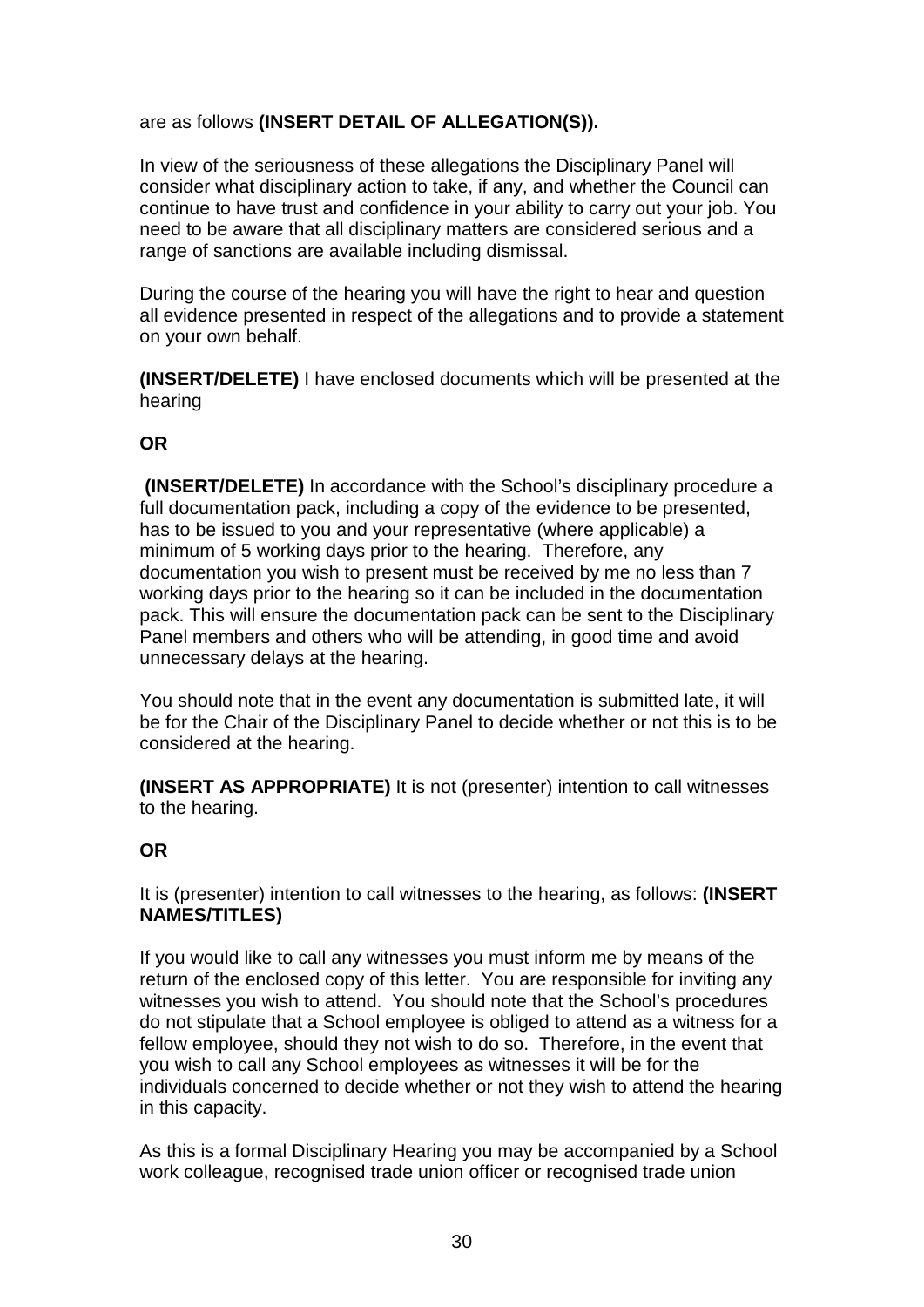representative. **(INSERT IF APPLICABLE)** A copy of this letter has been forwarded to your representative**.**

The above is in accordance with the School's Disciplinary Policy and Procedure, a copy of which was provided to you in earlier correspondence.

You are required to acknowledge receipt of this letter by signing the attached copy and returning it to me, by return of post. A pre-paid envelope is provided.

You should note that the HR provider, the Investigator and those attending the Disciplinary Hearing will be provided with a copy of this letter. **(INSERT IF APPLICABLE)** This includes your representative.

Yours sincerely

Name Head Teacher

I acknowledge receipt of the letter, notifying me of the arrangements for a Disciplinary Hearing, as detailed above. I confirm my attendance.

I will/will not\* be accompanied at the hearing. I will be accompanied by:

### **(\* delete as appropriate)**

I will be forwarding my documentation for presentation at the hearing by no later than …………………. (please insert date)

| I do not intend to call witnesses**<br>I intend to call the following witnesses** |  |
|-----------------------------------------------------------------------------------|--|
|                                                                                   |  |
|                                                                                   |  |

**(\*\* delete as appropriate)**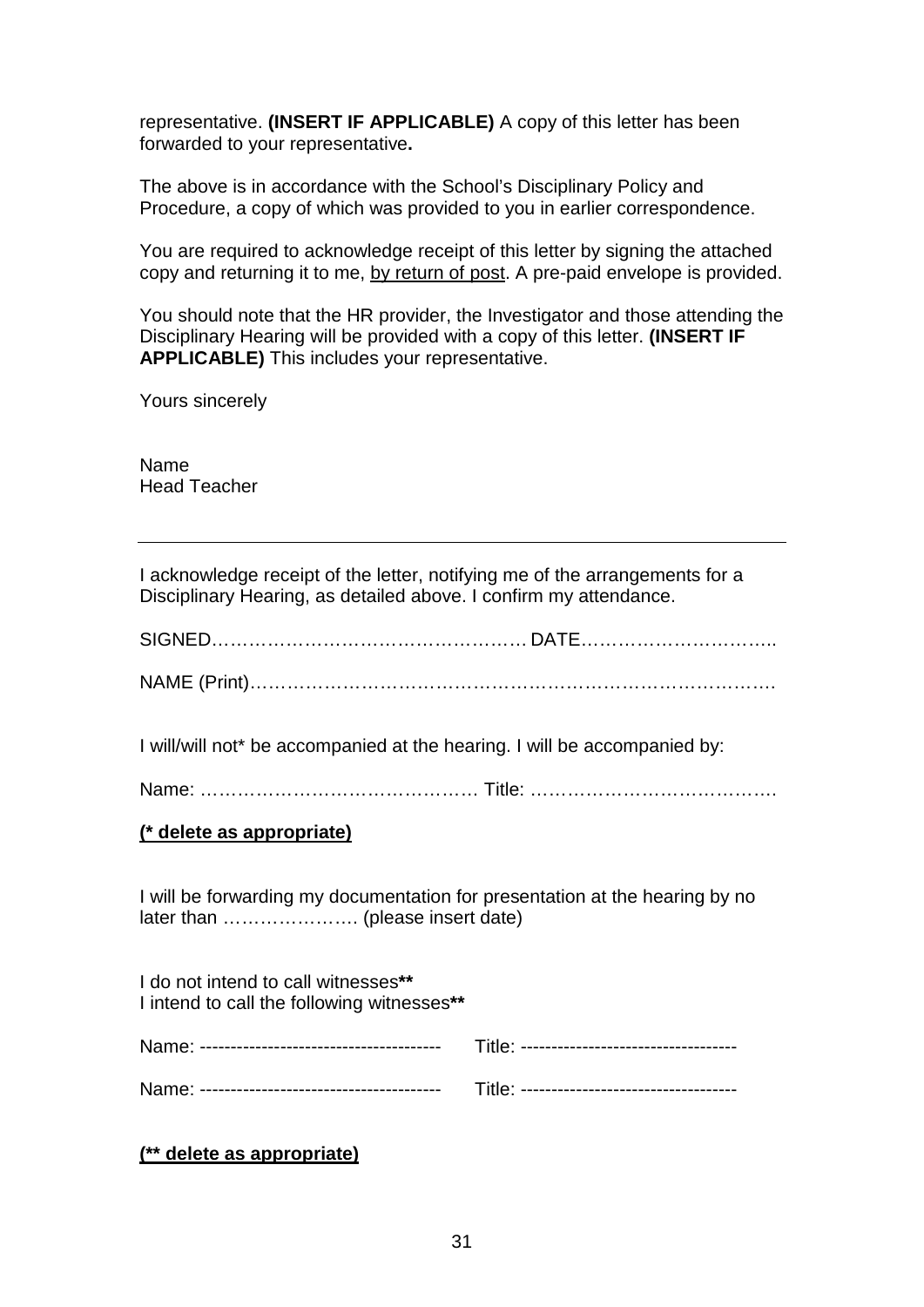# **Appendix 8 – Template Letter 7 RE-ARRANGED DISCIPLINARY HEARING NOTIFICATION**

# **PRIVATE & CONFIDENTIAL**

<Addressee> <Address>

<Date>

Dear <Addressee>

### **RE-ARRANGED DISCIPLINARY HEARING NOTIFICATION**

I refer to the previous correspondence you have received, informing you of the arrangements for your Disciplinary Hearing.

As the hearing did not take place because **(INSERT REASON)** set out below are the arrangements for your re-arranged Disciplinary Hearing:

### **Date: Time: Venue:**

You should report to reception and ask for **(INSERT NAME/DESIGNATION)**

As this is a re-arranged Disciplinary Hearing, you are reminded that the hearing will proceed in your absence should you not attend.

You are advised that if you choose not to attend or you are unable to attend the hearing you may wish to make arrangements for your representative to attend and/or for a written statement of case to be submitted for the Disciplinary Panel to consider in your absence. The re-arranged hearing will take place and your case will be considered based on the written documentation you have submitted and/or the presentations of your representative in your absence.

As previously advised, the hearing will be conducted by a Disciplinary Panel consisting of:

**(INSERT NAME)** (Panel Chair) **(INSERT NAMES)** (Panel member)

Also in attendance will be a HR provider **(INSERT NAME),** a (presenter) to present the School's case **(INSERT NAME/DESIGNATION)** and the Investigator **(INSERT NAME)** who will present the findings from the recent investigation**.**

The specific allegations which will be considered at the Disciplinary Hearing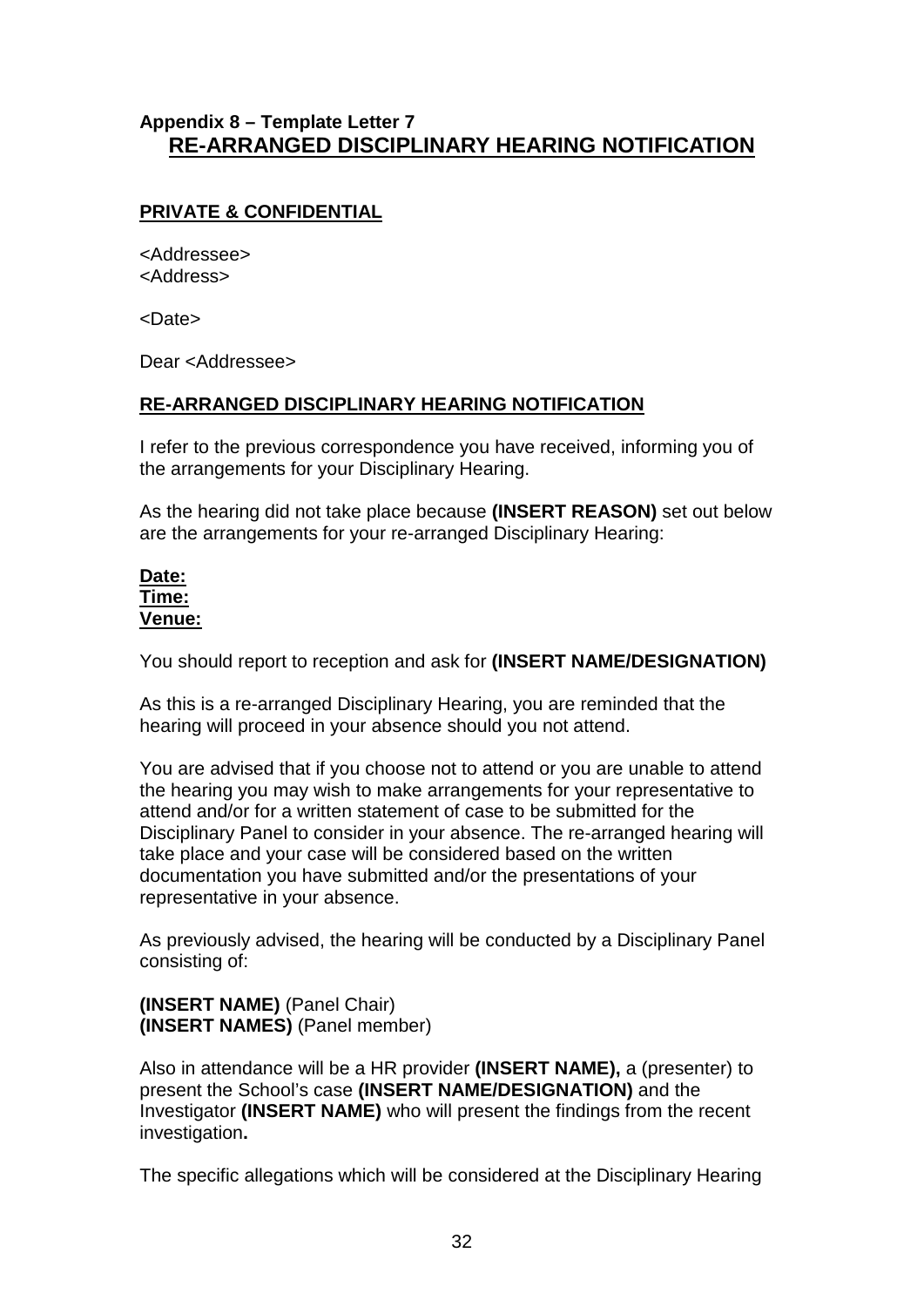are as previously notified, namely **(INSERT DETAIL OF ALLEGATION(S)).**

You are reminded that in view of the seriousness of these allegations the Disciplinary Panel will consider what disciplinary action to take, if any, and whether the School can continue to have trust and confidence in your ability to carry out your job. You need to be aware that all disciplinary matters are considered serious and a range of sanctions are available including dismissal.

During the course of the hearing you will have the right to hear and question all evidence presented in respect of the allegations and to provide a statement on your own behalf.

**(INSERT/DELETE)** You have previously been provided with the documents which will be presented at the hearing

### **OR**

**(INSERT/DELETE)** In accordance with the School's disciplinary procedure a full documentation pack including a copy of the evidence the School will be presenting has to be issued to you and your representative (where applicable) a minimum of 5 working days prior to the hearing. Therefore, any documentation you wish to present must be received by me no less than 7 working days prior to the hearing so it can be included in the documentation pack. This will ensure the documentation pack can be sent to the Disciplinary Panel and others who will be attending in good time and avoid unnecessary delays at the hearing.

You should note that in the event any documentation is submitted late, it will be for the Chair of the Disciplinary Panel to decide whether or not this is to be considered at the hearing.

**(INSERT AS APPROPRIATE)** As previously notified, it is not (presenter) intention to call witnesses to the hearing **OR** As previously notified, it is (presenter) intention to call witnesses to the hearing, as follows **(INSERT NAMES/TITLES)** . You are reminded that if you would like to call any witnesses you must inform me by means of the return of the enclosed copy of this letter. You are responsible for inviting any witnesses you wish to attend. You should note that the School's procedures do not stipulate that a School employee is obliged to attend as a witness for a fellow employee, should they not wish to do so. Therefore, in the event that you wish to call any School employees as witnesses it will be for the individuals concerned to decide whether or not they wish to attend the hearing in this capacity.

You are also reminded that as this is a formal Disciplinary Hearing you may be accompanied by a School work colleague, recognised trade union officer or recognised trade union representative. A copy of this letter has therefore been forwarded to your representative **(INSERT IF APPLICABLE)**

The above is in accordance with the School's Disciplinary Policy and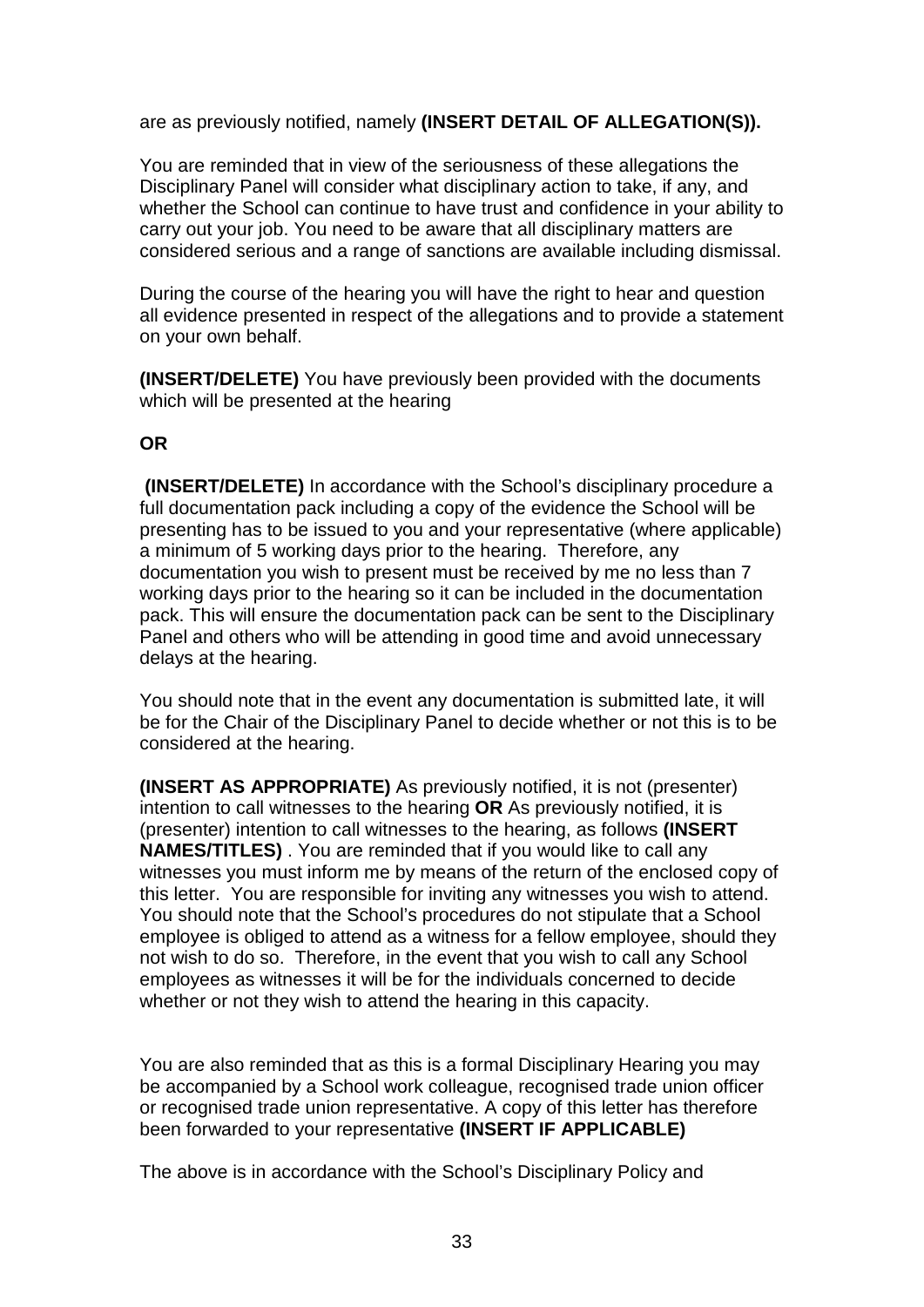Procedure, a copy of which was provided to you in earlier correspondence.

You are required to acknowledge receipt of this letter by signing the attached copy and returning it to me, by return of post. A pre-paid envelope is provided.

You should note that the HR provider, the Investigator and those attending the hearing will be provided with a copy of this letter. This includes your representative.

Yours sincerely

Name Head Teacher

I acknowledge receipt of the letter, notifying me of the arrangements for a rearranged Disciplinary Hearing, as detailed above. I confirm my attendance.

SIGNED…………………………………………… DATE…………………………..

NAME (Print)………………………………………………………………………….

I will/will not\* be accompanied at the re-arranged hearing. I will be accompanied by:

Name: ……………………………………… Title: ………………………………….

### **(\* delete as appropriate)**

I will be forwarding my documentation for presentation at the re-arranged hearing by no later than …………………. (please insert date)

I do not intend to call witnesses**\*\*** I intend to call the following witnesses**\*\***

**(\*\* delete as appropriate)**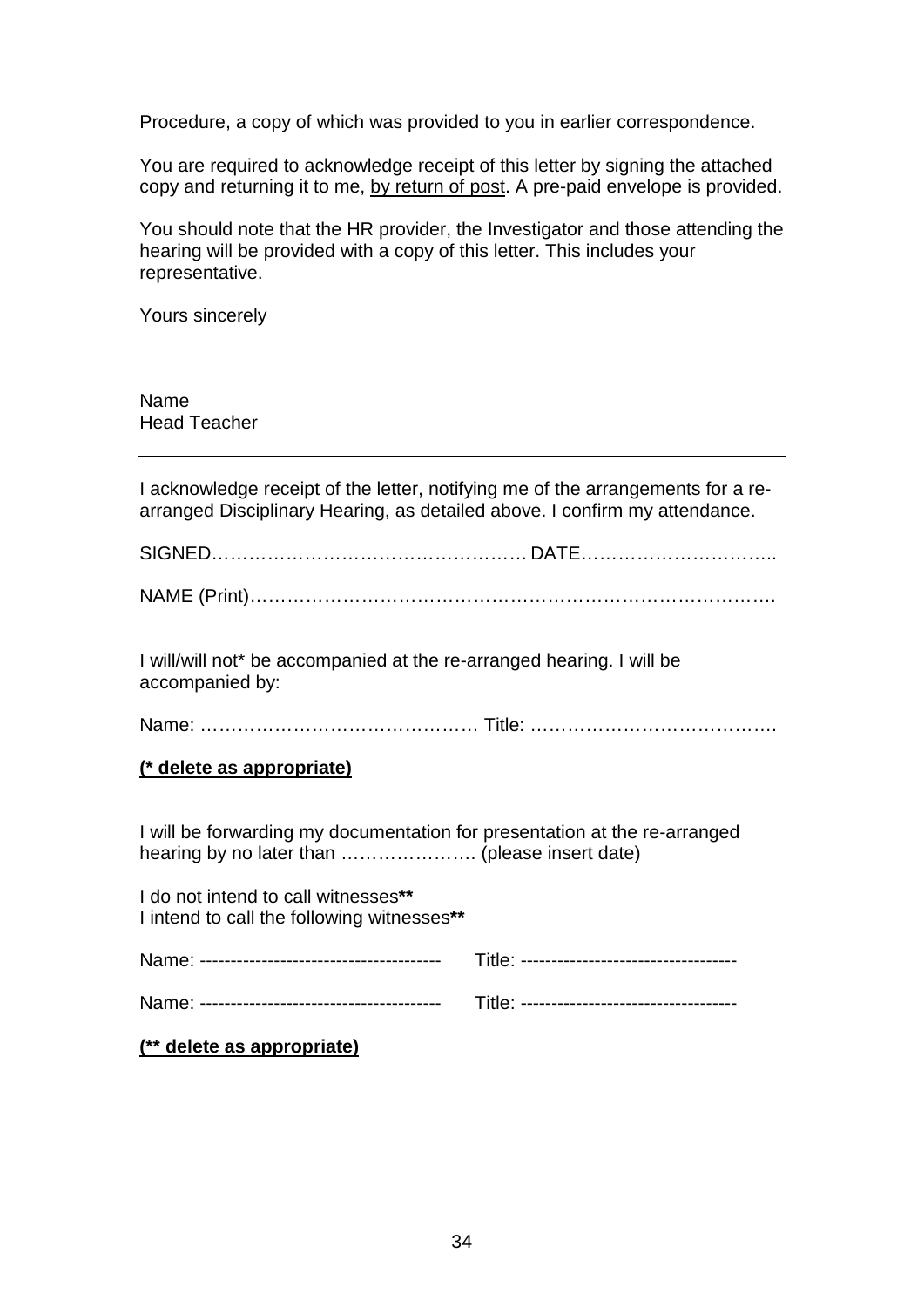# **Appendix 9 - Strategy Meeting Checklist**

Date of Meeting: ……………………………….

| <b>Checklist Areas</b>                                                                                                                                                                                                  | <b>Agreed Actions/Lead</b><br><b>Responsibility</b> |
|-------------------------------------------------------------------------------------------------------------------------------------------------------------------------------------------------------------------------|-----------------------------------------------------|
| Preliminary enquiries or full investigation                                                                                                                                                                             |                                                     |
| CFIT, management or external Investigator / team<br>or joint approach required                                                                                                                                          |                                                     |
| Investigation objectives – to include in Investigation<br><b>Brief</b>                                                                                                                                                  |                                                     |
| <b>Risk Assessment</b>                                                                                                                                                                                                  |                                                     |
| Need to obtain documentation (personal files /<br>supervision files / appraisal records / other potential<br>evidence)                                                                                                  |                                                     |
| Need to obtain equipment (IT, mobile phone, keys)                                                                                                                                                                       |                                                     |
| IT access (email / internet / remote access)                                                                                                                                                                            |                                                     |
| Suspension / Redeployment / In-situ                                                                                                                                                                                     |                                                     |
| Impact on Service Area – interim arrangements                                                                                                                                                                           |                                                     |
| <b>Communication Plan</b><br>Allegations – to communicate to employee<br>Communications to existing team<br>Press statement (Sensitivity)<br>Governors (Sensitivity)<br>Director / Asst Director of Children's Services |                                                     |
| Confidentiality (Control of gossip/rumour)                                                                                                                                                                              |                                                     |
| Support arrangements (including employee support<br>& counselling):<br>Subject<br>Complainant(s)<br>Witnesses                                                                                                           |                                                     |
| Need to inform other external Agencies and/or<br>Children's safeguarding teams                                                                                                                                          |                                                     |
| Timings (notification to subject / investigation start)                                                                                                                                                                 |                                                     |
| Timescales (estimated)                                                                                                                                                                                                  |                                                     |
| Known health issues: subject / complainant(s)                                                                                                                                                                           |                                                     |
| Annual leave commitments                                                                                                                                                                                                |                                                     |
| Key Contacts (names / location / tel. numbers /<br>email address)                                                                                                                                                       |                                                     |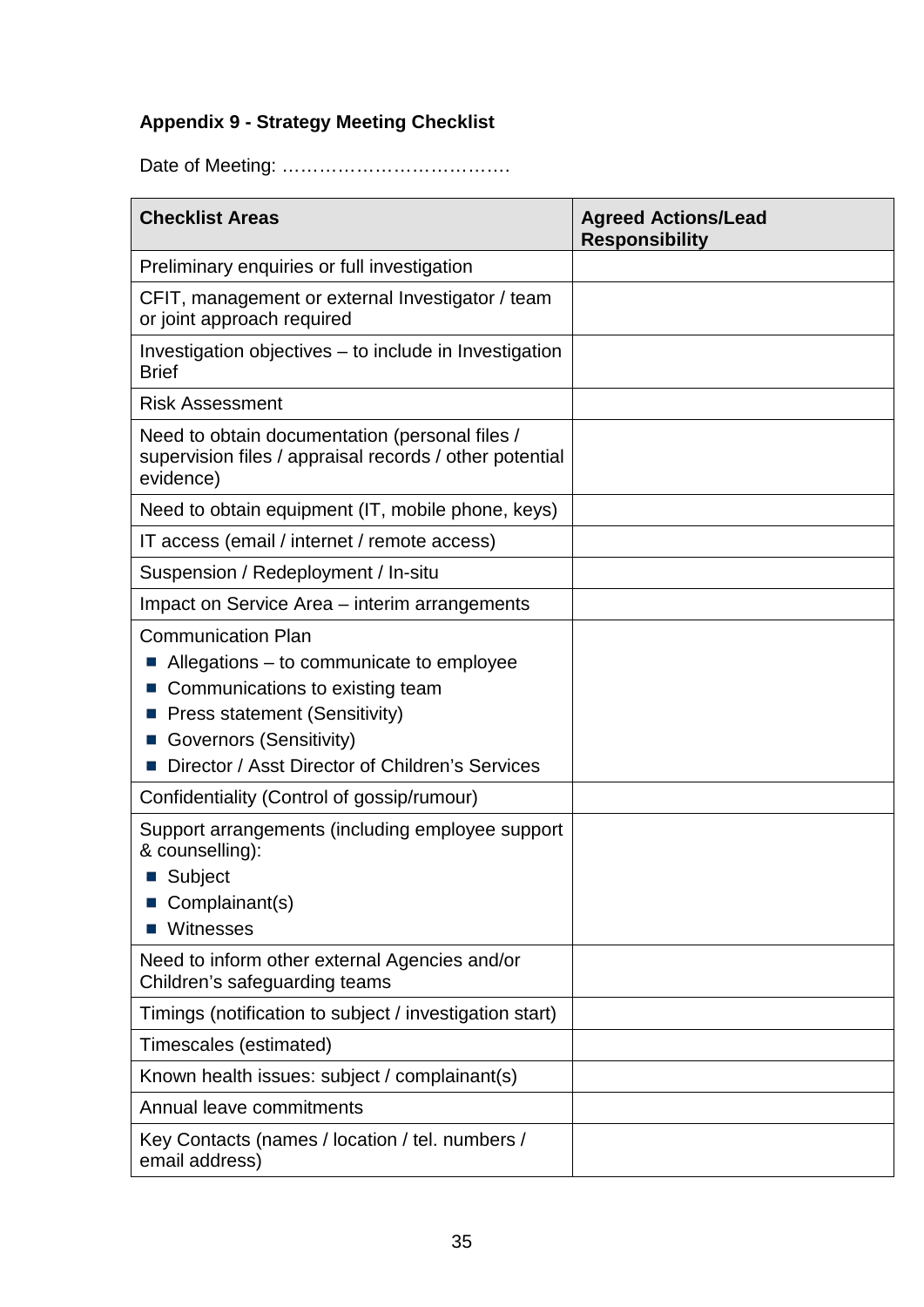| Date of next meeting (if one agreed) |  |
|--------------------------------------|--|
|--------------------------------------|--|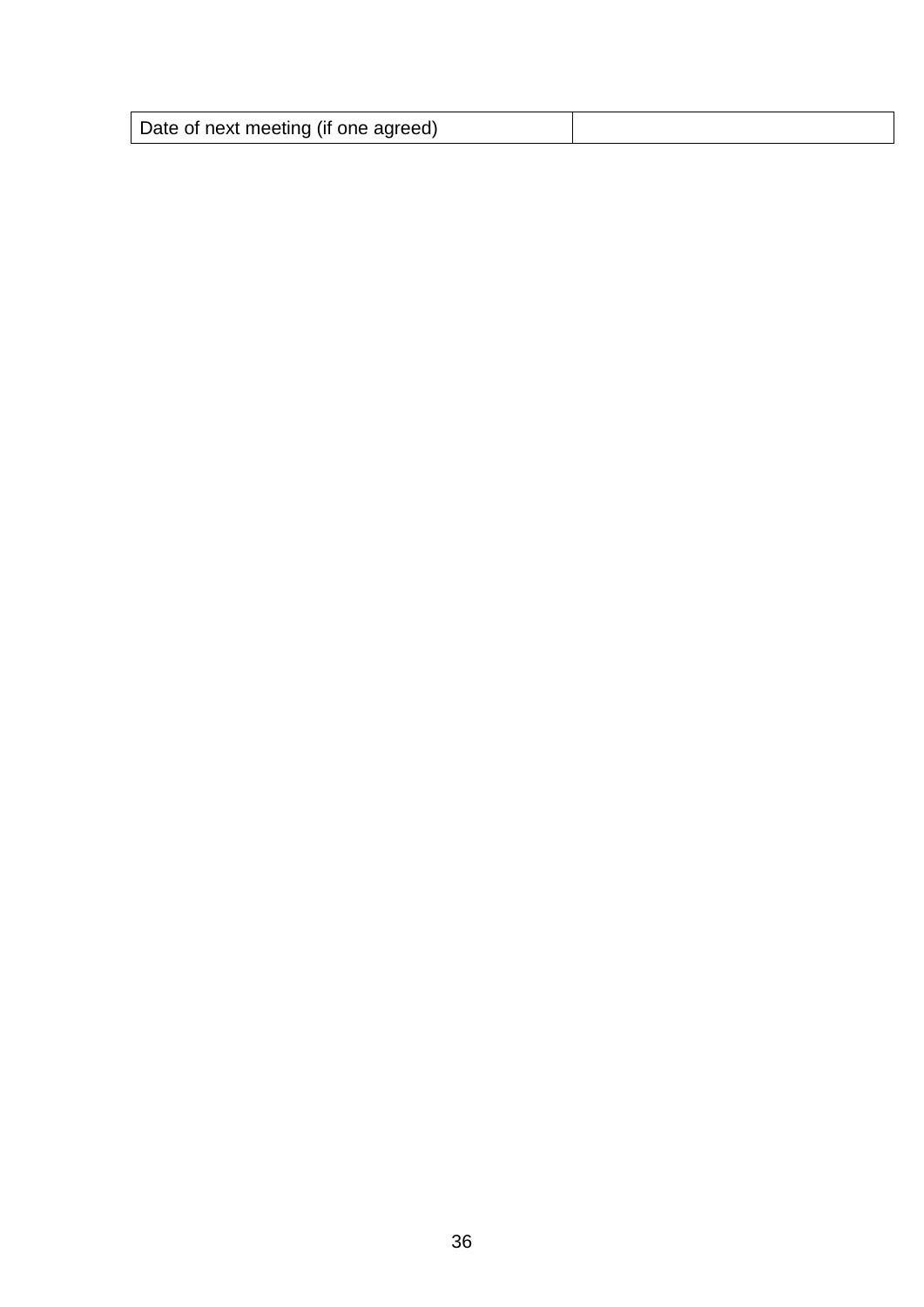# **Appendix 10 – Template Letter 8 DISCIPLINARY HEARING OUTCOME NOTIFICATION**

- **1. First/Final written warning**
- **2. Dismissal with notice**
- **3. Dismissal without notice**

# **DISCIPLINARY HEARING OUTCOME FIRST/FINAL DISCIPLINARY WARNING**

# **PRIVATE & CONFIDENTIAL**

<Addressee> <Address>

<Date>

Dear <Addressee>

### **DISCIPLINARY HEARING – WRITTEN WARNING**

I refer to the Disciplinary Hearing held on **(INSERT DATE)** at **(INSERT VENUE)**.

Present at the hearing were the following **(INSERT NAMES, DESIGNATIONS AND ROLES OF ALL THOSE PRESENT).** 

### **(NOTE: IF EMPLOYEE DID NOT ATTEND AND/OR ATTENDED WITHOUT REPRESENTATION THIS SHOULD BE IDENTIFIED, TOGETHER WITH THE CIRCUMSTANCES, EG THAT THE EMPLOYEE WAS HAPPY TO PROCEED WITHOUT REPRESENTATION AND/OR HAD BEEN NOTIFIED THE HEARING WOULD PROCEED IN HIS/HER ABSENCE)**

The purpose of the hearing was to consider the following allegation(s) against you **(INSERT DETAIL OF THE ALLEGATION(S)).**

Having carefully considered all the evidence presented at the hearing the Disciplinary Panel found that **(INSERT DETAIL OF FINDINGS).**

The Disciplinary Panel considers that your conduct in this matter constitutes misconduct. Consequently, the Disciplinary Panel's decision is that you be given a **(INSERT FIRST OR FINAL WRITTEN WARNING).**

The warning you have received is effective from the date of this letter. A copy of this letter will be placed on your personal file where it will remain. However, it will be disregarded for disciplinary purposes after a period of **(INSERT IDENTIFIED PERIOD, OF UP TO 24 MONTHS, AS DETERMINED BY THE PANEL)**. This warning will be taken into account should there be any further misconduct, which occurs (or occurred) during the identified period of this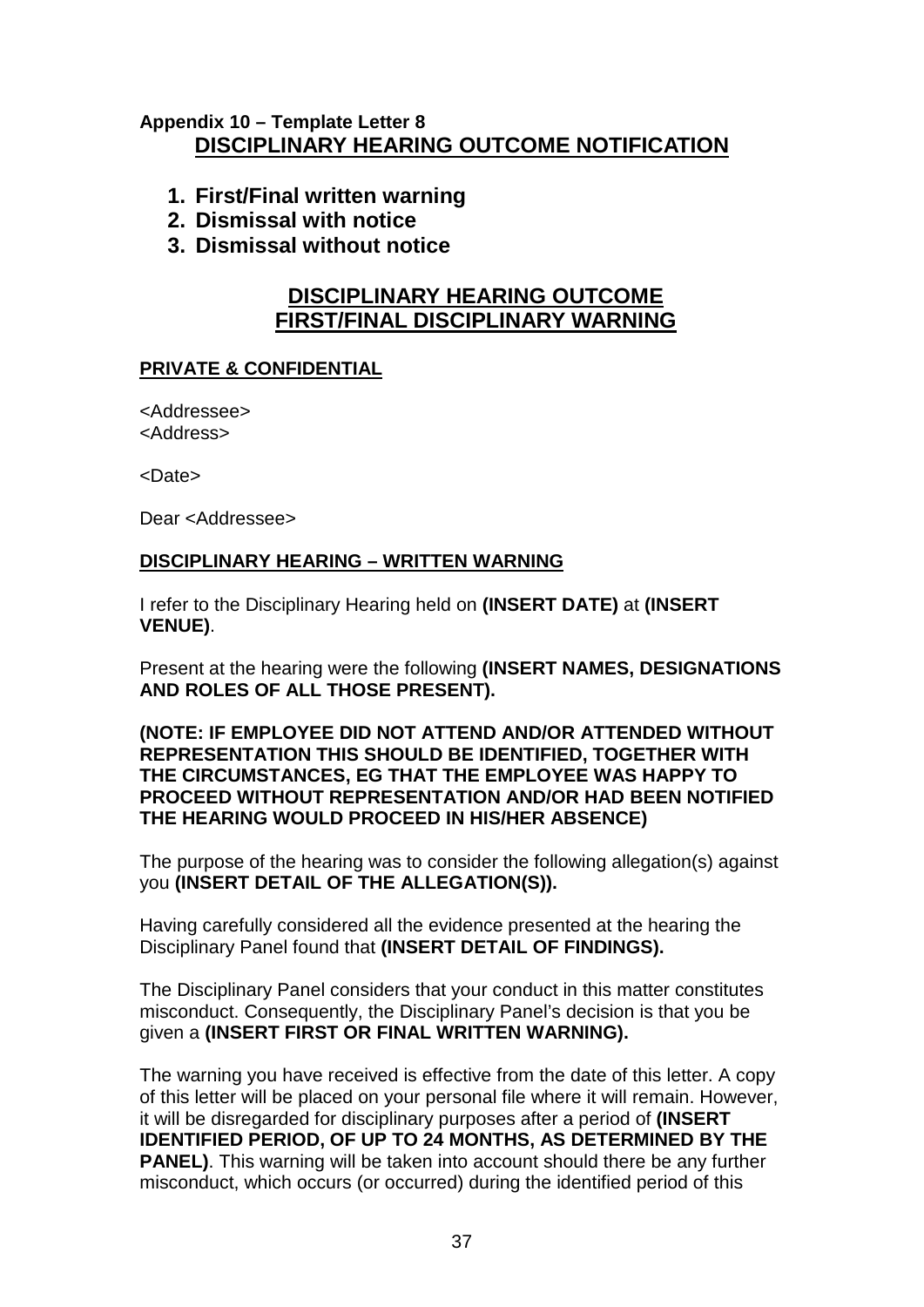warning. The likely consequence of any further misconduct during the period of this warning will be **(INSERT, DEPENDENT UPON THE WARNING RECEIVED, EITHER FINAL WARNING OR DISMISSAL).**

**(INSERT AS APPROPRIATE)** The Disciplinary Panel also determined that as part of the formal disciplinary action taken against you any pay increment(s) due to be paid to you during the period of your warning will be withheld. Any such increment withheld will be paid to you upon the expiry of your warning subject to your conduct having improved to an acceptable standard. However, the payment of any withheld increment(s) will not be backdated.

**(INSERT AS APPROPRIATE)** The Disciplinary Panel further determined that the following action take place in respect of you **(INSERT DETAIL OF ANY ACTION DETERMINED BY THE PANEL, EG THAT THE EMPLOYEE UNDERTAKES REFRESHER TRAINING OR IS TO WORK UNDER SUPERVISION FOR A TIME)**

You have the right to appeal against the Disciplinary Panel's decision. If you wish to exercise your right to appeal you must do so by writing to **(INSERT NAME/ADDRESS OF THE CHAIR OF GOVERNORS)** within 10 working days of receipt of this letter. In lodging your appeal you are required to clearly identify your grounds for appeal. To illustrate the clarity and detail required it is insufficient to simply identify that you felt not all the evidence was considered. You will need to identify the evidence, which you believe was not considered. In submitting your appeal you will also need to identify who, if anyone, will be representing you at your appeal and provide their contact details.

**(INSERT AS APPROPRIATE)** As a consequence of this disciplinary action you are further advised that the School will be notifying relevant bodies of the Disciplinary Panel's decision, namely **(INSERT AS APPROPRIATE – EXAMPLES INCLUDE THE TEACHING AGENCY, HEALTH PROFESSIONS COUNCIL AND/OR THE INDEPENDENT SAFEGUARDING AUTHORITY (ISA)).**

You should note that I have provided the Human Resources provider and the Investigator **(and trade union representative where appropriate)** with a copy of this letter for information purposes.

If you have any queries about this letter you should contact the Head Teacher in the first instance.

Yours sincerely

Name (Chair of the Disciplinary Panel)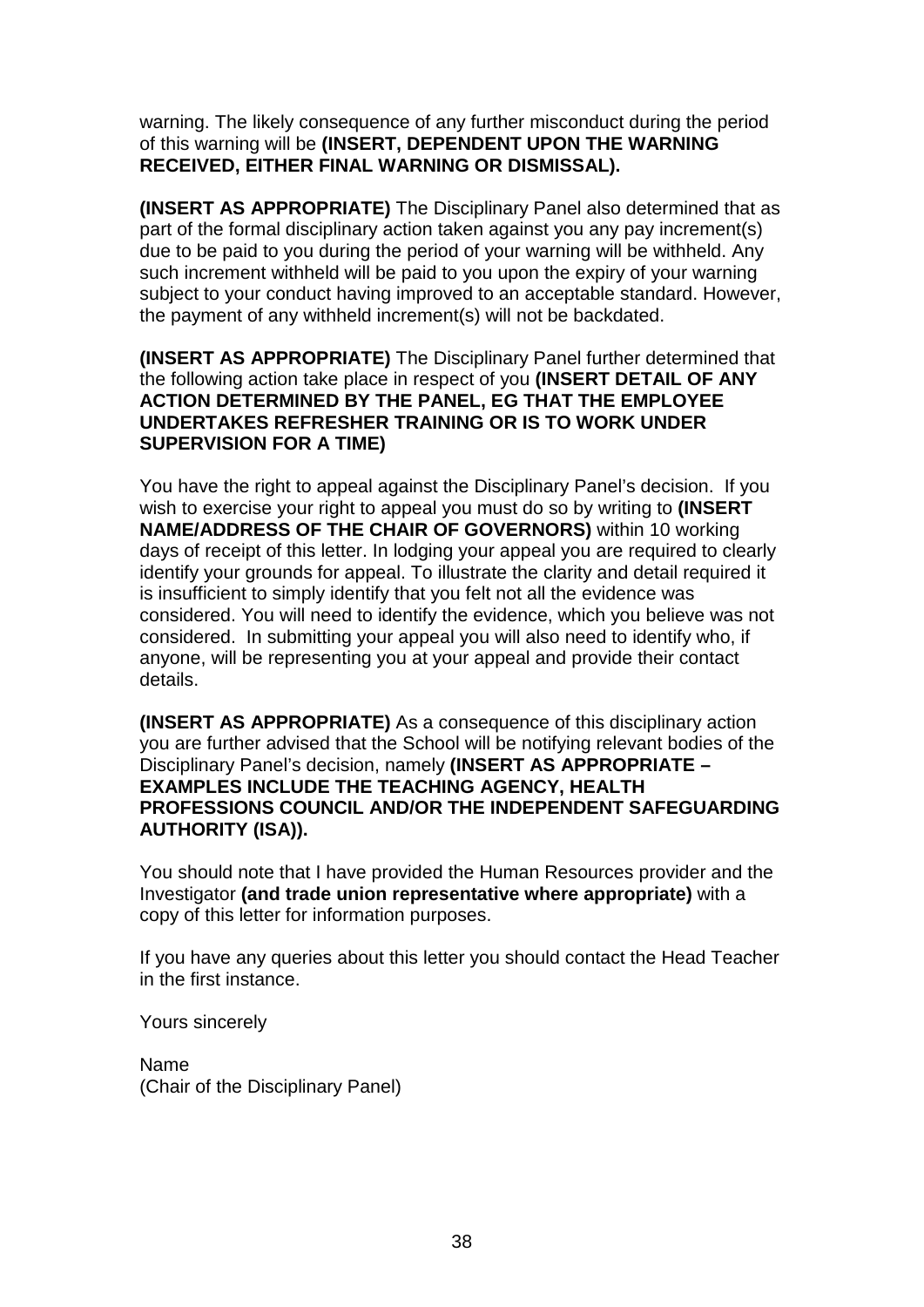# **DISCIPLINARY HEARING OUTCOME (WHERE WARNING ALREADY EXISTS) DISMISSAL WITH NOTICE**

### **PRIVATE & CONFIDENTIAL**

<Addressee> <Address>

<Date>

Dear <Addressee>

### **DISCIPLINARY HEARING – DISMISSAL**

I refer to the Disciplinary Hearing held on **(INSERT DATE)** at **(INSERT VENUE).**

Present at the hearing were the following **(INSERT NAMES, DESIGNATIONS AND ROLES OF ALL THOSE PRESENT).**

**(NOTE: IF THE EMPLOYEE DID NOT ATTEND AND/OR ATTENDED WITHOUT REPRESENTATION THIS SHOULD BE IDENTIFIED, TOGETHER WITH THE CIRCUMSTANCES, EG THAT THE EMPLOYEE WAS HAPPY TO PROCEED WITHOUT REPRESENTATION AND/OR HAD BEEN NOTIFIED THE HEARING WOULD PROCEED IN HIS/HER ABSENCE)**

The purpose of the hearing was to consider **(INSERT DETAIL OF ALLEGATION(S)).**

Having carefully considered all the evidence presented at the hearing the Disciplinary Panel found that **(INSERT DETAIL OF FINDINGS).**

The Disciplinary Panel considers that your conduct in this matter constitutes misconduct.

In reaching its decision in respect of an appropriate disciplinary sanction, the Disciplinary Panel had regard to the fact that you have previously received a disciplinary warning, which was live for disciplinary purposes at the time of your further misconduct. The previous warning was a final warning. The Panel noted that at the time you received your final warning you were advised that any further misconduct was likely to result in your dismissal.

Having regard to the above and the Disciplinary Panel's finding of misconduct, the decision of the Disciplinary Panel is that in view of your further misconduct you are to be dismissed. As this is not a summary dismissal, this letter serves to issue you with your due notice of **(INSERT NUMBER OF WEEKS)** weeks. This is paid notice and the notice period is effective from the date you receive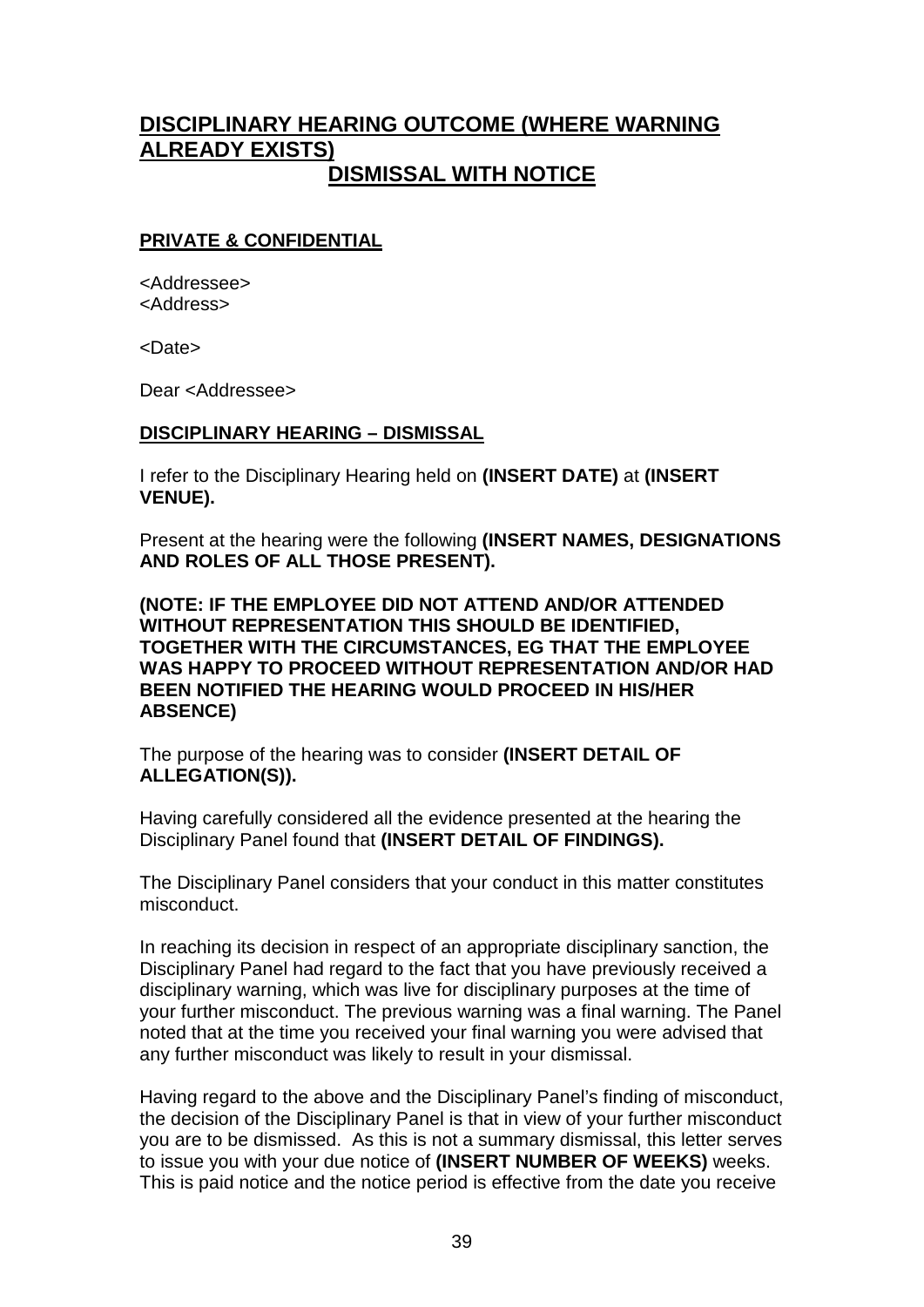this letter. Therefore, your employment with the School will terminate on **(INSERT DATE).** You **(INSERT WILL OR WILL NOT)** be required to work your notice.

**(INSERT AS APPROPRIATE)** The Disciplinary Panel also determined that as part of the formal disciplinary action taken against you any pay increment(s) due to be paid to you during the period of your notice will be withheld.

You have the right to appeal against the Disciplinary Panel's decision. If you wish to exercise your right to appeal you must do so by writing to the Chair of the Governing Body within 10 working days of receipt of this letter. In lodging your appeal you are required to clearly identify your grounds for appeal. To illustrate the clarity and detail required it is insufficient to simply identify that you felt not all the evidence was considered. You will need to identify the evidence, which you believe was not considered. In submitting your appeal you will also need to identify who, if anyone, will be representing you at your appeal and provide their contact details.

**(INSERT AS APPROPRIATE**) As a consequence of this disciplinary action you are further advised that the School will be notifying relevant bodies of the Disciplinary Panel's decision, namely **(INSERT AS APPROPRIATE – EXAMPLES INCLUDE THE TEACHING AGENCY, HEALTH PROFESSIONS COUNCIL AND/OR THE INDEPENDENT SAFEGUARDING AUTHORITY (ISA)).** 

You should note that I have provided the HR provider and the Investigator **(and trade union representative where appropriate)** with a copy of this letter for information purposes.

If you have any queries about this letter you should contact the Head Teacher in the first instance.

Yours sincerely

Name (Chair of the Disciplinary Panel)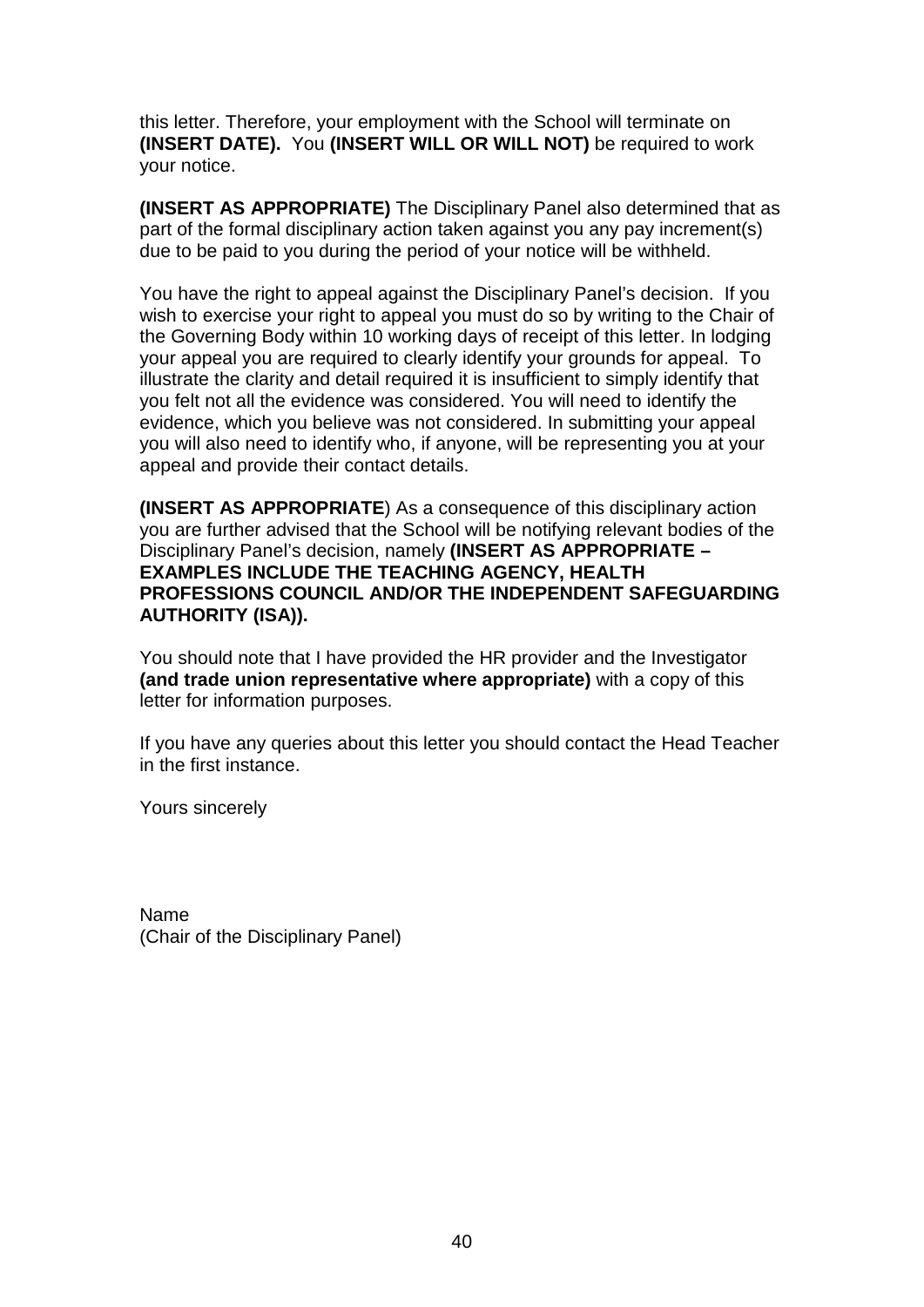# **DISCIPLINARY HEARING OUTCOME DISMISSAL WITHOUT NOTICE**

# **PRIVATE & CONFIDENTIAL**

<Addressee> <Address>

<Date>

Dear <Addressee>

### **DISCIPLINARY HEARING - DISMISSAL**

I refer to the Disciplinary Hearing held on **(INSERT DATE**) at **(INSERT VENUE)**.

Present at the hearing were the following **(INSERT NAMES, DESIGNATIONS AND ROLES OF ALL THOSE PRESENT).**

The purpose of the hearing was to consider the following allegation(s) against you **(INSERT DETAIL OF ALLEGATION(S))**

**(NOTE: IF THE EMPLOYEE DID NOT ATTEND AND/OR ATTENDED WITHOUT REPRESENTATION, THIS SHOULD BE IDENTIFIED TOGETHER WITH THE CIRCUMSTANCES, EG THAT THE EMPLOYEE WAS HAPPY TO PROCEED WITHOUT REPRESENTATION AND/OR HAD BEEN NOTIFIED THE HEARING WOULD PROCEED IN HIS/HER ABSENCE)**

Having carefully considered all the evidence presented at the hearing the Disciplinary Panel found that **(INSERT DETAIL OF FINDINGS).**

The Disciplinary Panel considers that your conduct in this matter constitutes gross misconduct. Consequently, the Disciplinary Panel's decision is that you be summarily dismissed, without notice. Consistent with this decision I write to confirm that your last day of employment with the School is **(INSERT DATE OF HEARING IF THE EMPLOYEE ATTENDED THE HEARING OR DATE ON WHICH THIS LETTER IS RECEIVED IF THE EMPLOYEE DID NOT ATTEND THE HEARING AND WAS DISMISSED IN HIS/HER ABSENCE)**

You have the right to appeal against the Disciplinary Panel's decision. If you wish to exercise your right to appeal you must do so by writing to the Chair of Governors within 10 working days of receipt of this letter. In lodging your appeal you are required to clearly identify your grounds for appeal. To illustrate the clarity and detail required it is insufficient to simply identify that you felt not all the evidence was considered. You will need to identify the evidence, which you believe was not considered. In submitting your appeal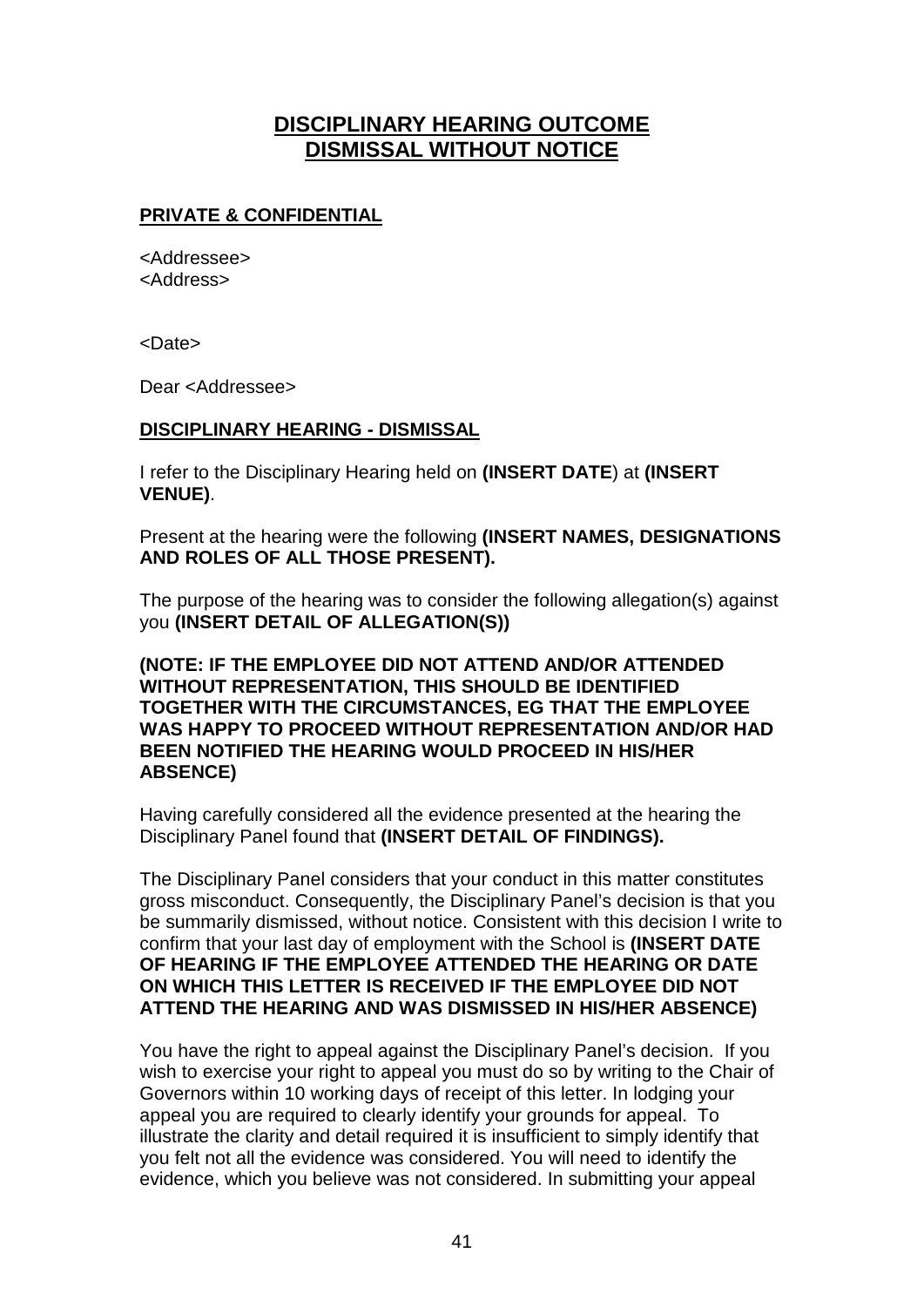you will also need to identify who, if anyone, will be representing you at your appeal and provide their contact details.

**(INSERT AS APPROPRIATE)** As a consequence of this disciplinary action you are further advised that the School will be notifying relevant bodies of the Disciplinary Panel's decision, namely **(INSERT AS APPROPRIATE - EXAMPLES INCLUDE THE TEACHING AGENCY, HEALTH PROFESSIONS COUNCIL AND/OR THE INDEPENDENT SAFEGUARDING AUTHORITY (ISA))** 

You should note that I have provided the HR provider and the Investigator **(and trade union representative where appropriate)** with a copy of this letter for information purposes.

If you have any queries about this letter you should contact the Head Teacher in the first instance.

Yours sincerely

Name (Chair of the Disciplinary Panel)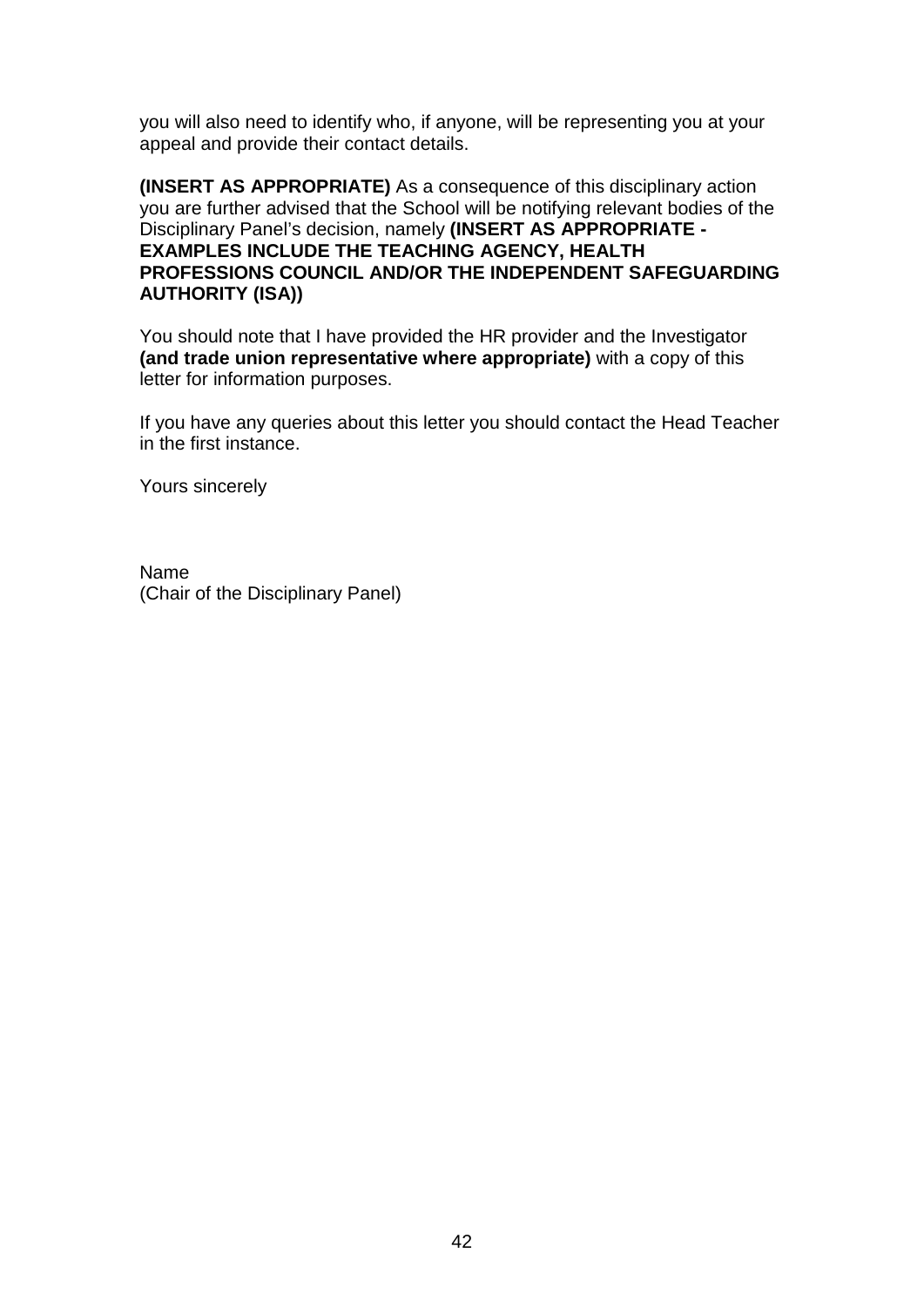# **Appendix 11 – Hearing Decision Record**

# **STRICTLY CONFIDENTIAL** *Hearing Decision Record*

Name of Employee:

Date of Hearing:

\_\_\_\_\_\_\_\_\_\_\_\_\_\_\_\_\_\_\_\_\_\_\_\_\_\_\_\_\_\_\_\_\_\_\_\_\_\_

\_\_\_\_\_\_\_\_\_\_\_\_\_\_\_\_\_\_\_\_\_\_\_\_\_\_\_\_\_\_\_\_\_\_\_\_\_\_

\_\_\_\_\_\_\_\_\_\_\_\_\_\_\_\_\_\_\_\_\_\_\_\_\_\_\_\_\_\_\_\_\_\_\_\_\_\_

Name of Union Rep:

Names of Panel Members:

DECISION OF THE PANEL

The purpose of the hearing was to consider and seek your explanation in respect of the following Allegation(s) Matter(s) (delete as appropriate)

\_\_\_\_\_\_\_\_\_\_\_\_\_\_\_\_\_\_\_\_\_\_\_\_\_\_\_\_\_\_\_\_\_\_\_\_\_\_\_\_\_\_\_\_\_\_

Having taken into account all of the evidence presented at the hearing, the panels findings in relation to this/these Allegation(s) Matter(s) (delete as appropriate) are:

The decision of the panel therefore is that:

You have the right to appeal against this decision. Both you and your representative will receive written confirmation of the outcome of this hearing.

In order to assist you with significant and sustained improvement in these areas the following action points are to be implemented:

| Signed: | <b>Chair of Panel</b> |
|---------|-----------------------|
|---------|-----------------------|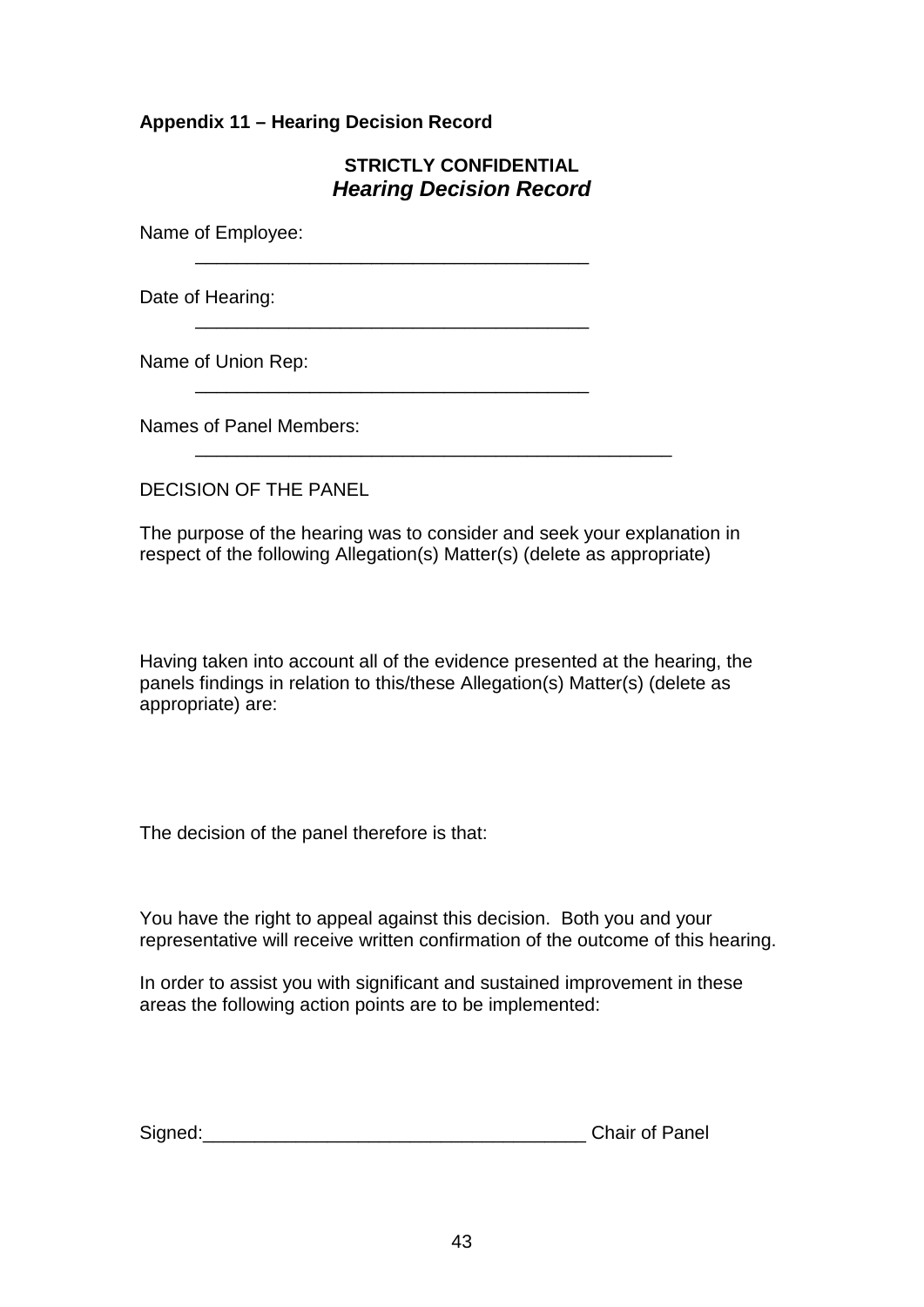# **Appendix 12 – Investigation Brief**

# **STRICTLY CONFIDENTIAL**

# **INVESTIGATION WRITTEN BRIEF**

| Type of investigation   DISCIPLINARY |  |
|--------------------------------------|--|
| <b>Employee's name:</b>              |  |

### **1. BACKGROUND:**

| Is the employee suspended?                                      | Yes/No |  |
|-----------------------------------------------------------------|--------|--|
| Has letter of suspension been issued?<br>(please attach a copy) | Yes/No |  |

Employee's Support Officer details:

### **2. LIST OF ALLEGATIONS:**

### **3. OBJECTIVES OF THE INVESTIGATION:**

### **4. RELEVANT ADDRESSES AND CONTACT NUMBERS:**

| <b>Name</b> | <b>Position</b> | <b>Address and contact details</b> |
|-------------|-----------------|------------------------------------|
|             |                 |                                    |
|             |                 |                                    |
|             |                 |                                    |
|             |                 |                                    |

### **5. ADDITIONAL INFORMATION:**



**Notes:**

- i) The investigation should normally commence within 1 week of the Investigator receiving this brief.
- ii) Investigator to inform the Head Teacher of progress on a fortnightly basis
- iii) Investigations should, wherever practicable, be completed within 4 weeks. However, in some cases this is subject to review.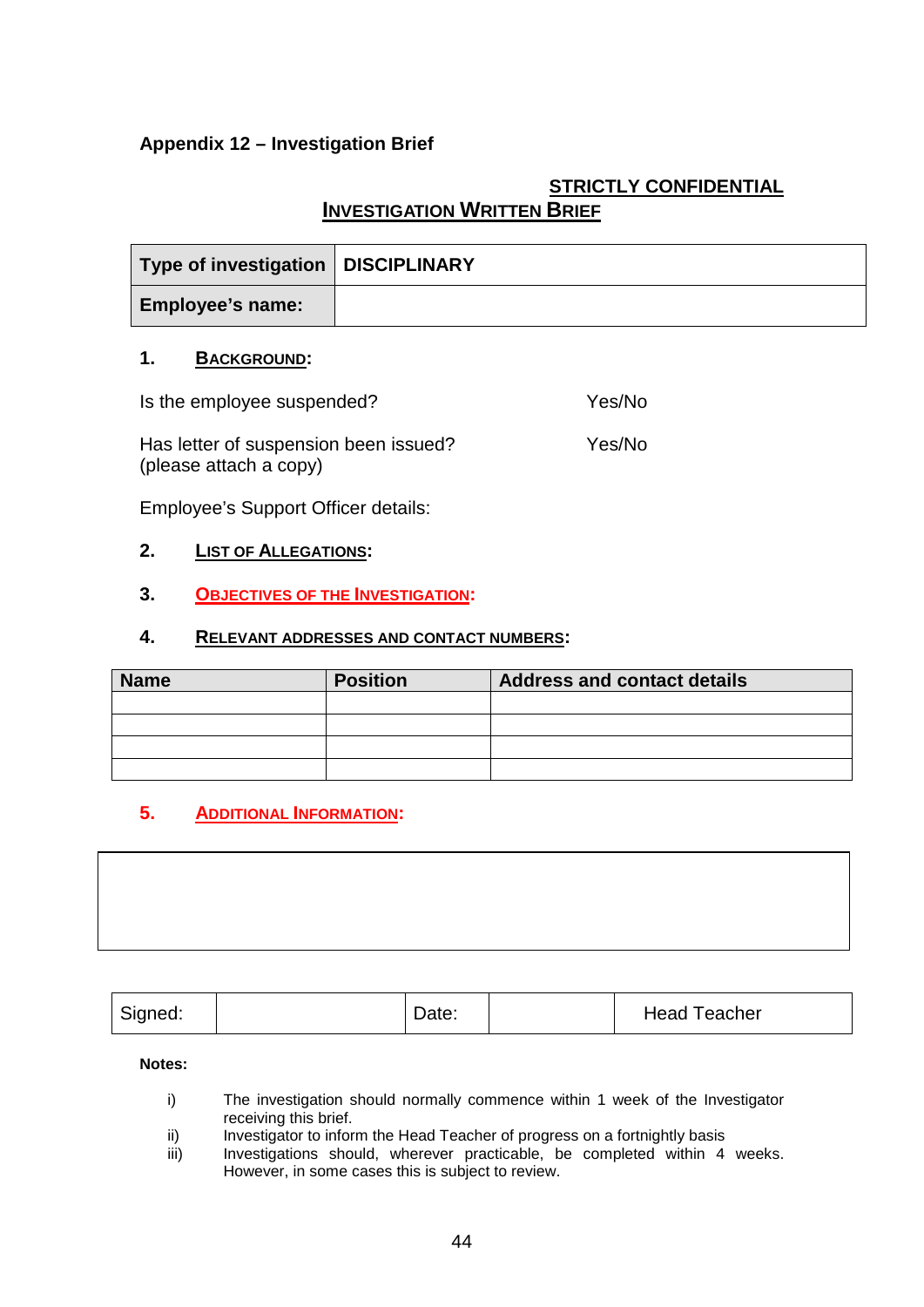# **Appendix 13 – Outcome of Investigation – Decision Record**

| Name of Employee:                                     |                              |
|-------------------------------------------------------|------------------------------|
| <b>Details of Allegation:</b>                         |                              |
|                                                       |                              |
|                                                       |                              |
| <b>Recommended Next Steps</b>                         | <b>Reason for Decision</b>   |
| No Further Action                                     |                              |
|                                                       |                              |
| Counselling &                                         |                              |
| <b>Management Action</b>                              |                              |
| <b>Formal Hearing</b>                                 |                              |
|                                                       |                              |
| <b>Agreed By</b>                                      |                              |
| Head Teacher Signed: -------------------------------- | Date ----------------------- |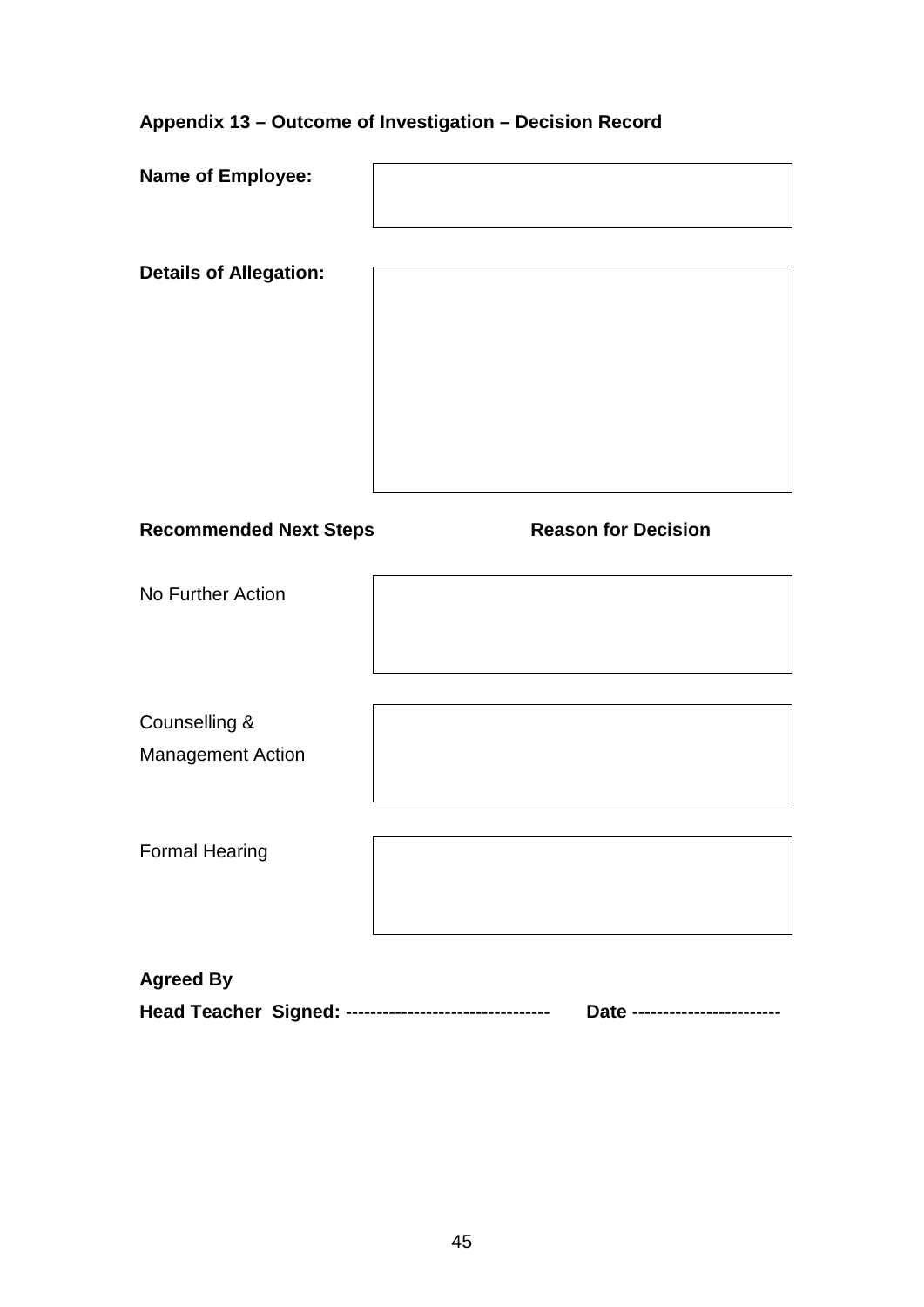# **Appendix 14 – Record of Action**

To be completed by the Head Teacher to record any remedial action taken

Name of employee ……………………………………………...……………………

Job Title ……………………………… …………………………………

Date Issue ……………………………..

**Details of actions taken in response to issue :-**

**Date Action Taken**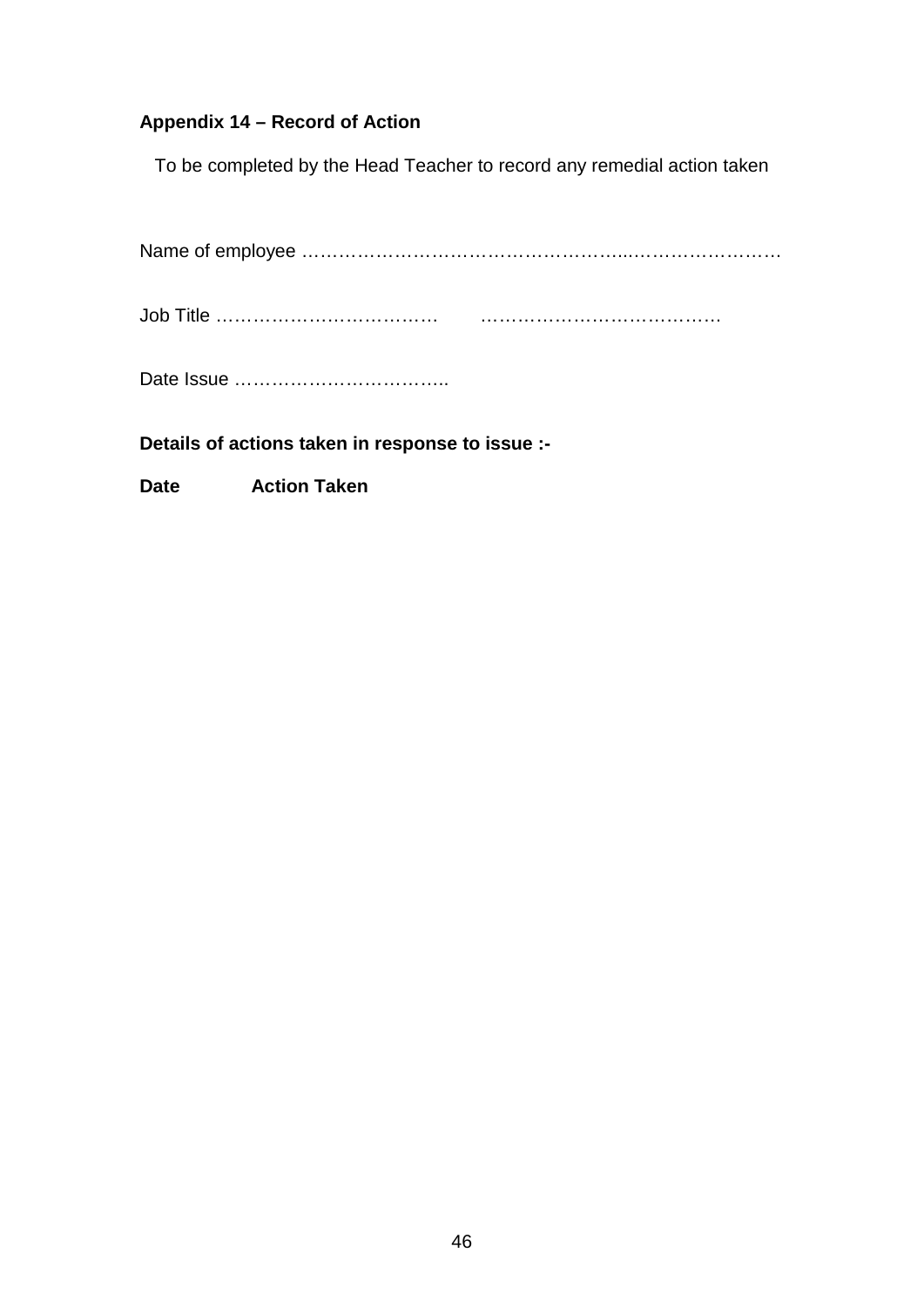# **Appendix 15 – Risk Assessment**

| <b>Risk</b>    | Who is<br>at Risk | Severity<br>High<br>Medium<br>Low | Control<br>Action/<br><b>Comments</b> | Action<br>By | When | Current<br><b>Status</b> |
|----------------|-------------------|-----------------------------------|---------------------------------------|--------------|------|--------------------------|
| 1              |                   |                                   |                                       |              |      |                          |
| $\overline{2}$ |                   |                                   |                                       |              |      |                          |
| 3              |                   |                                   |                                       |              |      |                          |
| $\overline{4}$ |                   |                                   |                                       |              |      |                          |
| 5              |                   |                                   |                                       |              |      |                          |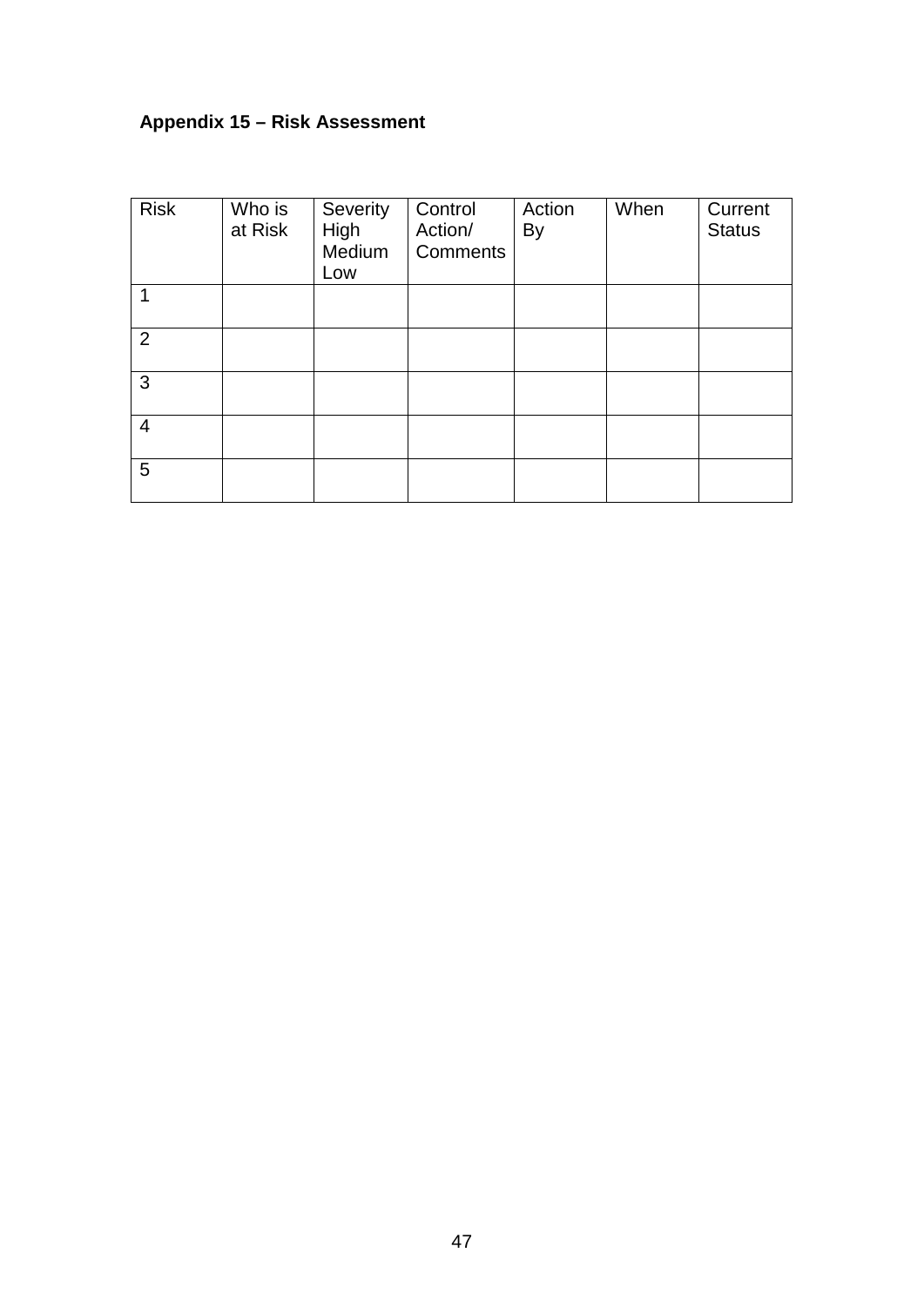# **Appendix 16 – Guidance on Suspension from Work**

In certain circumstances it may be considered appropriate to suspend an employee from work. It is important to note that suspension does not constitute disciplinary action and does not itself imply any presumption of guilt on the part of the employee. The employee should be advised of this.

### **Grounds for Suspension**

Where alleged misconduct is sufficiently serious to be considered potential gross misconduct (or other very serious situations) the employee may be suspended from work. Examples of this include:

- Alleged gross misconduct such as:
	- − Abuse or harassment of a vulnerable child
	- − Fighting or serious physical violence at work
	- − Fraud or theft
	- − Malicious damage to the property of colleagues, children, the School or public
	- − Serious personal harassment or bullying (see Notes below)
	- − Corrupt practice
- Where the employee is being charged with a serious criminal offence.
- Where there is a clear concern that the employee or others may be placed at risk by the employee remaining in the work place.
- Where it is considered possible that the employee may influence witnesses or interfere with relevant evidence.

Alternatives to suspension from work, such as temporary redeployment to another area of the School or work base or working from home, should be carefully considered before initiating suspension. It is advisable to record why any such alternatives to suspension are not considered appropriate.

### **Notes:**

- i) In cases of personal harassment or bullying, it will be the alleged harasser who is suspended or temporarily redeployed to a different work location or asked to work from home; where such actions are considered necessary.
- ii) If it is considered necessary for the harassee to take time away from work (e.g. to recover from the stress of the alleged incident) consideration should be given to granting authorised absence. This will not be classed as suspension.

### **The Suspension Process**

### **Stage 1 – The decision to suspend**

In respect of any alleged misconduct, the Head Teacher will, where practicable, undertake immediate preliminary investigations. Preliminary investigations will normally involve a private discussion with the employee concerned to establish if there is an acceptable explanation for the alleged misconduct. Dependent upon the nature and seriousness of the allegations there may be a need to consider the immediate suspension of the employee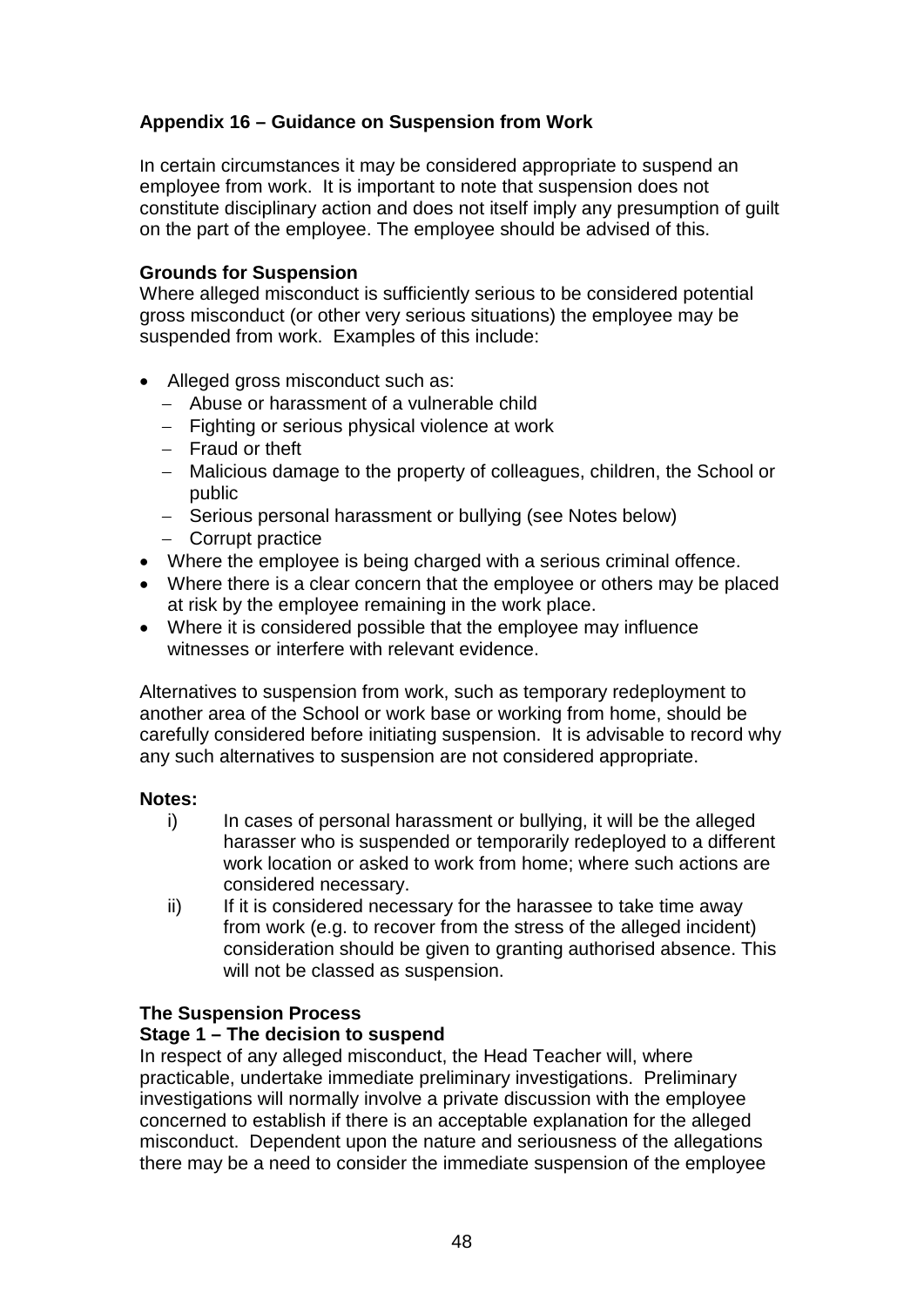concerned. In such circumstances the Head Teacher may wish to consider the matter with the appropriate HR provider.

Following this, a Strategy Meeting should be called as soon as possible. Consideration will be given at the Strategy Meeting as to whether there are sufficient grounds to suspend. If a Strategy Meeting is not possible within a reasonable timescales the Head Teacher may wish to seek advice from their HR provider on whether suspension is appropriate. If it is considered that there are sufficient grounds to suspend, then the Head Teacher should do so after discussion with the Chair of Governors.

Where a Head Teacher is not available, it may be necessary for a manager at the School to require the employee to leave the place of work for the remainder of the period of duty on authorised absence. Confirmation that suspension is necessary will be approved by the Head Teacher as soon as possible.

# **Stage 2 - Practical arrangements**

Where it has been agreed to proceed with suspension and following a preliminary investigation, the Head Teacher may wish to discuss with the HR Provider the practical arrangements on how to implement the suspension to include:

- Locating suitable office space to ensure the suspension meeting takes place in private
- Safeguarding of relevant documents, records and other items of School property
- Handing over keys and other equipment, eg a work mobile or IT equipment and where these could potentially be used inappropriately, ID and access cards
- Accompanying the employee back to the workplace to collect personal belongings if required or arranging for these to be delivered to/collected by the employee
- Limiting or removing access to IT systems
- Guidance about contact with other employees whilst suspended, e.g. it may be necessary in some circumstances for a suspended employee to be prohibited from contact with particular named employees.
- Escorting the employee off the premises
- How the employee's absence from work will be communicated to internal and external colleagues and customers

# **Access to IT systems and networks**

When a decision to suspend has been taken the Head Teacher should also consider the implications of maintaining the individual's access to their e-mail account and any IT systems and networks.

A letter confirming the suspension will need to be prepared in advance of the suspension meeting and signed by a Head Teacher. (see letter Appendix 13 Suspension Notification). This includes: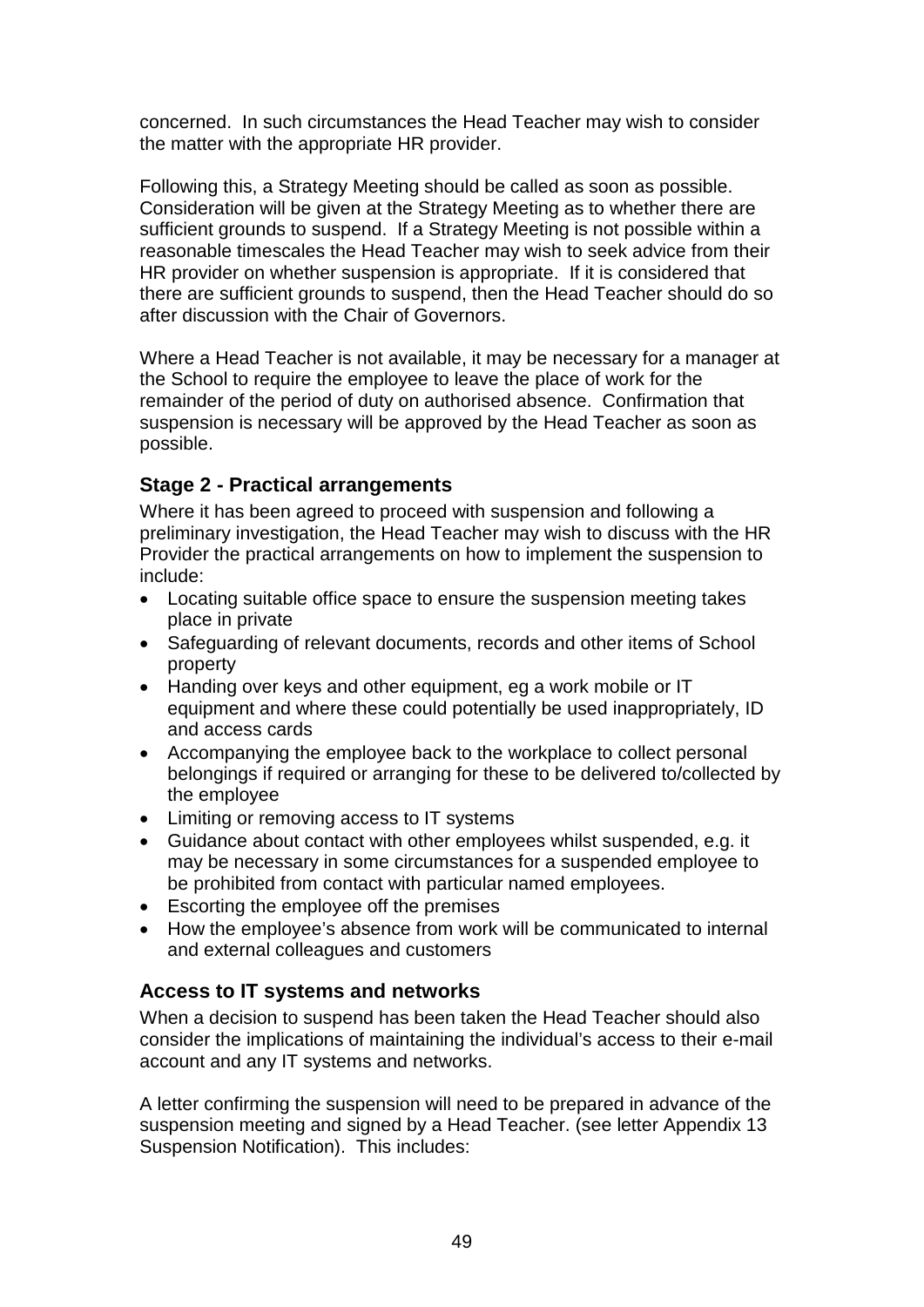- A statement confirming that suspension is not a disciplinary action
- The reason for suspension
- The length of the suspension and arrangements for review
- Actions that will be taken during the suspension
- Impact on pay, leave and sickness
- Contacts within the School and fellow employees during suspension
- Support mechanisms available

# **Stage 3 – Advising the employee of suspension**

When the above arrangements are in place, the Head Teacher should convene a suspension meeting. The meeting should take place as soon as possible after the alleged misconduct.

The employee has a right of representation at the suspension meeting. However, the unavailability of a representative must not delay convening the meeting or the suspension itself.

Under normal circumstances, the Head Teacher should ask the employee to attend a suspension meeting, giving a brief outline of the reasons for the meeting; advising the employee that they have the right to have a School work colleague or recognised trade union officer/representative present.

# **Stage 4 - The Suspension Meeting**

Those present in the suspension meeting would normally be:

- Head Teacher
- HR provider, if required
- The employee being suspended
- A School work colleague of the employee or recognised trade union officer/representative

The Head Teacher will explain the reasons for the suspension; reminding the employee that suspension is not a disciplinary action and does not itself imply any presumption of guilt on the part of the employee. The employee should also be advised that suspension is on contractual pay and that notes of the meeting will be made.

Where the meeting takes place without an employee representative present, the Head Teacher should inform the employee why the suspension is proceeding without such representation and note these reasons for the record.

Where the employee decides not to have a School work colleague or recognised trade union officer/representative present at the suspension meeting, this will also be noted by the Head Teacher for the record.

The Head Teacher should also inform the employee what will be communicated to internal and external colleagues and the School as a whole to explain their absence from work, and how the School will respond to any enquiries from the media about the employee's absence from work.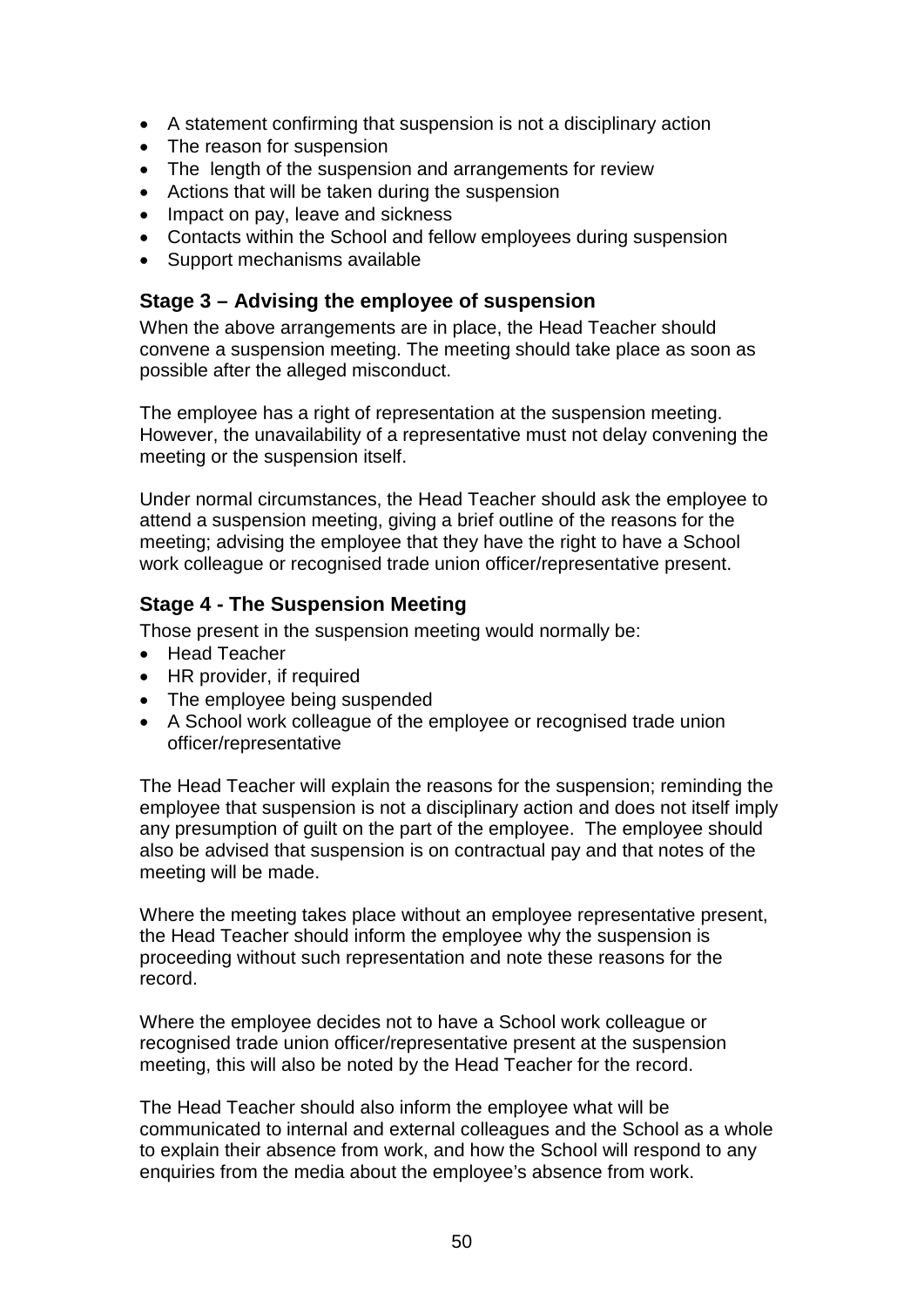During the suspension meeting, the Head Teacher should allow the employee the opportunity to comment on the alleged misconduct and the decision to suspend. Any comments made by the employee will be noted for the record.

At the conclusion of the suspension meeting, the Head Teacher must give the employee the pre-prepared letter of notification and associated documents, including a copy of the School's Disciplinary Policy and Procedure document. If it is decided not to proceed with the suspension, eg as an alternative it is decided to temporarily redeploy the employee to another work area or have him/her work from home, then the pre-prepared documentation will be destroyed and a revised letter, confirming the action taken, prepared and issued.

If the employee being suspended is a member of a recognised trade union, a copy of the suspension letter will be forwarded to the employee's trade union representative unless the employee requests otherwise.

Head Teachers need to be sensitive to reactions from the employee including shock, stress or distress and may need to consider offering the employee support either to their home or a place of safety.

### **Suspension Reviews**

The Head Teacher should review the suspension (or temporary redeployment) every 2 weeks whilst the investigation is carried out and will keep a written record of each review. The Head Teacher will ensure the Chair of Governors is kept up to date. The review should address whether the conditions for suspension (or temporary redeployment) continue to be met, giving due consideration to the suspension (or temporary redeployment) being lifted and the employee being allowed to return to work in their substantive post, or, possibly after full discussion and agreement with the employee, in a different area or capacity.

The Head Teacher is responsible for keeping the employee informed of each review and its outcome. Suspension records will form part of the paperwork to be presented at a Disciplinary Hearing if one is arranged.

# **Support during Suspension**

Throughout all stages of the suspension process the employee will be given as much information as possible about the allegations or issues of concern, subject only to protecting the interests of any other party.

The Head Teacher should ensure that a Support Officer is identified and that this person maintains regular contact with the employee. The suspended employee will be asked to confirm the acceptability of the identified person as a Support Officer.

The Head Teacher will also make the employee aware of the availability of the Employee Support and Counselling Service, where the School purchases this service.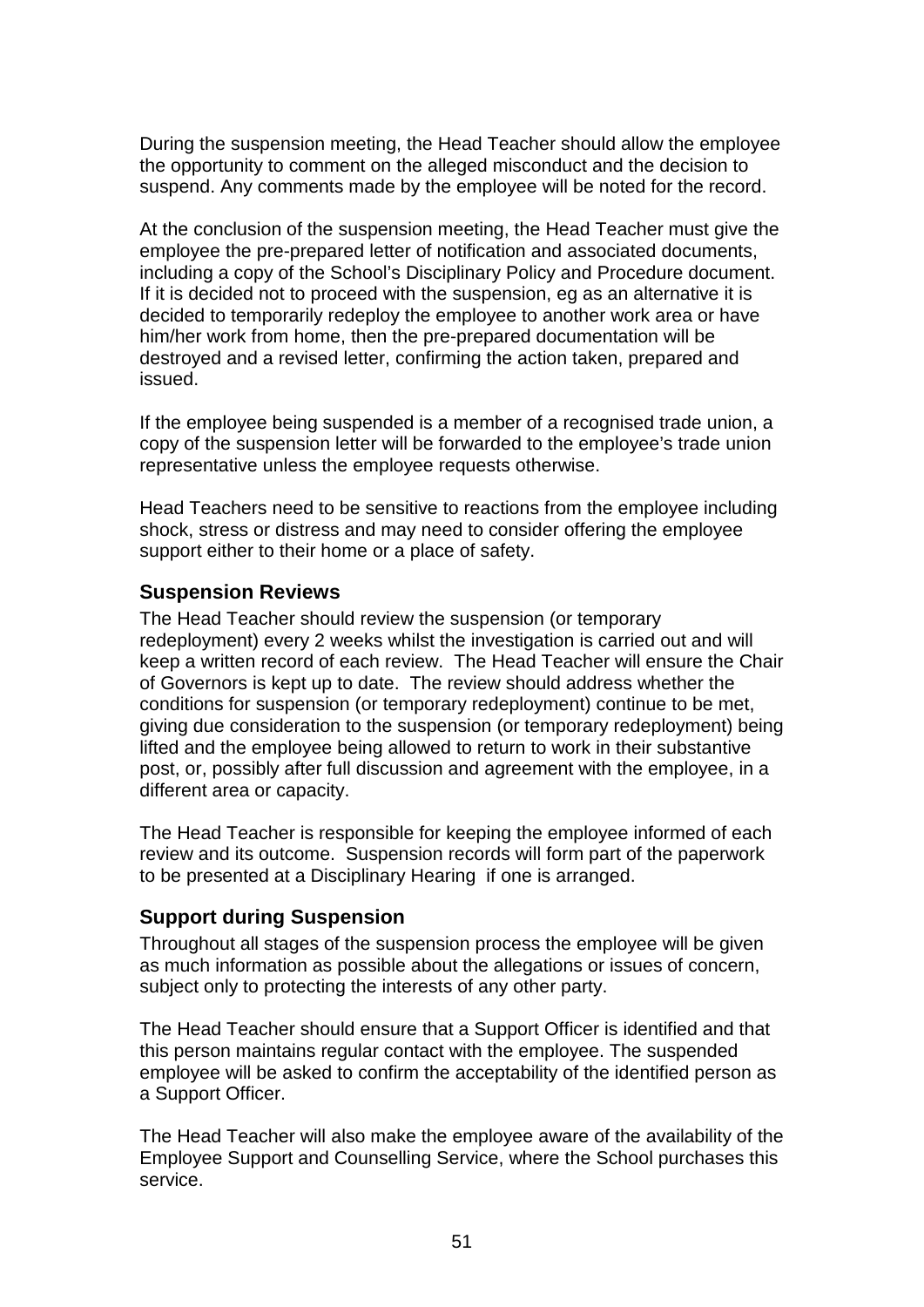Although suspension from work should not lead to social isolation it may be necessary in some circumstances for a suspended employee to be prohibited from contact with particular named employees. This should be made clear to the suspended employee.

The School will ensure that all employment matters relating to an individual employee remain confidential. Should there be a press enquiry or other request for a statement regarding the position of any employee, the Head Teacher should inform the individual employee of this enquiry immediately.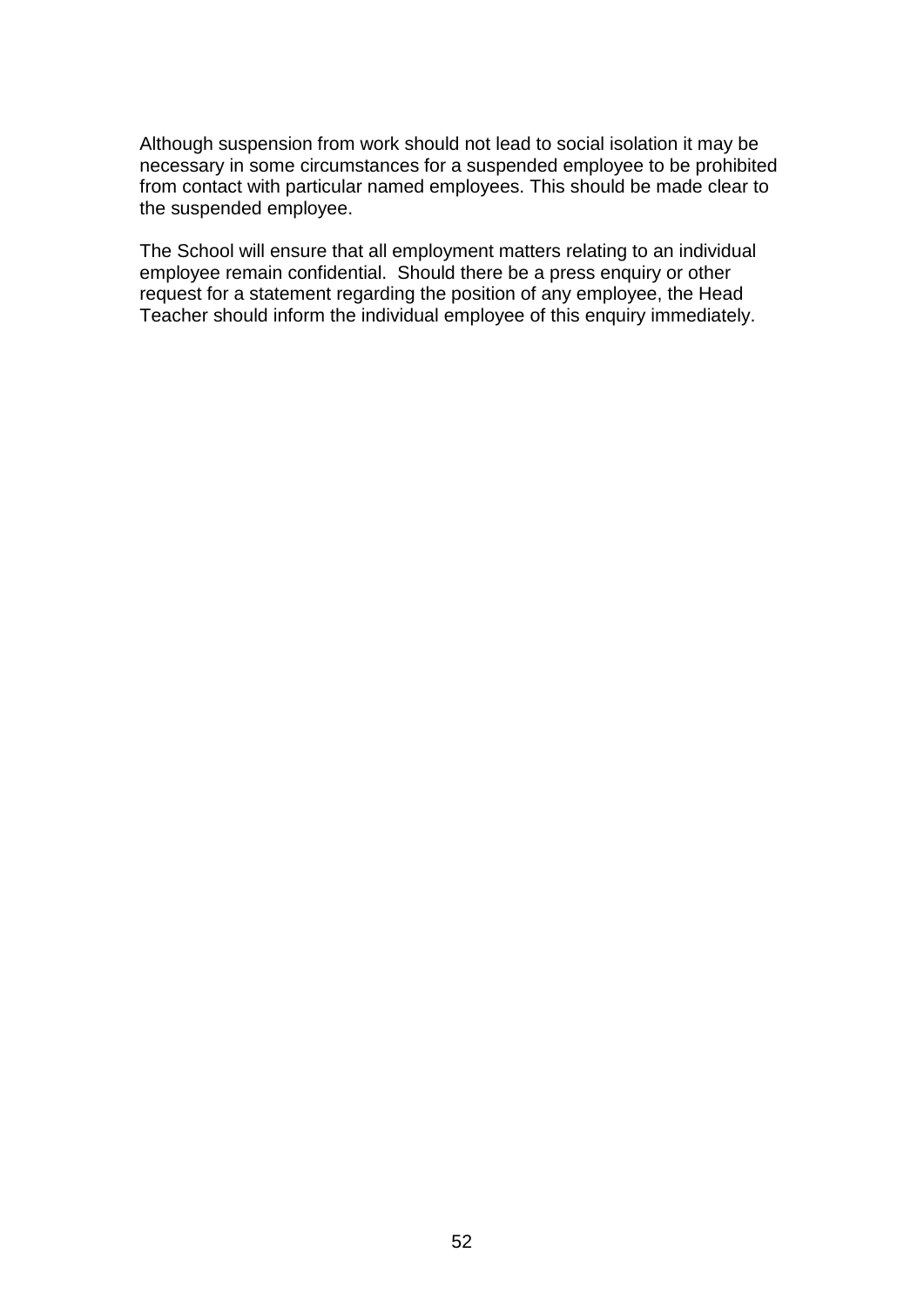### **Appendix 17 – Protocol for Dealing with the Media on Employment Issues**

Where there has been a media/press enquiry or other request for a statement regarding the position of any employee, the School should inform the employee of the enquiry immediately. It is the responsibility of the Head Teacher to let the member of staff know about the enquiry.

In these circumstances, the member of staff should also be informed, prior to its release, that the following statement will be issued.

"We are unable to comment on any matters that relate to individual members of staff"

The Head Teacher should normally be named as making the statement.

There are normally follow up questions from the media once the statement is issued.

Normally the same short statement should continue to be used.

Advice should be sought from your HR provider in these circumstances.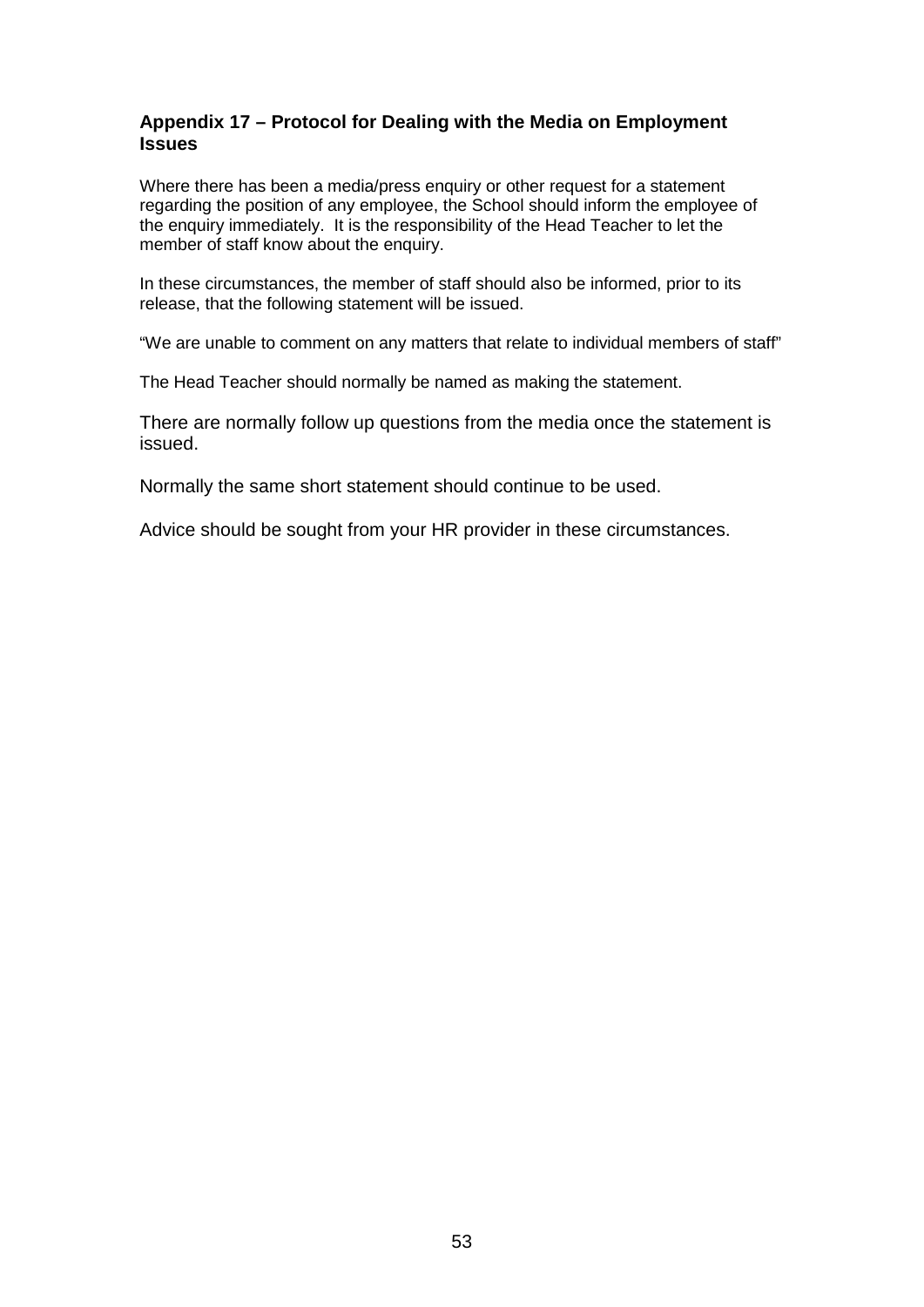### **Appendix 18 – Disciplinary Hearing Procedure and Guidance Note**

- 1. Chair of the Panel arranges for the parties to enter together and to take designated seats.
- 2. Chairman conducts introductions, explains the protocol for the hearing and responds to any initial procedural questions.

NB If the employee is unaccompanied, the Chairman checks that he/she is happy to proceed without representation and makes a note to that effect.

- 3. When directed by the Chairman:
- 4. The Investigating Officer presents the investigation report, including all relevant documentation
- 5. Employee/representative puts questions to the Investigating Officer.
- 6. Panel members/HR Adviser puts questions to the Investigating Officer
- 7. Investigating Officer withdraws after his/her questions have been completed (unless the Investigating Officer is also the management representative)
- 8. The Management representative presents the management position in relation to the employee's alleged offences, including all relevant documentation
- 9. Employee/representative puts questions to the management representative.
- 10.Panel members/HR Adviser puts questions to the management representative if they wish
- 11.Management representative questions any witnesses called to appear by management
- 12.Employee/representative questions the management witnesses
- 13.Panel members/HR Adviser question the management witnesses if they wish
- 14.Each management witness withdraws after his/her questioning has been completed
- 15.Employee/representative presents the employee's responses/case
- 16.Management representative puts questions to the employee/representative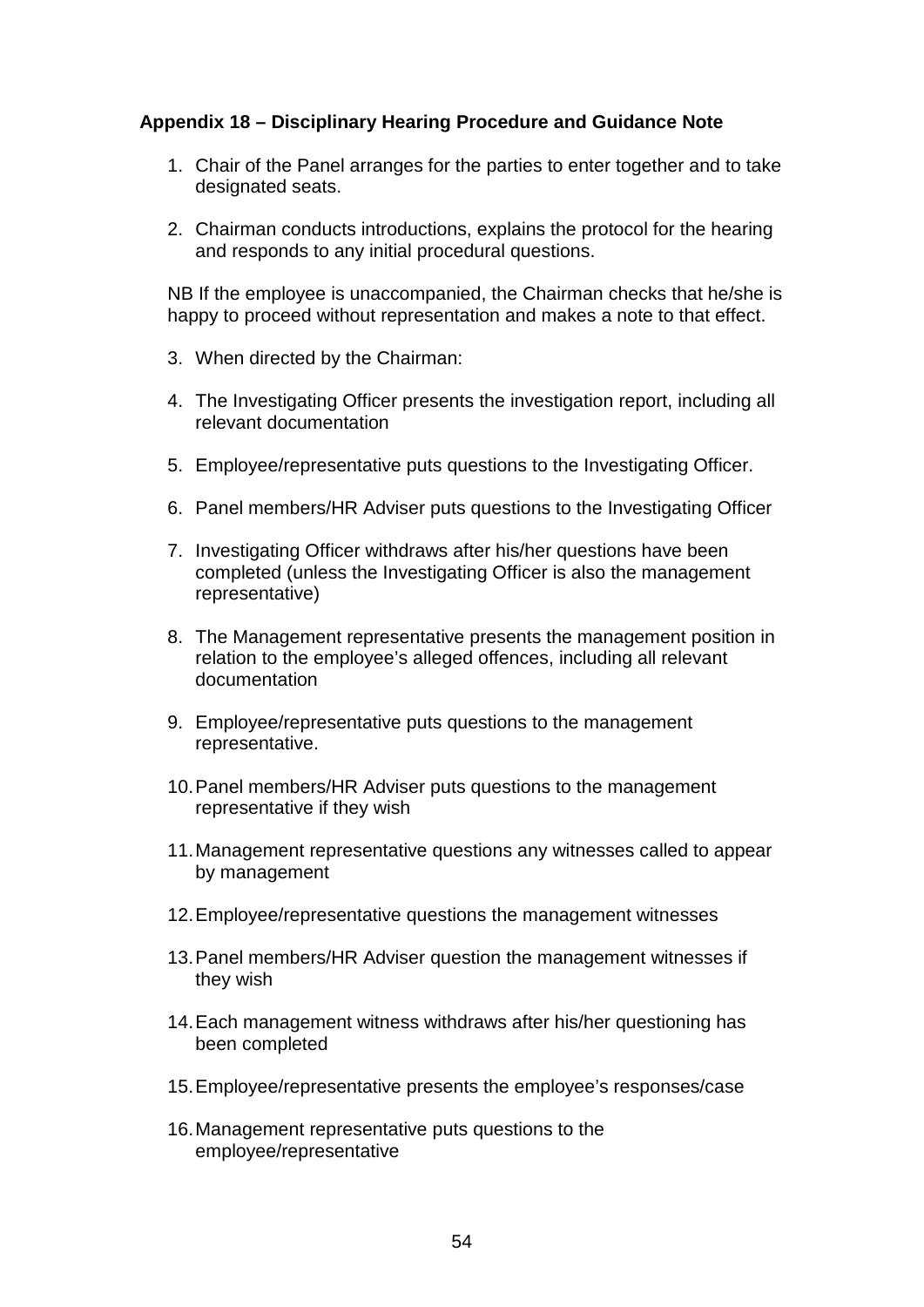- 17.Panel members/HR Adviser put questions to the e,ployee/representative if they wish
- 18.Employee/representative questions any witnesses called to appear by the employee/representative
- 19.Management representative questions the employee witnesses
- 20.Panel members/HR Adviser questions the employee witnesses if they wish
- 21.Each employee witness withdraws after his/her questioning has been completed
- 22.Management representative summarises the School's management position
- 23.Employee/representative summarises the employee's position
- 24.All parties withdraw

### **The Decision**

All three panel members discuss the employee's conduct, all related evidence and any relevant policies, procedures and practices.

The panel make the final decision on the outcome. The HR provider acts in an advisory capacity only.

Before making the final decision the panel should ask themselves:

- 1. Has there been as much investigation as is reasonable in the circumstances?
- 2. Have the requirements of the disciplinary procedures been properly complied with up to this point?
- 3. Has sufficient regard been paid to any explanation put forward by or on behalf of the employee?
- 4. Is there a genuine belief that the employee has committed the misconduct alleged?
- 5. Are there reasonable grounds on which to sustain that belief on the balance of probabilities (i.e. is it more likely than less that the employee did what is alleged)?
- 6. Is the misconduct sufficiently serious to justify the disciplinary action being contemplated?
- 7. Has regard been given to any mitigating circumstances put forward by or on behalf of the employee?
- 8. Is the decision with the band of reasonable responses of a reasonable employer in the circumstances?
- 9. If dismissal is the only option, have alternative sanctions been considered and recorded, e.g. redeployment?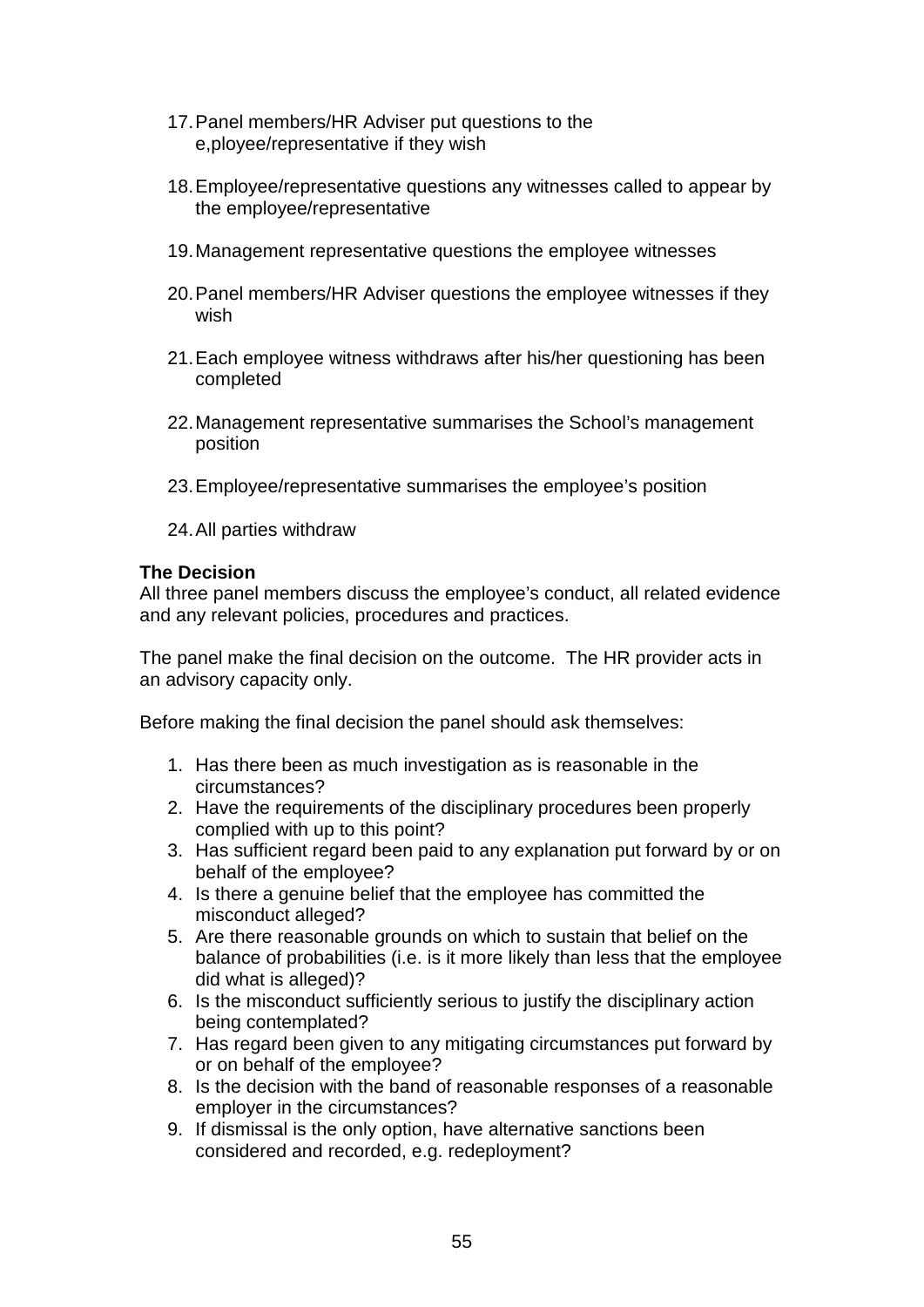The effect of answering yes to questions 1 to 5 is to reach the finding that the allegations have been found. Questions 6 to 9 help to determine whether the proposed outcome is reasonable.

Note – if the panel wishes to put further questions to either party, both parties will be recalled even if the question is to be directed at one party only. At no time should the panel be alone with either the employee/representative, or with the management representative.

Cairman makes a written summary of the decision and related action plans using the Hearing Decision Record form at Appendix 11.

All parties are recalled. The Chairman reads out the panel's decision and any related performance improvement plans and/or action plans. This is confirmed in writing to the employee.

The Chairman brings the hearing to a prompt close, without further discussion or debate.

### **Possible Outcomes**

The School's Disciplinary Policy and Procedure allows for the following hearing outcomes:

### **No Further Action**

Where it is considered there is no case to answer.

### **Informal Action**

Where the alleged offence is proven but a reprimand is considered an appropriate outcome due to mitigating circumstances or the nature of the offence, eg a relatively minor issue.

### **First Written Warning**

- Where the employee's conduct has fallen below acceptable standards or,
- Where the offence is sufficiently serious to justify an immediate formal sanction.

**Note:** The warning will be regarded as live for disciplinary purposes for between 6 to 12 months, as determined at the Disciplinary Hearing.

### **Final Written Warning**

- Where the employee's conduct continues to be significantly below acceptable standards and previous written warning(s) have not resulted in sufficient improvement, or
- Where the offence is so serious that a final warning is appropriate as a first formal warning or
- Where dismissal would normally be appropriate but significant mitigation is accepted.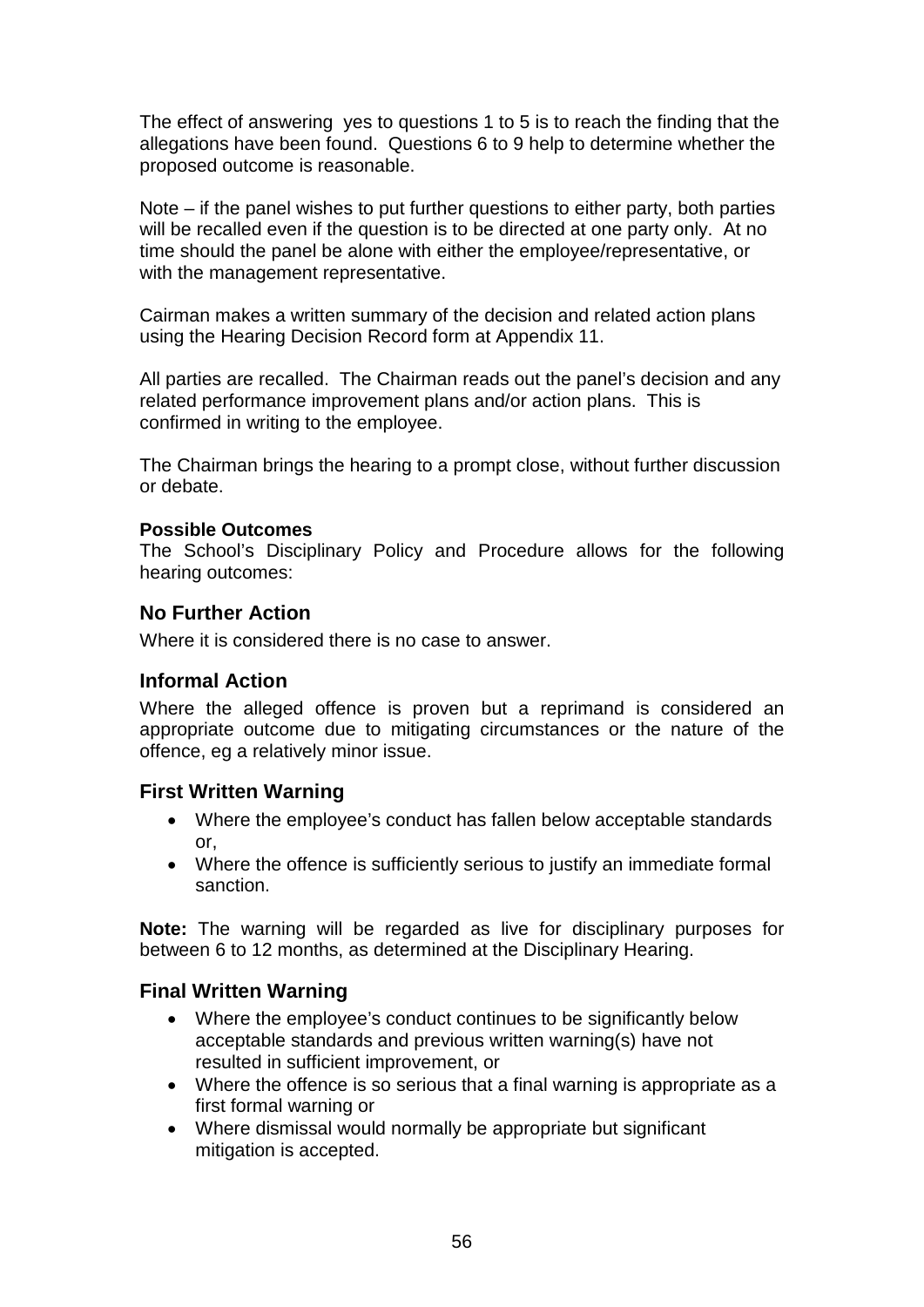**Note:** The warning will be regarded as live for disciplinary purposes for between 12 to 24 months, as determined at the Disciplinary Hearing.

All warnings will be confirmed in writing and will include:

- A clear statement of the unsatisfactory conduct or behaviour
- The level of the warning
- The length of time it will remain live for disciplinary purposes
- The required level of improvement (in measurable terms)
- The consequences of no improvement in conduct or behaviour
- The right to appeal

**Note:** The HR provider who attended the Disciplinary Hearing will prepare, on behalf of and in the name of the Chair of the Disciplinary Panel, the written confirmation of the hearing outcome, based on template letter 8 Disciplinary Hearing Outcome Notification. A copy of the outcome warning letter will be placed on the employee's personal file where it will remain. However, it will not normally be regarded for disciplinary purposes beyond the live period determined at the Disciplinary Hearing.

# **Other Formal Action**

The Disciplinary Panel may decide that the circumstances of a particular case are such that in addition to a warning, some other formal action is also appropriate, e.g. the Panel may identify a need for the employee to undertake refresher training or work under supervision for a period of time.

# **Withholding of incremental salary progression**

For support staff only - in cases in which it is decided that a formal written warning (or dismissal with notice) is the appropriate sanction any pay increment(s) due to the employee concerned (during the live period of the warning or notice period) may be withheld. Any such increments withheld during the period of a written warning will become payable to the employee immediately following the expiry of the identified live period, subject to the improved conduct of the employee concerned but these will not be backdated.

# **Redeployment**

In conjunction with any of the above sanctions and where it is agreed that it is not reasonable for the employee to return to their substantive post, in discussion with the employee, a move to another post, at the same grade, within the School, should be considered. The written confirmation of such action will normally by accompanied by an appropriate level of written warning, as determined at the Disciplinary Hearing.

# **Dismissal**

Dismissal will occur where there has been gross misconduct or where the employee has a final written warning and further misconduct or unsatisfactory conduct has taken place.

• **Dismissal with contractual notice** - Unless an employee is dismissed for gross misconduct, he/she will receive the appropriate period of notice.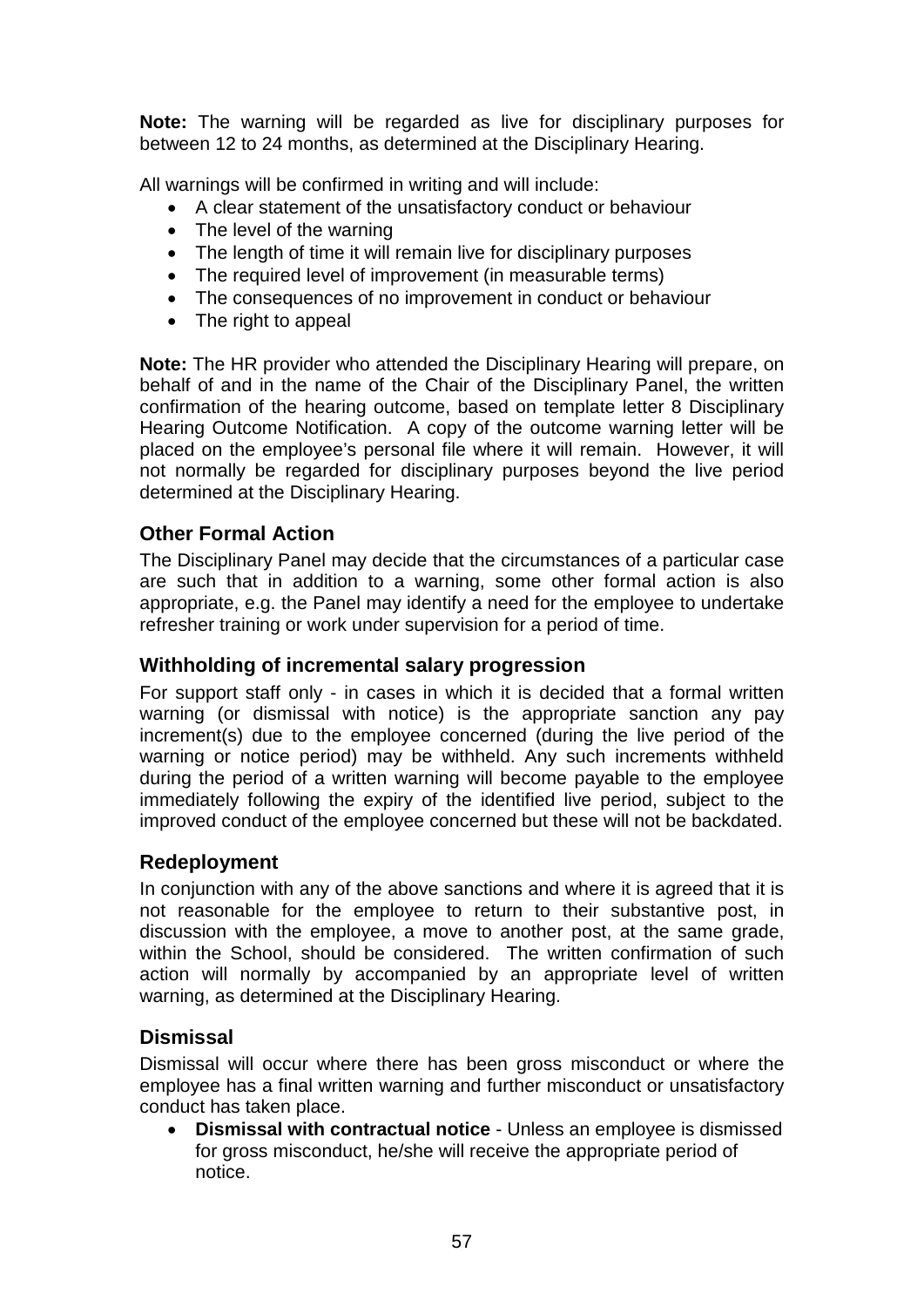- **Summary dismissal** Actions of gross misconduct will, except in the most exceptional circumstances, justify dismissal without notice.
- **Note:** All dismissal notices will be in writing and will identify the reason(s) for the dismissal, the date on which the employment will terminate and the employee's right of appeal (template letter 8, Disciplinary Hearing Outcome Notification is available for use).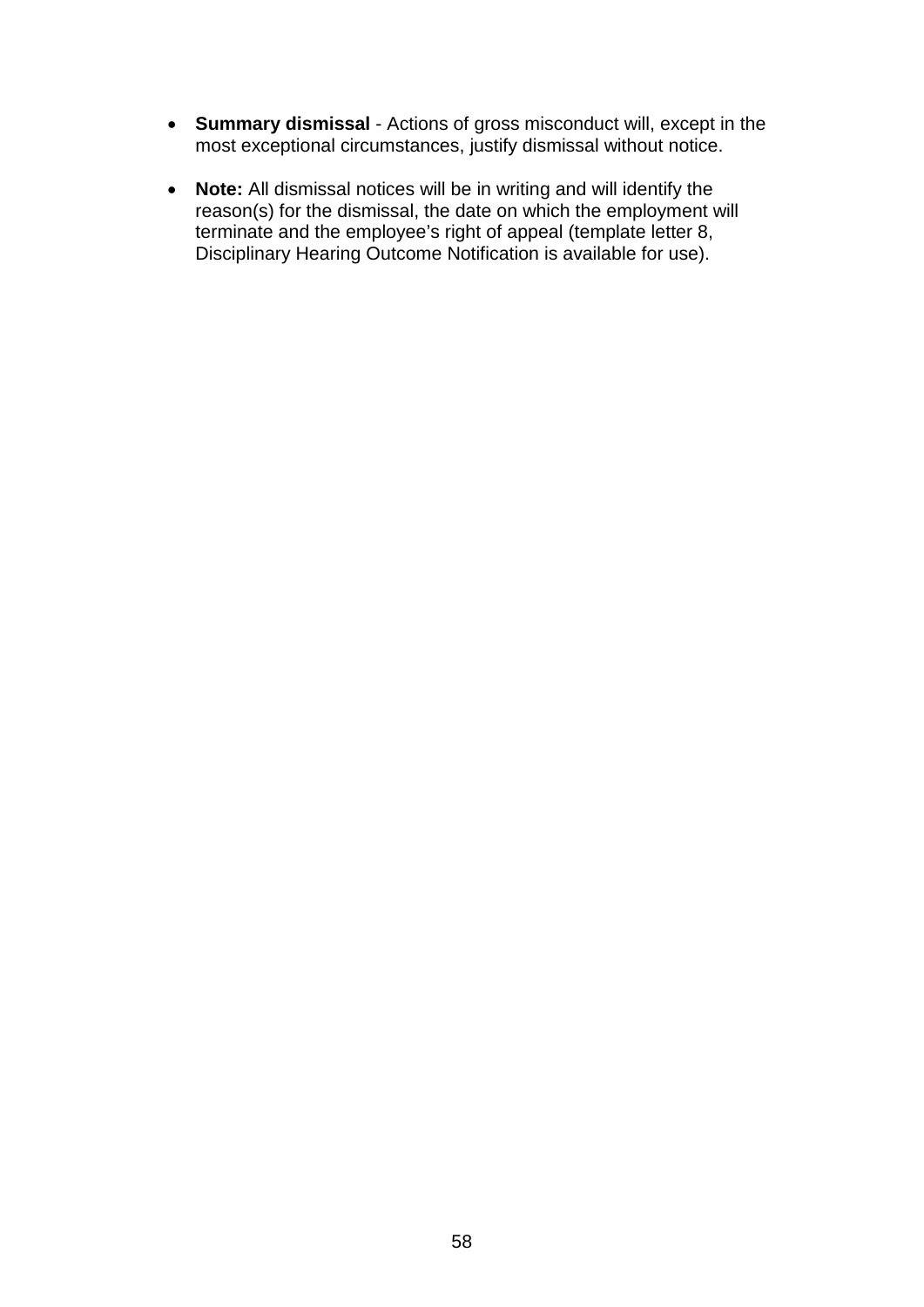### **Appendix 19 – Disciplinary Appeal Hearing Procedure**

Management representative, employee or representative enter together

The Chairman describes the procedure. Any procedural questions are resolved at this point

The appellant and/or representative present case based on the grounds specified when submitting the appeal. The appellant can refer to documentation and call witnesses

The management representative may ask questions of the appellant and/or representative and any witnesses

Members of the Committee and the HR provider may ask questions of the appellant and/or representative and any witnesses

The management representative responds to appellant's presentation and may call any witnesses in connection with the grounds for appeal

The appellant and/or representative may ask questions of the management representative and any witnesses

Members of the Committee and HR provider may ask questions the management representative and any witnesses

The appellant and/or representative summarises and concludes

The management representative summarises and concludes

The management representative, appellant and representative withdraw whilst the Committee advised by the HR provider consider the appeal

All parties return and the decision is announced.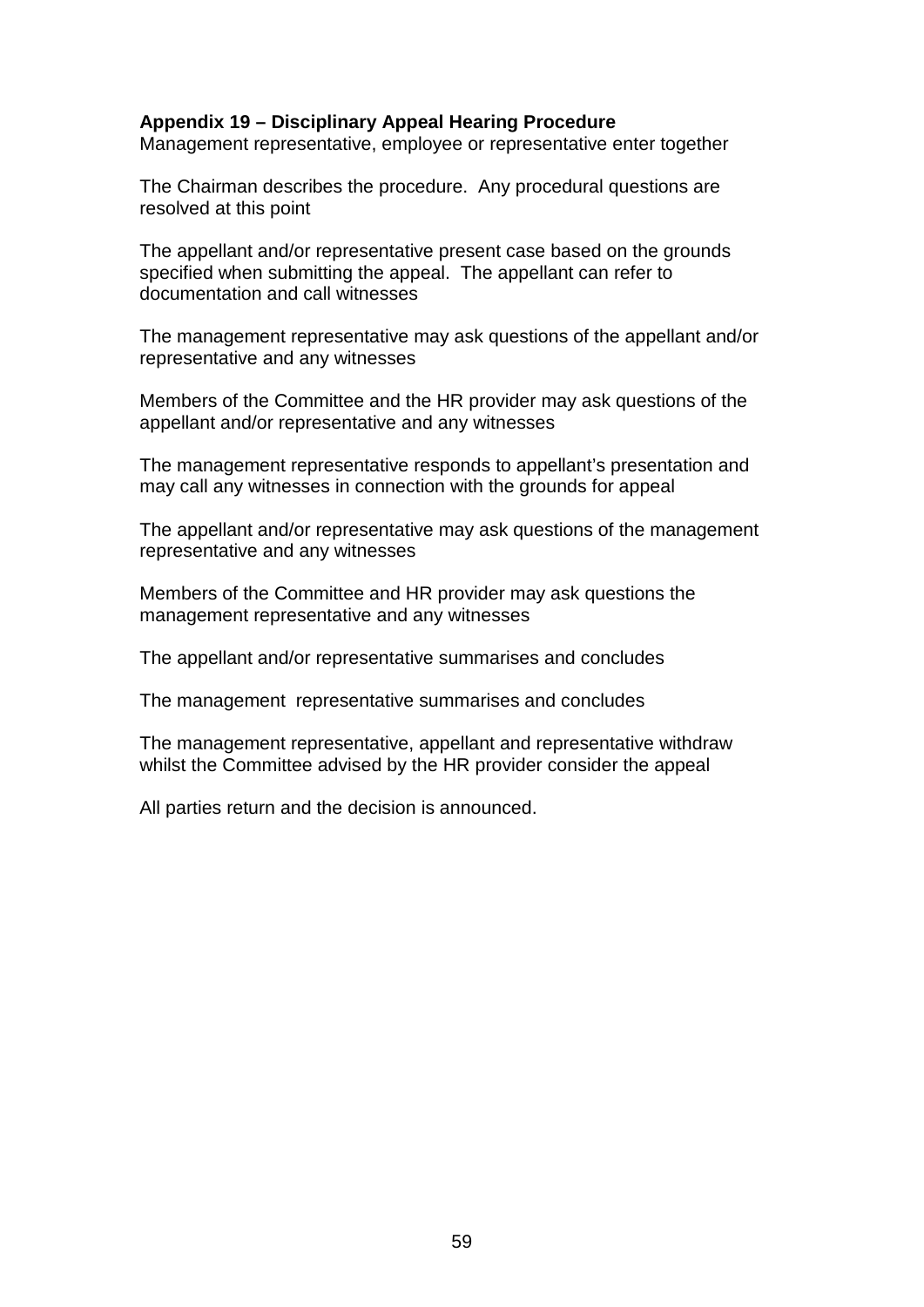### **Appendix 20 – Disciplinary Procedure – Alternative Arrangements**

The Head Teacher will normally be expected to lead in determining staff dismissals including those where the reason is conduct.

The disciplinary procedure therefore delegates this responsibility to the Head Teacher although in certain circumstances in accordance with the provisions of the Education Act 2003, the governing body should apply alternative arrangements if the process reaches the potential dismissal stage.

These arrangements may include decisions being taken by an individual governor or a group of governors, with or without the Head Teacher. Regardless of the approach adopted the Head Teacher has the right to attend to offer advice.

The circumstances are as follows:

- A Head Teacher whi is unwilling to perform these functions and whose previous history of service at the school did not include any such responsibilities.
- A Head Teacher subject to suspension, disciplinary procedures (including capability), or disciplinary action.
- Where the local authority has made representations to the Chair of the Governing Body on grounds of serious concerns about the performance of the Head Teacher.
- Where the Head Teacher has failed to abide by financial limits agreed by the governing body for any school purpose.
- Where the governing body of a faith school has agreed staffing policies, which provide for governor involvement in the interests of preserving the school's religious character.

Where any of the above circumstances apply, schools are strongly advised to consult with their HR provider or Children's Services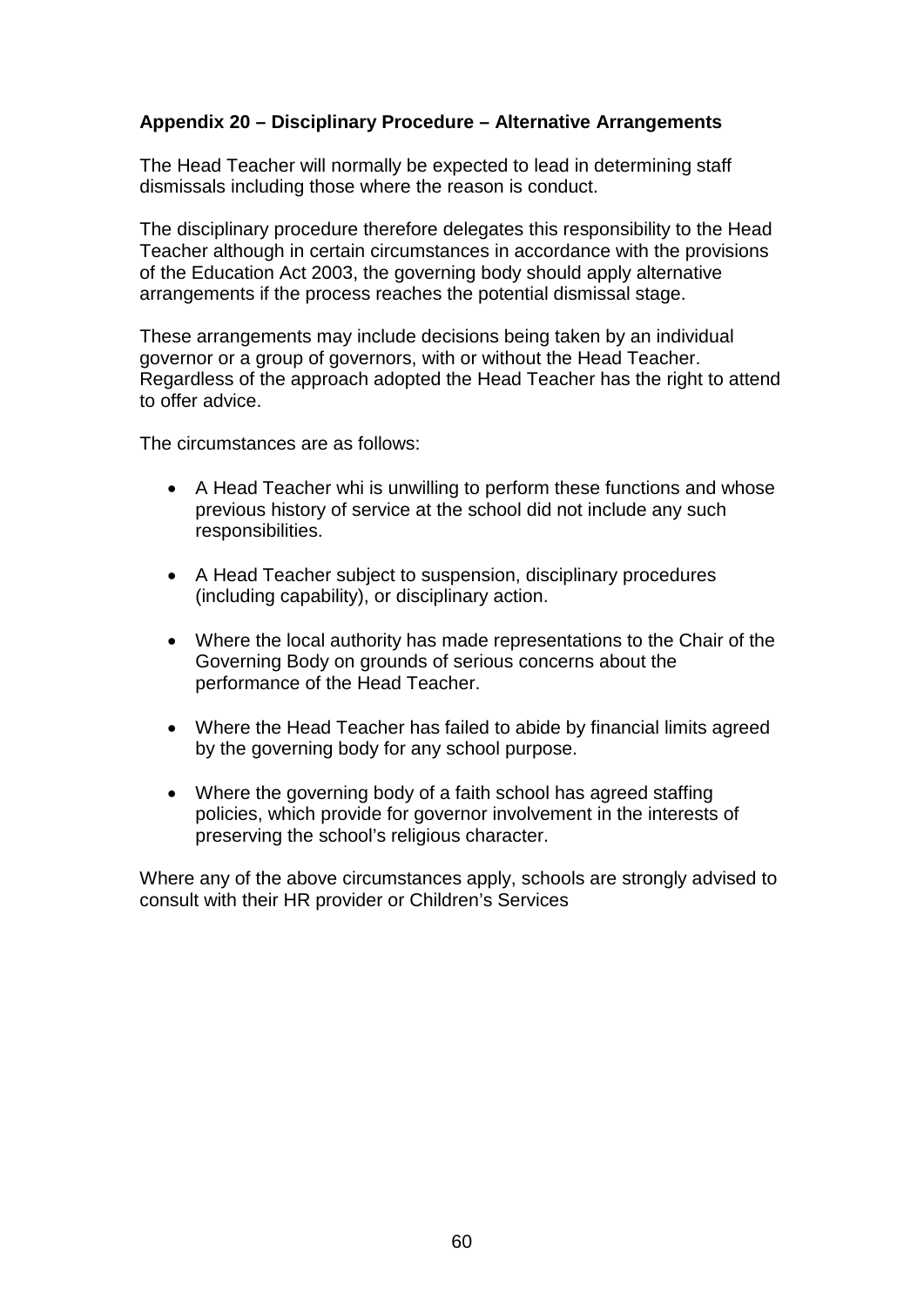### **Appendix 21 – Resignations and Referrals in Cases of Misconduct**

Under the Education (prohibition from Teaching or Working with Children) Regulations 2003, where an employer had ceased to use a person due to resignation or dismissal relating to the person's misconduct or unsuitability to work with children, the employer was required to refer the person to the Secretary of State (through the DCSF). From January 2009, the Independent Safeguarding Authority has assumed responsibility from the Secretary of State for barring decisions. This responsibility now sits with the Disclosure and Barring Service (DBS) following the introduction of the Freedom Act 2010. In addition the Education Act 2011 gives responsibility to the Secretary of State to regulate teachers' conduct and to hold a list of teachers who have been prohibited from teaching. Regulations (The Teachers' Disciplinary (England) Regulations 2012) provide information about how specific and detailed arrangements should operate.

Since 1<sup>st</sup> April 2012, the arrangements for the regulation of teachers' professional conduct has moved to the National College for Teaching & Leadership. The primary purpose is to consider the imposition of a prohibition order on a teacher following a finding of "unacceptable professional conduct", conduct that may bring the profession into disrepute "or a conviction, at anytime, of a relevant criminal offence".

In order to comply with these regulations it is necessary to ensure that Disciplinary procedures are being applied to ensure that procedures are seen through to a clear outcome in respect of the individual's continued employment.

The fact that the person tenders his or her resignation. or ceases to provide their services, must not prevent an allegation being followed up in accordance with these procedures. It is important that every effort is made to reach a conclusion in all cases of allegations bearing on the safety or welfare of children, including any in which the person concerned refuses to co-operate with the process. Wherever possible, the person should be given a full opportunity to answer the allegation and make their representations. All processes should be carried out even if the person does not co-operate. This includes; recording of the allegation, giving the person opportunity to answer the allegation and reaching and recording a judgement about whether it can be regarded as substantiated on the basis of all information available. It may be difficult to reach a conclusion where an individual does not co-operate, and it may not be possible to apply any disciplinary sanctions if a person's period of notice expires before the process is complete, but it is important to reach and record a conclusion wherever possible.

"Compromise agreements" by which a person agrees to resign, the school agrees not to pursue disciplinary action and both parties agree a form of words to be used in any future reference, will not prevent a through police investigation where that is appropriate. Nor can it override the statutory duty to make a referral to DBS where circumstances require that. Lincolnshire County Council will not agree a Compromise Agreement relating to Child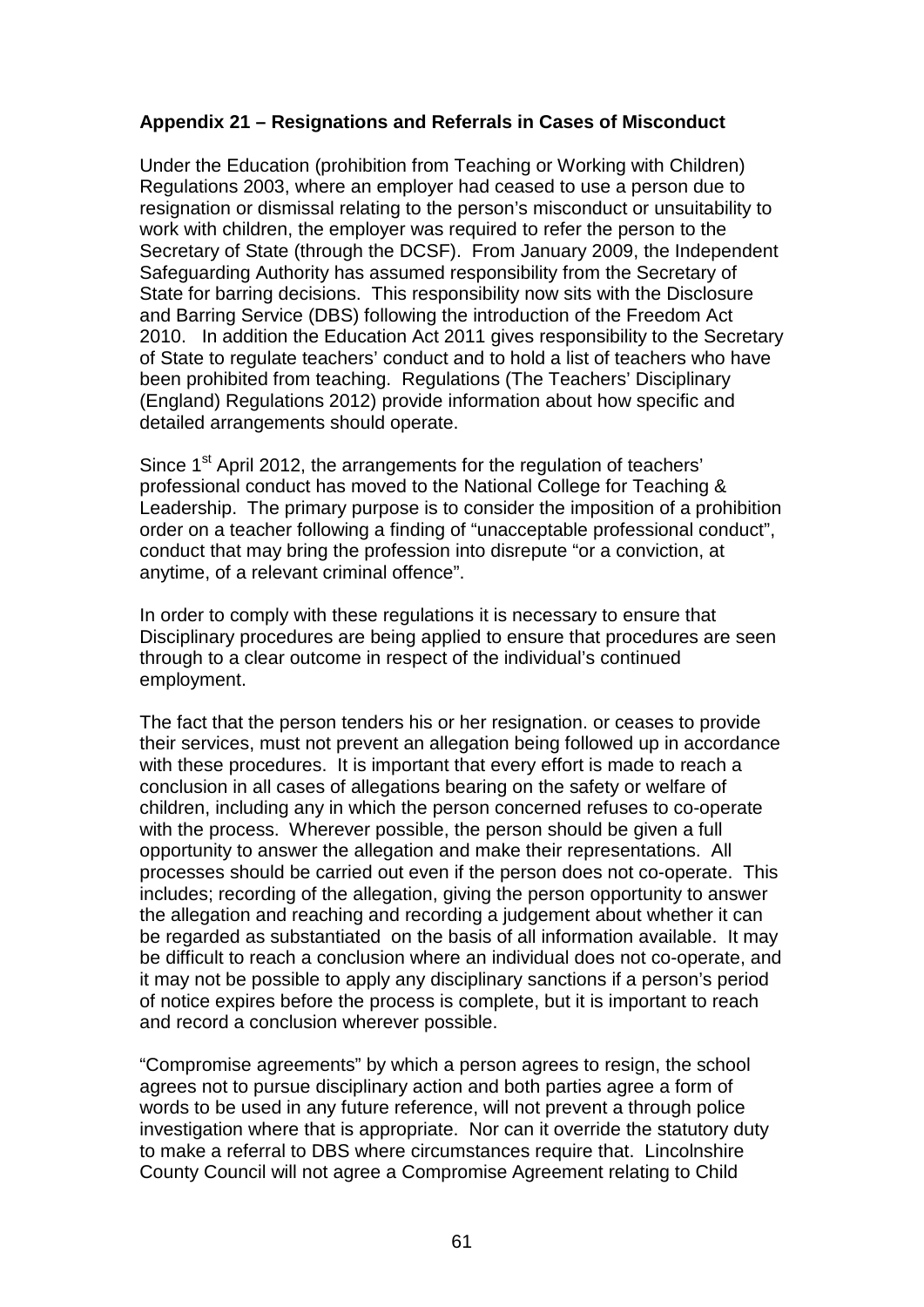Protection cases in any circumstances.

### **Disciplinary Issues**

If an employee submits their resignation during a disciplinary process, the governors may accept that resignation. However, it is strongly advised that the disciplinary process continues to a hearing where the panel considers whether dismissal or a lesser warning would be the appropriate outcome. The individual will be invited to attend the hearing to make a written submission but cannot be compelled to do so. The hearing will follow procedure in the school's disciplinary policy.

The disciplinary panel will record the outcome of the hearing and on the basis ot this outcome the Authority will make a referral to the DBS for any cases relating to Child Protection and the National College for Teachers and Leadership for other misconduct cases. Misconduct referrals should be made promptly within one month of the termination of employment and be accompanied by supporting information.

Where a termination decision cannot be made due to a resignation and lack of evidence, the school will decide, taking appropriate advice, whether a referral is appropriate. When a referral is made the individual will be informed in writing and will be requested not to apply for work within Lincolnshire County Council maintained school or childcare setting until a response has been received.

For information and queries on the Disclosure and Baring Service see the DBS policy.

For Teacher conduct cases, there is a form to complete and return to:

National College for Teaching & Leadership Teacher Regulation Division, Teaching Agency, 53-55 Butts Riad, Earlsdon Park, **Coventry** CV1 3BH

When making a referral to the National College an employer will need to include the following information:

- Details of all relevant conduct by the teacher
- All relevant evidence regarding such conduct, and
- All relevant evidence submitted by the teacher.

Examples of the specific types of information that may be relevant are:

- Letter or notice terminating a teacher's employment
- Statement of reasons for dismissal
- Employer's records relating to the dismissal or any contemplated dismissal, including relating to the teacher's conduct up to that point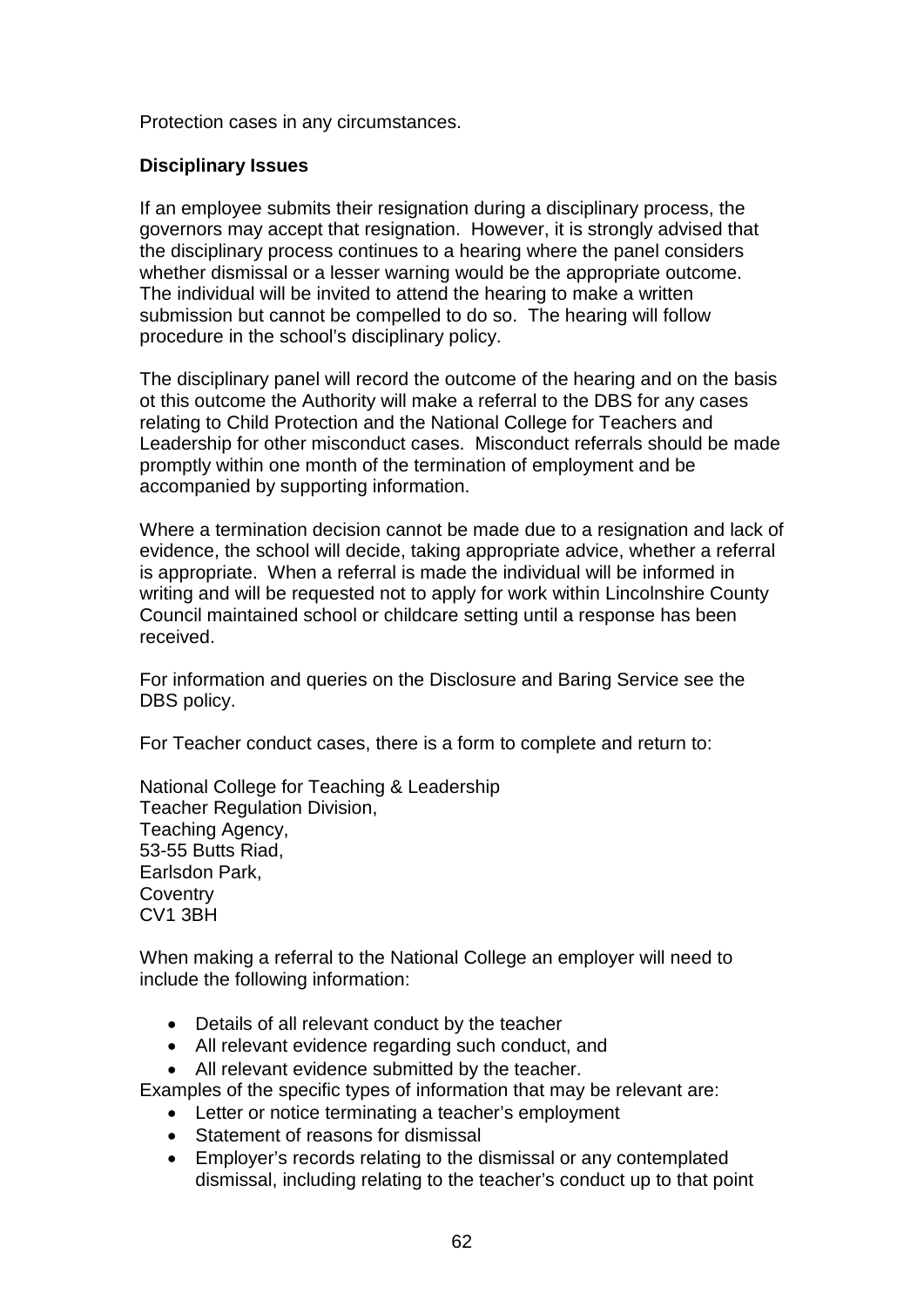such as notes and minutes of meetings, interview notes and evidence supplied to or obtained by the employer.

- Employer's letters, warnings or notices issued to the teacher, and the teacher's replies or representations relating to it
- Any other statements, representations and evidence submitted by the teacher to the employer
- Letter of resignation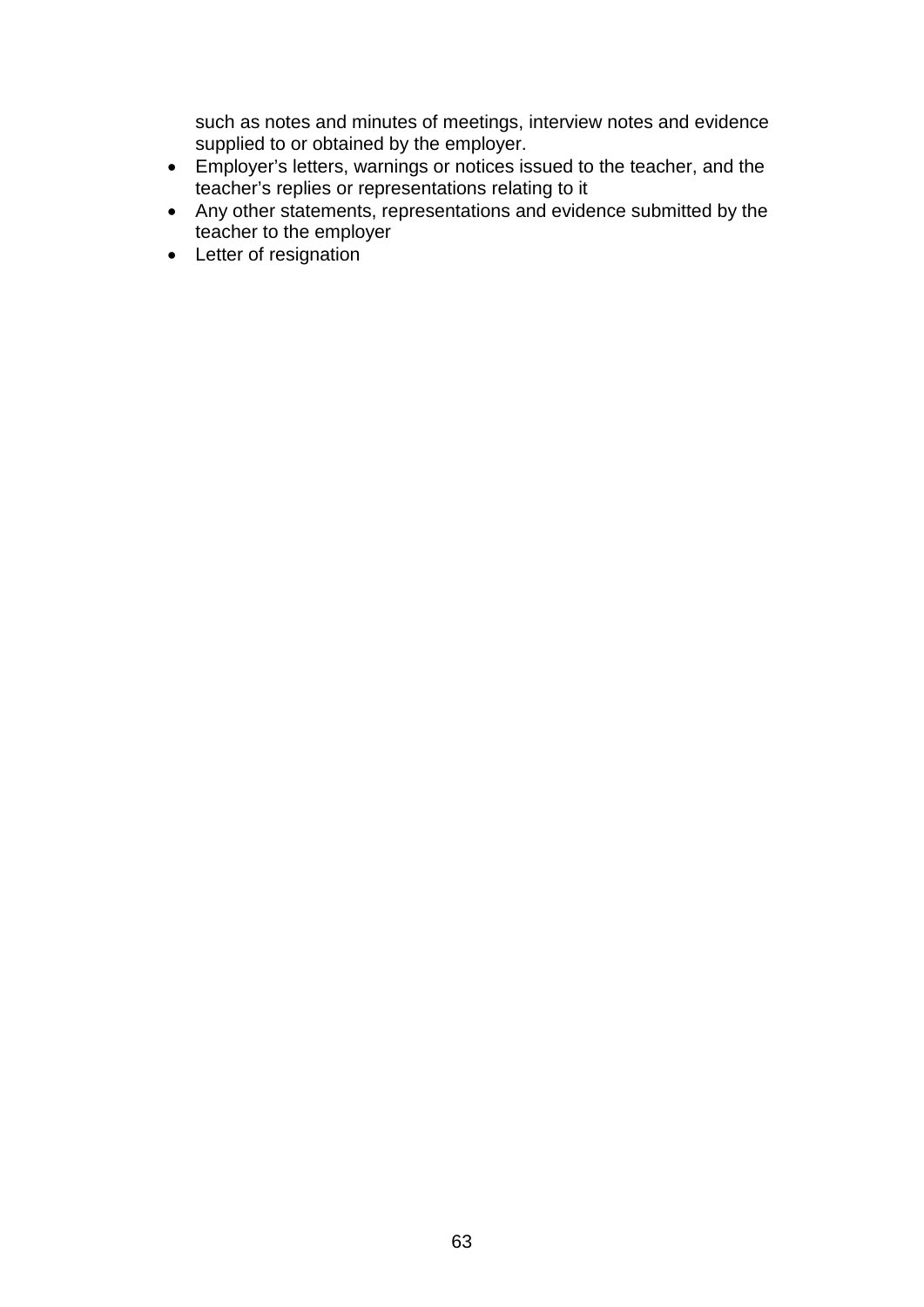### **Appendix 22 – Employee Guidance to Employment Investigations**

### **What is the purpose of the investigation?**

To determine the facts associated with the allegations. There are different possible outcomes from an investigation, namely that no further action is necessary, that the issues can be dealt with informally as management action, e.g. retraining, or that the issues are considered serious enough to warrant disciplinary consideration, in which case a formal Disciplinary Hearing will be convened.

### **Who will undertake the investigation?**

In most cases employment investigations will be undertaken by a nominated manager who has received training in conducting investigations. The manager concerned will have had no prior involvement in the matter and will undertake an impartial and objective investigation.

Particular investigations, e.g. into alleged theft or fraud, may be undertaken by an investigator from the Council's Counter Fraud and Investigation Team (CFIT).

Exceptionally, it may be felt appropriate for an external investigator to undertake an investigation.

Dependant upon the nature and seriousness of the alleged misconduct, there may be other, separate investigations undertaken at the same time as the employment investigation, e.g. allegations concerning an employee's conduct in respect of a child may be the subject of a Safeguarding investigation. There may also be Police investigations.

### **What is expected of me?**

School employees are expected to co-operate fully, openly and honestly with employment investigations, whether as the subject of the investigation or as a witness. They are required to attend any meetings, interviews and hearings. To not co-operate or provide false or misleading information may be considered misconduct.

Employees are also expected to observe strict confidentiality in respect of their involvement and not to openly discuss the investigation other than to obtain appropriate support, e.g. legal or trade union advice and guidance.

### **Who may be interviewed as part of the investigation?**

Normally employees under investigation and complainants will be interviewed. Additionally, individuals identified as witnesses, may be interviewed as part of the investigation process. Witnesses are expected to make themselves available for interview, to co-operate fully with the investigator and provide all the facts they are aware of, together with any supporting evidence. Witnesses may also be called (by either management or the employee under investigation) to attend any subsequent Disciplinary Hearing and will be expected to attend to provide evidence.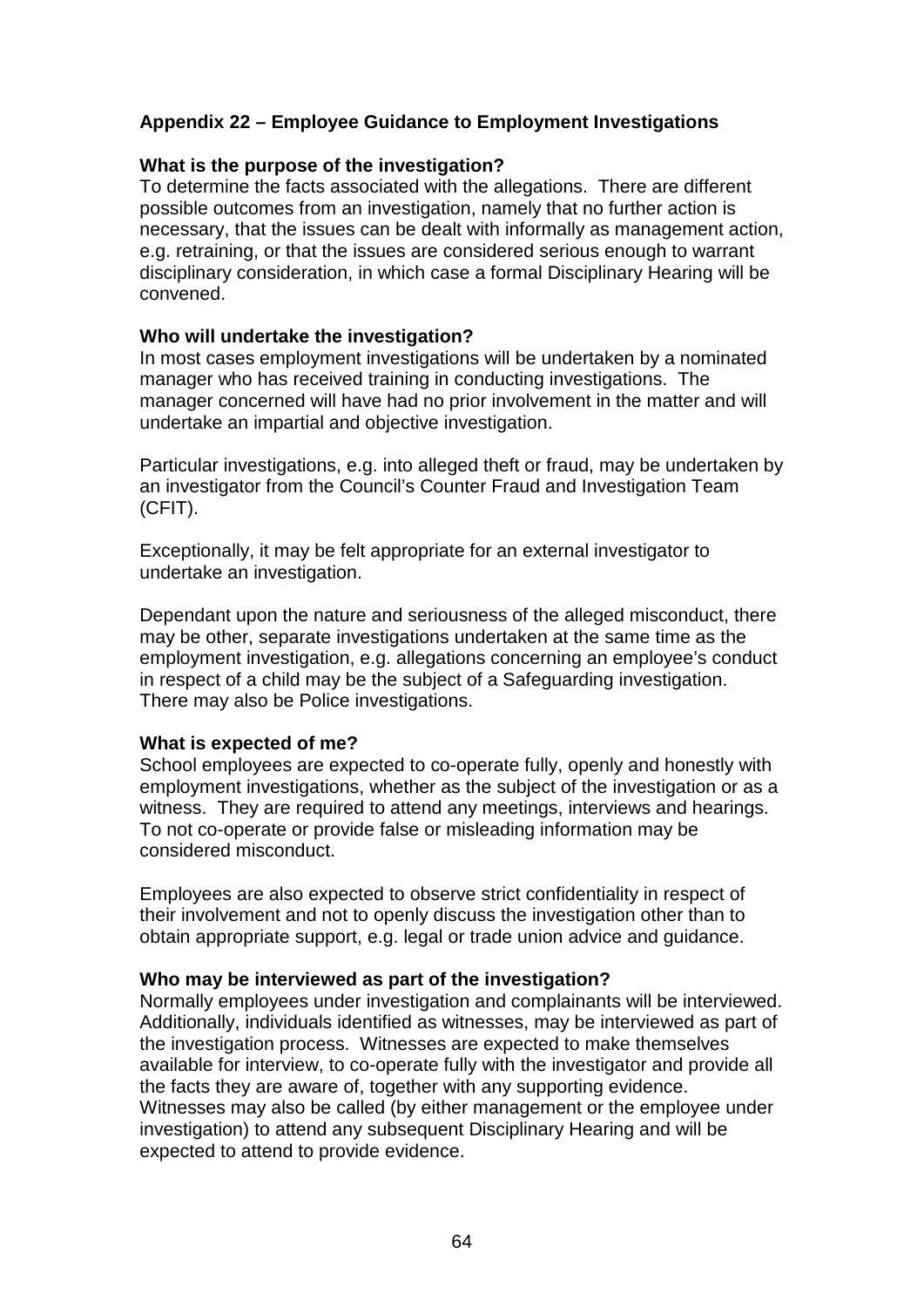The employee under investigation will be provided with the opportunity to identify any potential witnesses in support of their explanations and the investigator will consider the need to interview these. Investigators will not normally interview individuals for the purpose of a character refernce, unless there is good reason to do so.

### **What if I am unable to attend an investigatory interview?**

The investigator will contact you to arrange with you your interview. Therefore, there should normally be no reason for non-attendance. However, employees unable to attend investigatory interviews due to sickness or some other reason (or their representative is unable to attend) may have the interview postponed. In such circumstances it will be rearranged as soon as practicable. In the case of prolonged absences it may be decided to conduct the interview by telephone or by providing questions in writing. In the case of a minor witness it may be decided the evidence is not that important and the interview may not take place.

It should be noted that conducting an interview on the basis of submitting written questions and the receipt of written answers is a last resort. It is not an option automatically available to employees. If this option is chosen, the School reserves the right to clarify the answers provided by means of a face to face interview, where required and if practicable.

Whilst employees may feel "stressed" and anxious as a result of involvement in an investigation, issues will not be put on hold indefinitely awaiting an employee's return to work. Employees may be referred to Occupational Health for advice and guidance on their ability to return to work and/or participation in the investigation.

### **What support is available?**

School employees have access to Lincolnshire County Council's Employee Support and Counselling Service, which can be accessed by telephoning (01522) 555440 or emailing emp.supportandcounselling@lincolnshire.gov.uk

The employee who is the subject of the investigation will also have a Support Officer identified. In some cases, if considered appropriate, other participants in the investigation, e.g. the complainant, may also have a Support Officer identified. At investigatory interviews, or disciplinary hearings, employees have the right to be accompanied – see below.

### **Can I have someone to accompany me to the interview?**

The employee under investigation is entitled to be accompanied at an investigatory interview by either a School work colleague or recognised trade union officer/representative. There is generally no requirement for witnesses to be accompanied but they can also have a Council work colleague, recognised trade union officer/representative attend if they wish.

During an investigation interview the role of the hosen representative is as "silent support". They should not take part in the interview other than to seek clarification of issues. They cannot answer questions on the employees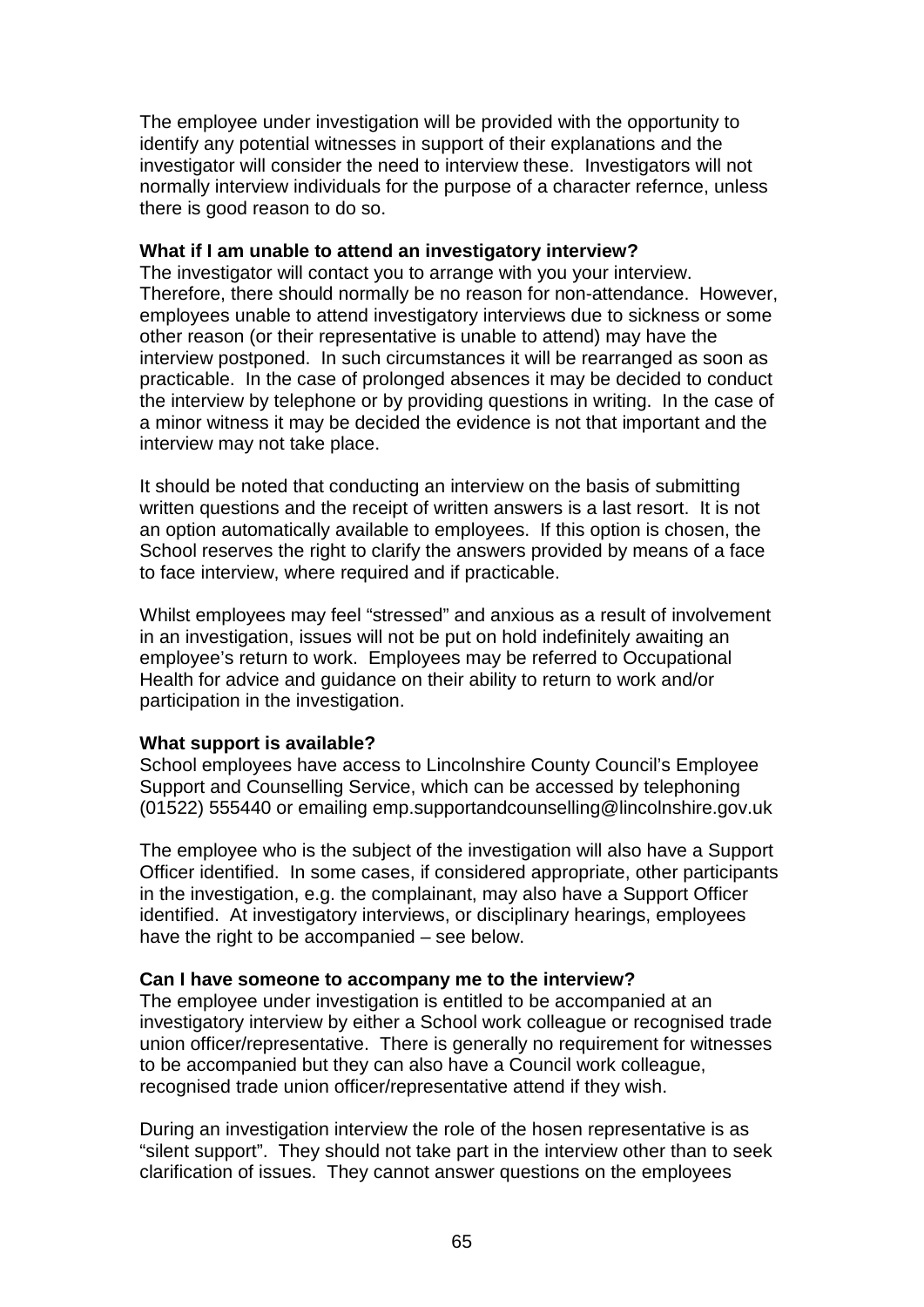behalf and will be bound by the same confidentiality requirements as the employee.

### **As a witness can I refuse to be interviewed?**

All school employees are expected to co-operate fully with employment investigations. Failure to do so could be considered misconduct. The school accepts that it may be difficult and distressing for employees to go through the interview process and that some may be reluctant to co-operate for fear of reprisals. However, it is expected that employees will make themselves available for interview and disciplinary hearings if required.

The school will not tolerate victimisation of any individual for co-operating with an investigation. Any unfair treatment or unacceptable behaviour should be reported to the Head Teacher or raised with the investigator and may be dealt with as misconduct.

### **Will I get a chance to give my side of the story?**

Employees under investigation will generally be interviewed towards the end of employment investigations. It is recognised that in some circumstances the employee under investigation may be anxious to provide information to the investigator early on in the investigation and therefore the employee can request an early interview. Any such request will be carefully considered by the investigator. Similarly, the investigator will consider whether it would be useful to interview the subject of the investigation early on in the investigation. It should be noted that if the employee who is the subject of the investigation is interviewed early it is likelythat he/she will need to be interviewed again at the end of the process, for clarification purposes.

### **What if I remember something important after my interview?**

The investigator will advise those who are interviewed that if they later remember something important which is not covered within the interview statement, they should contact the investigator and arrange a further meeting or telephone interview (subject to the timescales for completion of the investigation).

### **What happens following the interview?**

Following their investigatory interview employees will be provided with a copy of the statement they have provided during the interview and invited to confirm this as a true and accurate record of the interview. The interviewee is entitled to a copy of the interview statement.

In some instances, particularly if further allegations of misconduct emerge, it may be necessary to interview individuals further.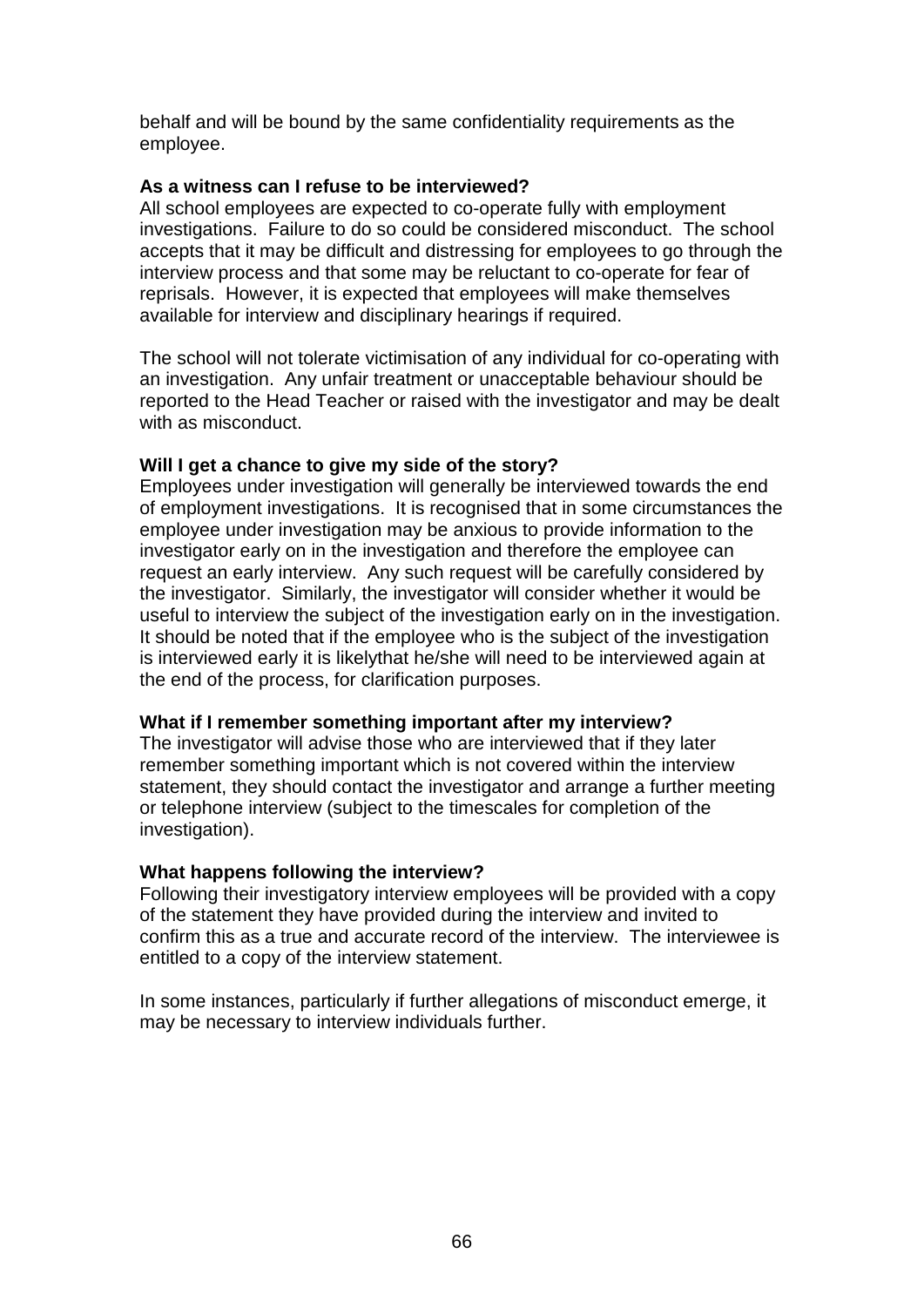# **Appendix 23 – Guidance on the Role of Support Officer**

Being the subject of an investigation, particularly one with possible disciplinary consequences, can be daunting and stressful for an employee, especially in circumstances where the employee concerned has been suspended from work or temporarily redeployed to work in a different area. For the employee who has not been suspended from work (eg who either remains in post or may have been given alternative duties) it can also be a difficult and stressful time.

Recognising the above, the role of Support Officer has been devised to provide support to employees under investigation. In cases where an employee has not been suspended from work, the Head Teacher may be able to carry out the Support Officer role, ie keep the employee aware of progress with the investigation. However, this is likely to be the exception rather than the norm and thought must be given to what is the best arrangement in a particular case.

It can also be difficult for the employee who raised the issue being investigated, eg who may have submitted a complaint. Therefore, it is good practice to decide whether or not (having regard to the circumstances of a particular case) it is also appropriate to identify a Support Officer to support other affected employees. In the case of an employee who has submitted a complaint, for example, there is provision for such a person to be allowed time off from work if this is considered appropriate. In such an event it may also be considered appropriate to identify a Support Officer for the employee concerned.

As Support Officers are most commonly used where employees are suspended from work, the following guidance concentrates on this situation. However, the guidance illustrates the Support Officer role for application in other circumstances, as identified above.

# **THE ROLE**

.At the time of suspension from work, the suspended employee is provided with the name and contact details of a nominated Support Officer, as part of the written confirmation of the suspension. The employee is also asked to confirm that the nominated Support Officer is acceptable to him/her as it is important the employee feels comfortable with the Support Officer.

The Support Officer provides support to the suspended employee primarily (but not exclusively) during the investigation. This support does not include the provision of advice (or opinion) to the employee on the matter under investigation and/or assistance with the preparation of the employee's case.

The Support Officer role is additional to the other support facilities available to suspended employees. These include access to the Council's confidential Employee Support and Counselling Service and any support arrangements employees may arrange themselves; notably trade union support.